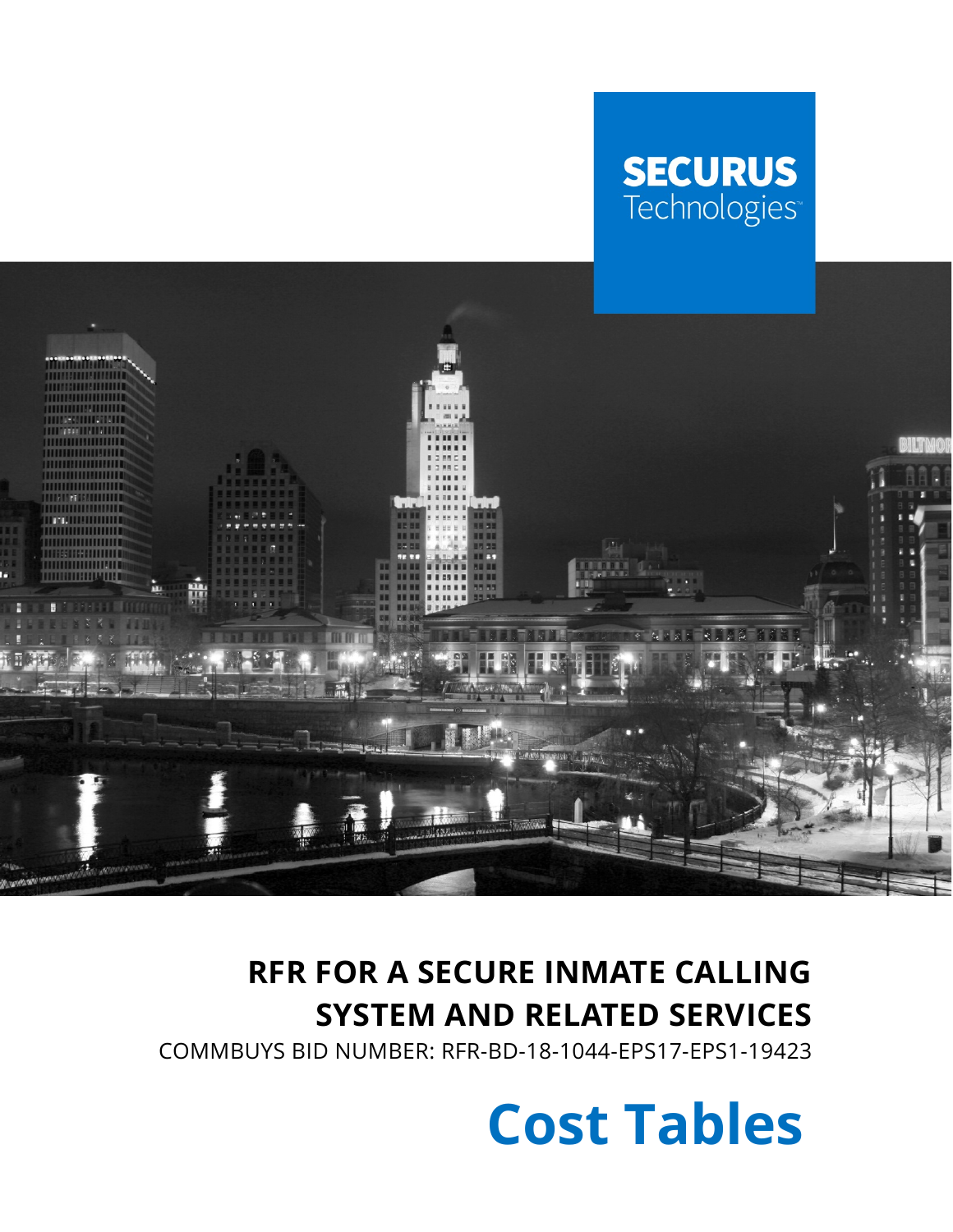

An RFP Solution Prepared for: The Commonwealth of Massachusetts RFR for Secure Inmate Calling System **COMMBUYS Bid Number: RFR - BD-18-1044-EPS17-EPS1-19423** November 28, 2017 by 5:00 p.m. EST

> Presented to: Gerard McMahon Massachusetts Executive Office of Public Safety and Security Project Manager Program Management Office c/o State 911 Department 151 Campanelli Drive, Suite A Middleborough, MA 02346

> > Presented by: **Robert E. Pickens** President Securus Technologies, Inc. 4000 International Parkway Carrollton, Texas 75007

We exist to **SERVE** and **CONNECT** to make our world safe.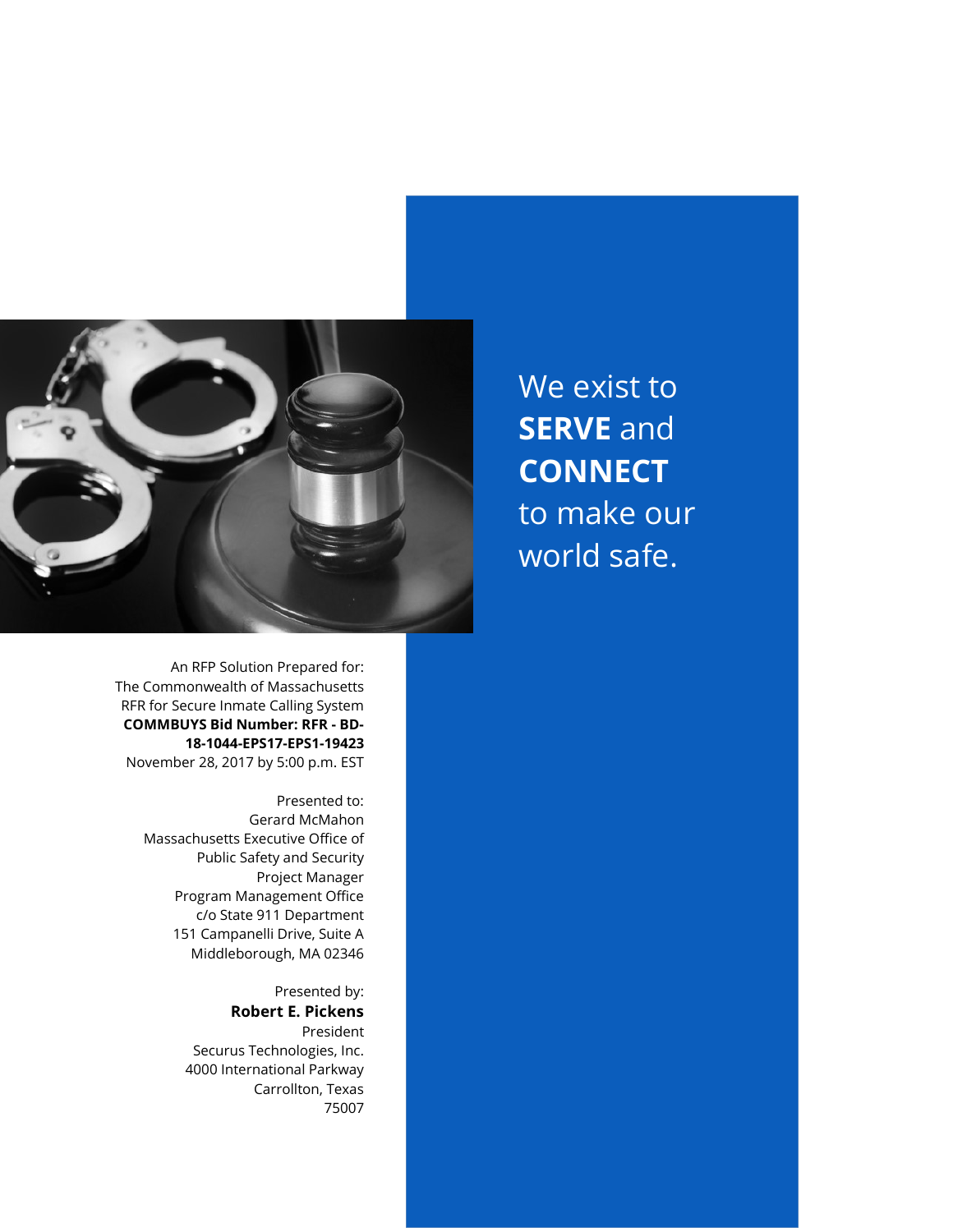### **TABLE OF CONTENTS**

| <b>COVER LETTER</b>                 |   |
|-------------------------------------|---|
| <b>COST TABLES</b>                  |   |
| COST TABLES FORM                    | 8 |
| <b>SECURUS OFFER #1 COST TABLES</b> | q |
| <b>SECURUS OFFER #2 COST TABLES</b> | q |
| <b>SECURUS OFFER #3 COST TABLES</b> | q |
| <b>INTERNATIONAL RATES</b>          | q |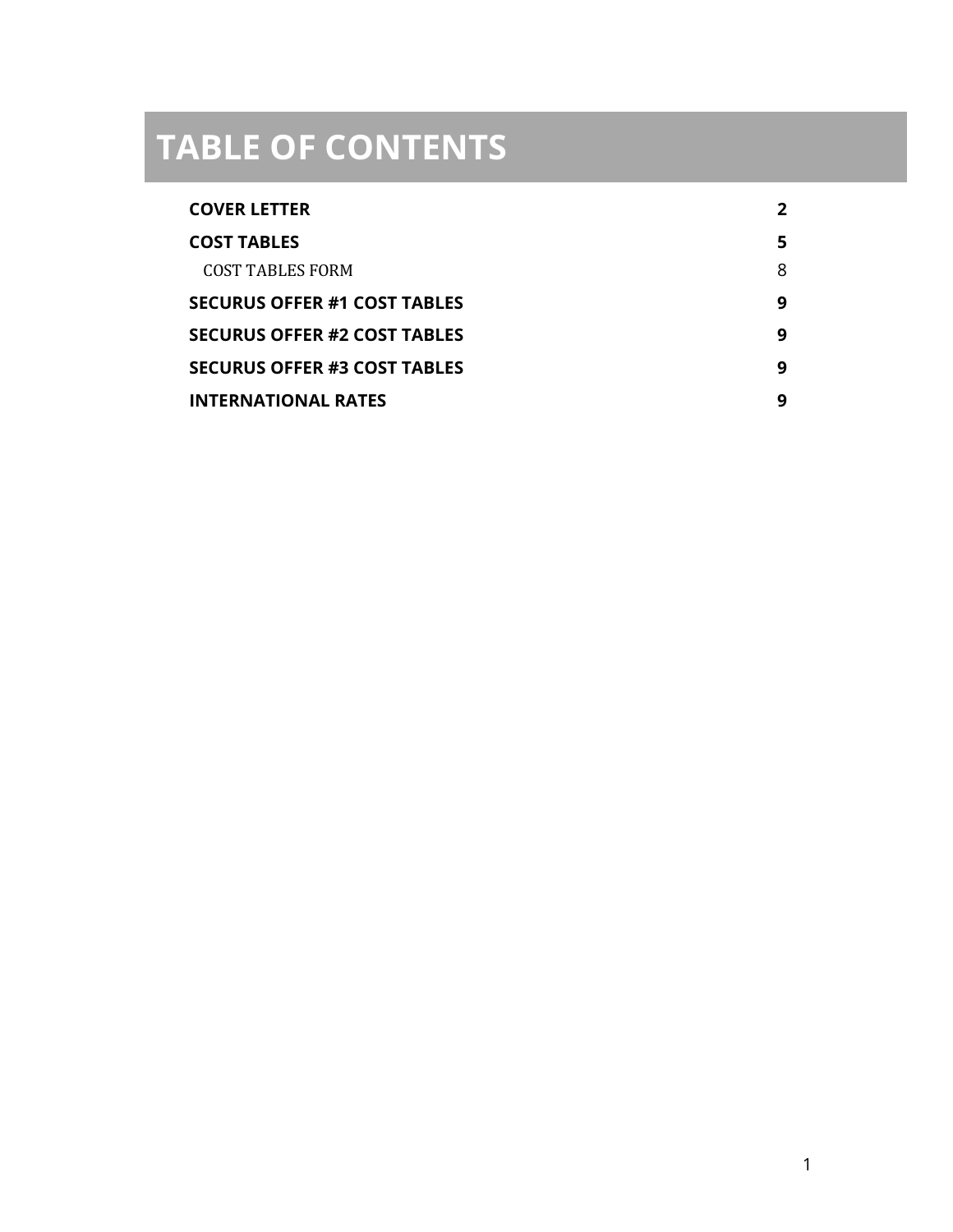## COVER LETTER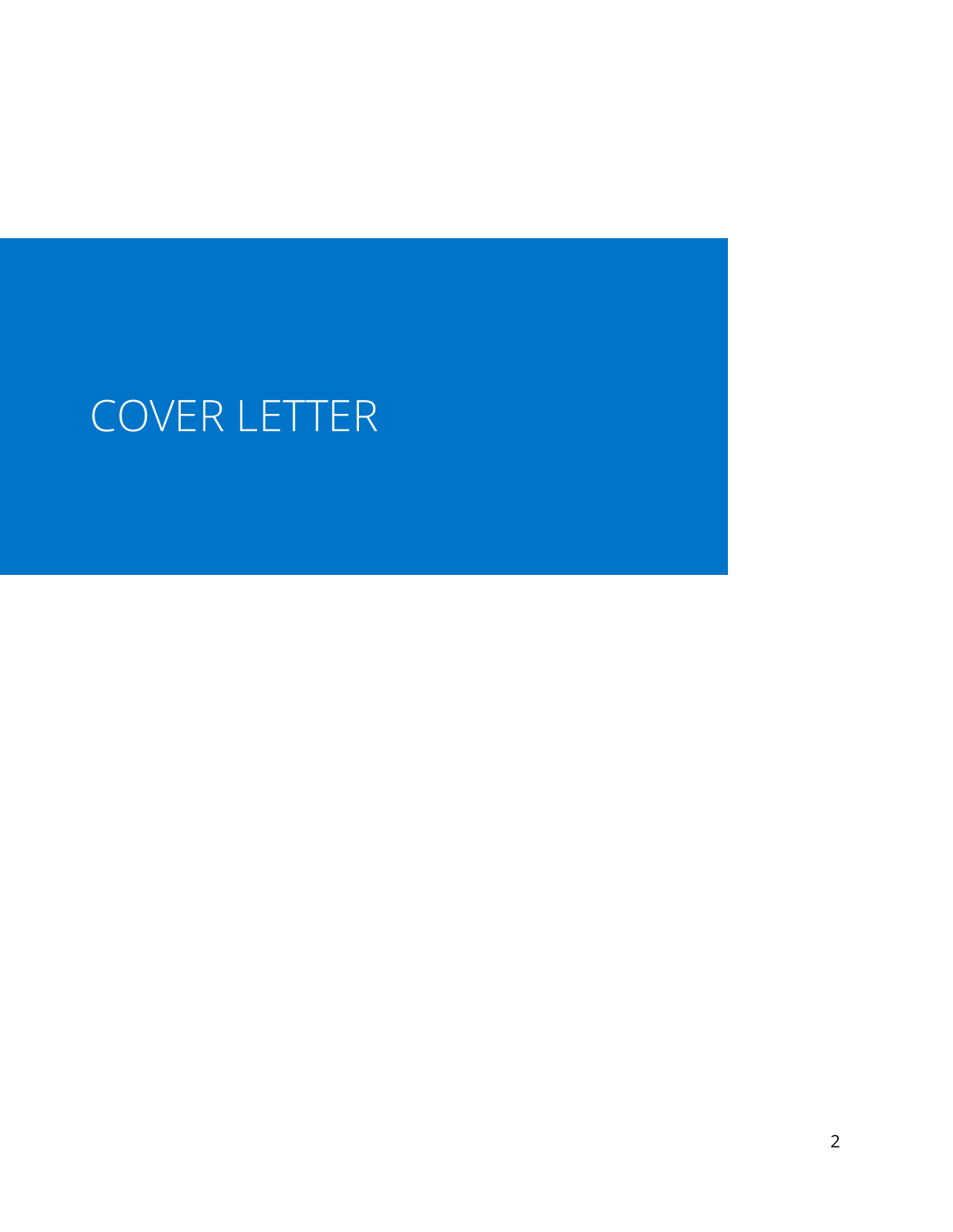November 27, 2017

### **SECURUS** Technologies<sup>®</sup>

Gerard McMahon Massachusetts Executive Office of Public Safety and Security Project Manager, Program Management Office c/o State 911 Department 151 Campanelli Drive, Suite A Middleborough, MA 02346

Dear Mr. McMahon:

Securus Technologies, Inc. (hereinafter referred to as "Securus"), appreciates the opportunity to submit our cost proposal to RFR – BD-18-1044-EPS17-EPS1-19423 related to Inmate Calling System and Related Services for the Commonwealth of Massachusetts Department of Correction ("MADOC").

With the details of this proposal, Securus is providing the most valuable selection of low calling rates and commissions, combined with the best-in-class service, video visitation and technology solutions, especially those focused on investigative capabilities. Our proposed solution far exceeds the current technology solutions provided to MADOC by adding new security and investigative resources and capabilities, as well as the best voice biometrics system to positively identify inmates on phone calls. We have added other capabilities to assist with call monitoring and investigative staff. And, we will meet the Supplier Diversity Program (SDP) goals as set forth in the RFR. And, we will provide a robust, Massachusettsbased service and support team for your facilities so that we can improve your service levels and ensure that you have certified, qualified technicians available as we transition to new technologies in your facilities.

By selecting Securus for your inmate communications and investigative services requirements, you will be blazing a new trail of technology advancement and innovation for MADOC. You will be able to easily deploy new technologies that have been developed since your last award, but have been denied to you by the limitations of your incumbent vendor. You will enable the deployment of industry leading security and investigative capabilities to enhance the productivity and efficiency of MADOC administrators and investigators.

We sincerely thank you for this opportunity to offer our response and look forward to participating in the next steps of the procurement process. The response submitted herein will remain in effect until there is a contract award and a contract has been finalized.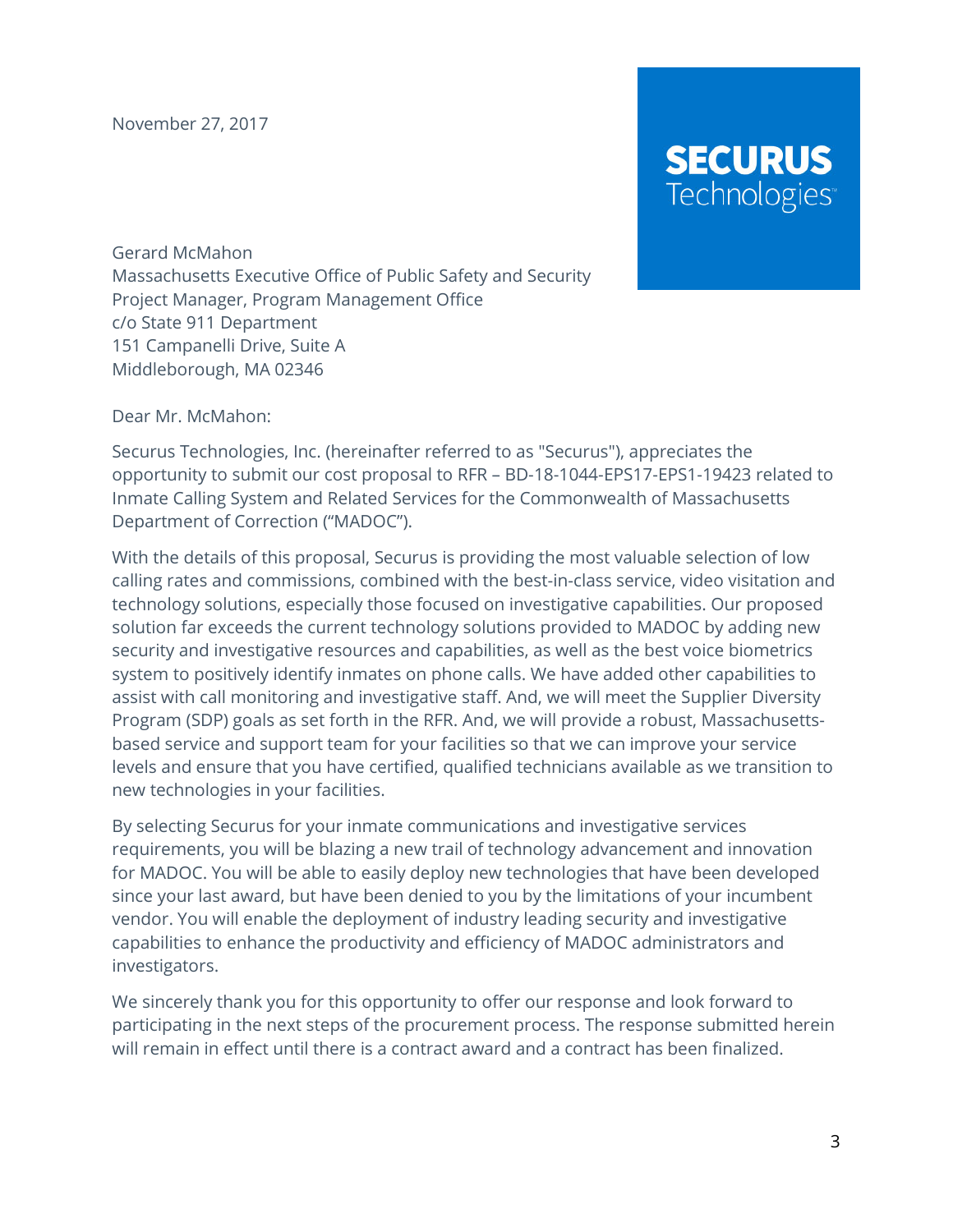Please note that I am authorized to legally bind the company.

Sincerely,

 $\bigcap$ 

At hu

**Robert E. Pickens** President Securus Technologies, Inc. 4000 International Parkway Carrollton, Texas 75007 972-277-0300 bpickens@securustechnologies.com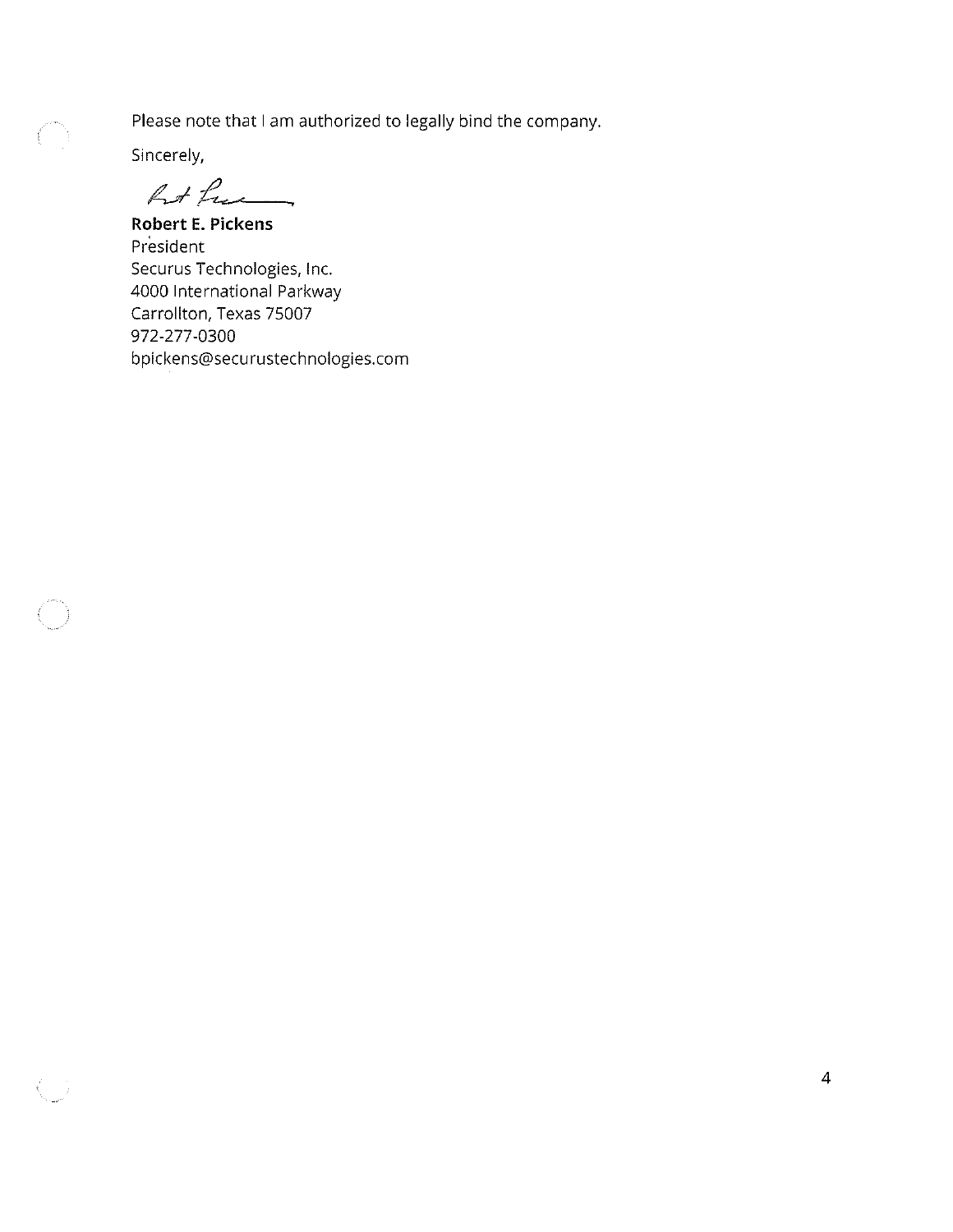## COST TABLES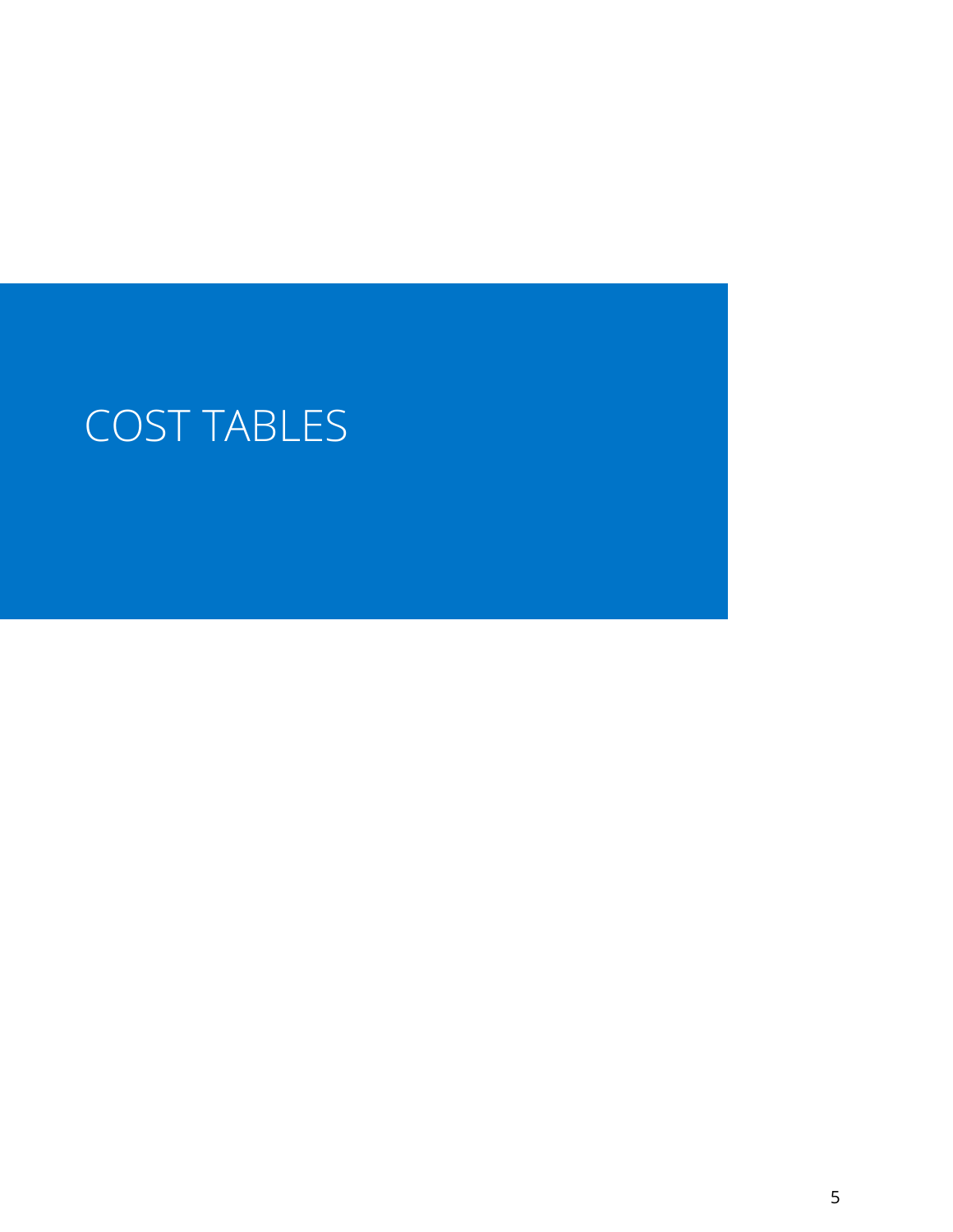### Securus is proposing the following to the Commonwealth of Massachusetts:

- Transition and implementation of the Secure Call Platform (SCP) with the following:
	- o RFR-directed telephones at multiple DOC locations, including inmate, TDD/TTY and the exclusive Securus sPhones to facilitate video visitation and video relay services
	- o Life-of-contract online inmate telephone call recording storage with full off-site backup
	- o Real-time, "Anywhere access" to SCP's web-based administrative and investigative tools with secure user authentication
	- o **Securus' JLG** *Investigator Pro* **Continuous Voice Identification Biometric** Industry leading *continuous voice identification* biometric system – proven to not only detect multiple offender voices on a call, but also to identify the offender voices, regardless of the offender PIN in use – now with the *added benefit* of tagging and identifying called party voices in inmate recordings, as well
	- o *Securus Video Visitation (SVV) with the ConnectUs platform* the industry's most powerful, flexible and effective application to facilitate inmate-family visual communication, increase information-delivery channels from MADOC to the inmate population and provide inmate self-service applications
	- o *Securus' Video Relay Service (VRS)* an industry-leading system to aid in the effective communication between hearing-challenged inmates and their friends and families using American Sign Language via secure video connections
	- o *Securus' exclusive THREADS data analytics investigative platform* a data warehousing and analysis tool to generate focused, more productive leads
	- o Automated interface to the necessary systems as mutually determined with MADOC
	- o **ICER offender inter communications evaluation and reporting**  Uncovers when offenders are communicating with one another through offender calls
	- o **Automated Information Services (AIS)** the industry's first and only hosted, interactive voice response (IVR) system that automatically provides general facility information and offender-specific information to detainees and outside callers over the phone.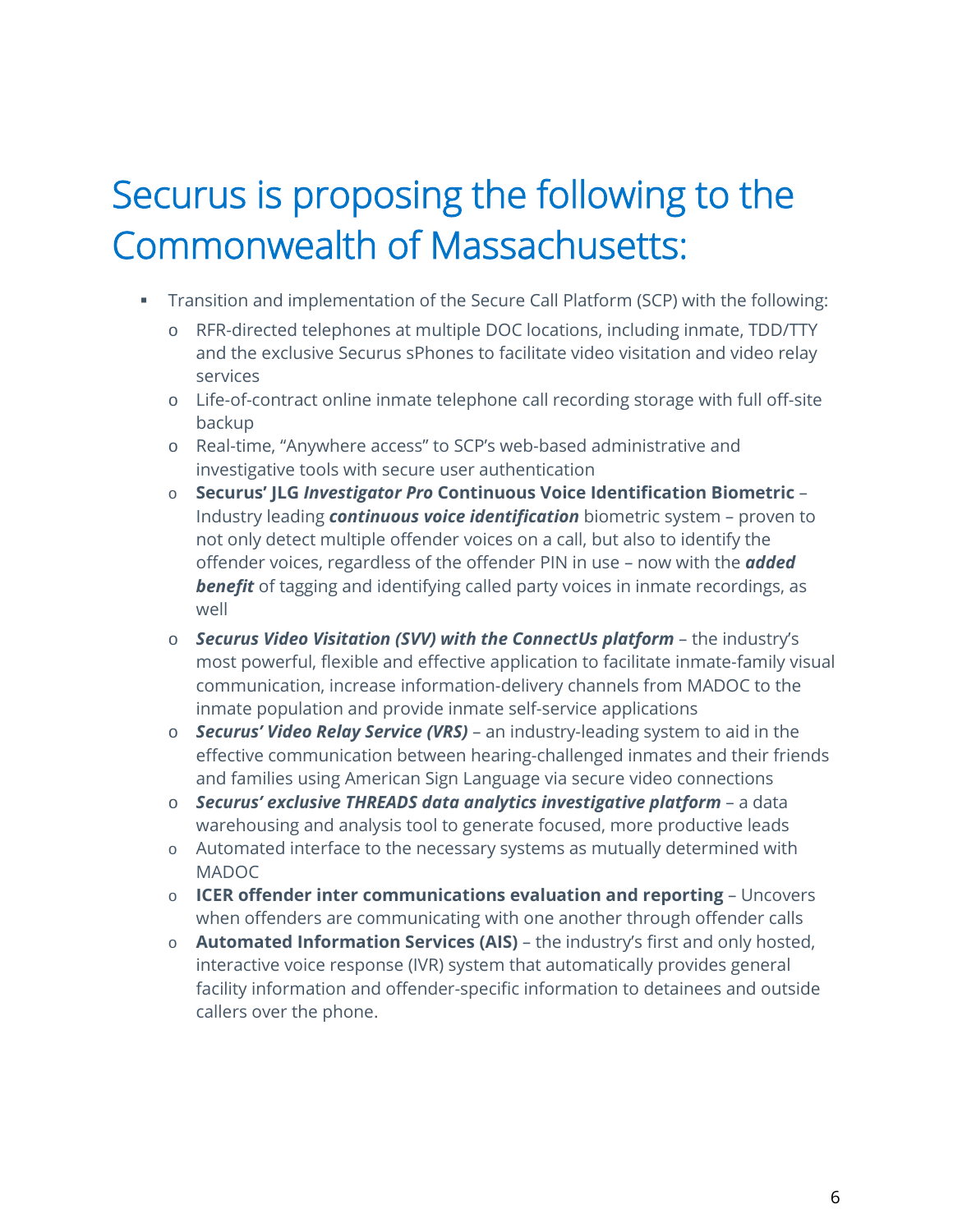#### Securus Commission Offers:

As specified in RFR section 9.2.13 and the response to Question #71, Securus is providing multiple calling rate and commission offers to provide the best value to the Commonwealth. In an effort to do this in the most efficient manner possible, the information below clearly delineates the three Cost Table options with regards to calling rates and commissions. All three options provide the DOC with the same technology and capabilities as detailed above. Additionally, Securus is providing individual cost tables on the following pages that correspond to each of these offers.

#### Securus RFR Offer #1: Call rates as specified in the RFR Section 9.1.1

| <b>Monthly</b>               |  | ⌒ |  |
|------------------------------|--|---|--|
| <b>Commission Percentage</b> |  |   |  |

Securus RFR Offer #2: Call rates - \$0.057 per minute for all domestic calls

| <b>Monthly</b>               | C. | C |  |  |
|------------------------------|----|---|--|--|
| <b>Commission Percentage</b> |    |   |  |  |

Securus RFR Offer #3: Call rates - \$0.08 per minute for all domestic calls *(Estimated \$2.4Mil in annual commissions)*

| <b>Monthly</b>               |  |  |  |
|------------------------------|--|--|--|
| <b>Commission Percentage</b> |  |  |  |

International calls for all offers will be connected at \$0.40 per minute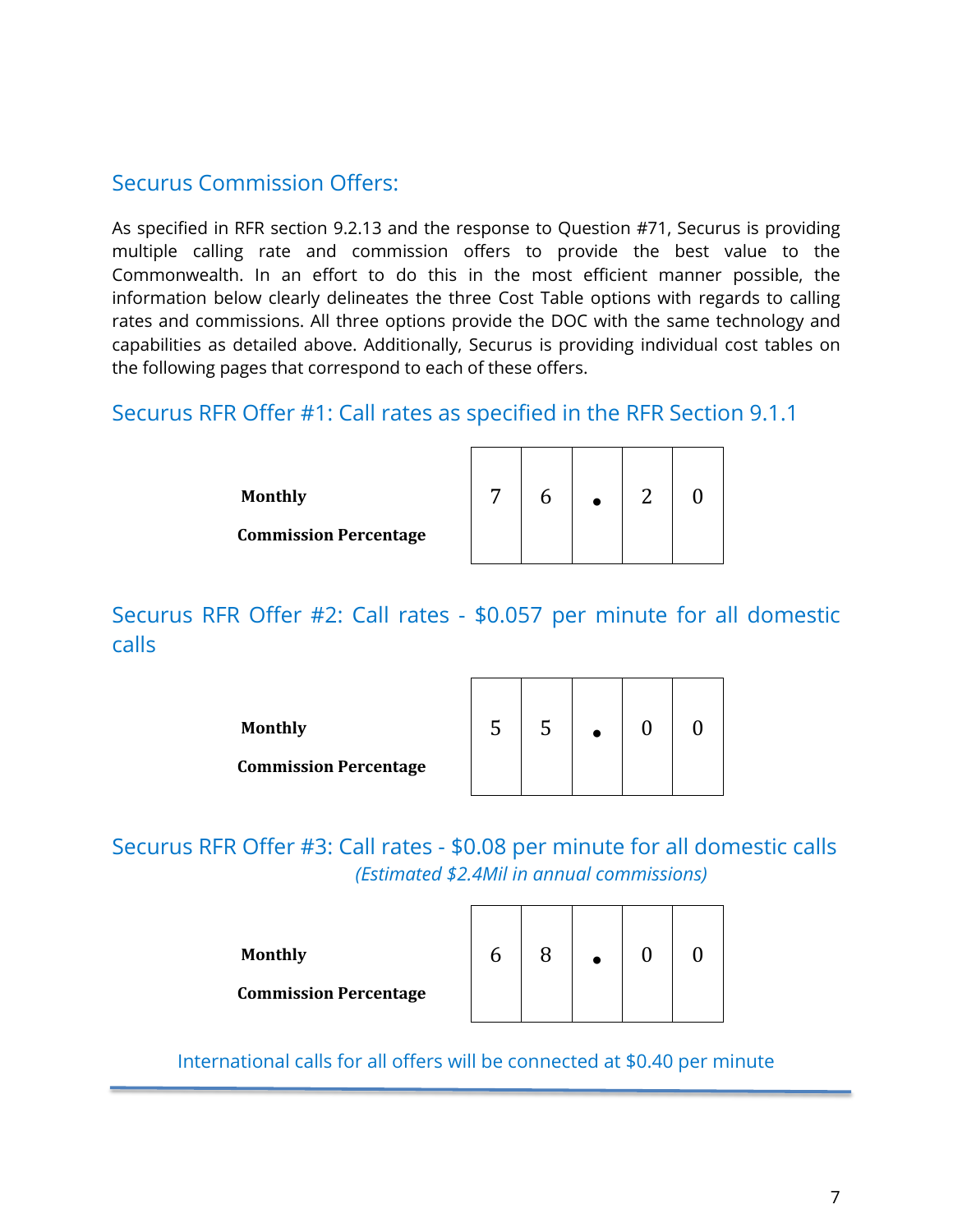### **COST TABLES FORM**

The Bidder shall complete all of the following Cost Tables. The Inmate Calling System and Related Services shall be provided to the Massachusetts Department of Correction (DOC) at no cost to the DOC. Costs in these Cost Tables will be the Commission Percentage paid to the Commonwealth for all inmate calls made through the system. The Bidder may not propose any additional financial compensation to the DOC other than the commission percentage outlined in the Cost Tables.

The Bidder shall include the Inmate Calling System and Related Services according to the RFR specifications for all goods and services. Any and all costs shall be entered in U.S. currency.

#### These cost tables shall be provided in your response.

The following shall be completed by the individual identified in the Contractor Authorized Signatory Listing.

I am authorized by the Bidder to provide these costs and commission fee schedule in response to this RFR.

| <b>Bidder Name:</b> | Securus Technologies, Inc. |
|---------------------|----------------------------|
| Signature:          | Atf                        |
| Name:               | Robert E. Pickens          |
| Title:              | President                  |
| Date:               | 11/27/2017                 |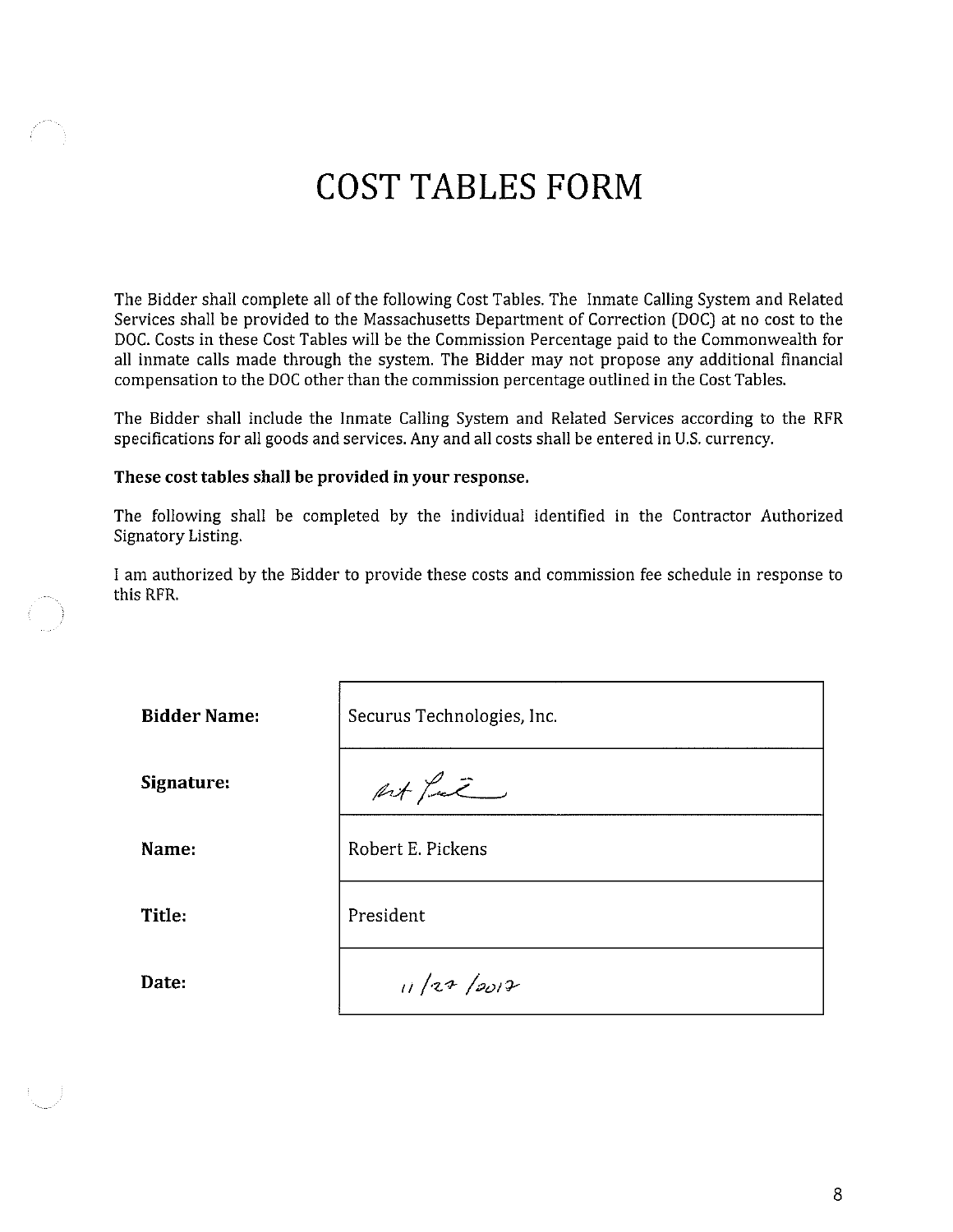## SECURUS OFFER #1 COST TABLES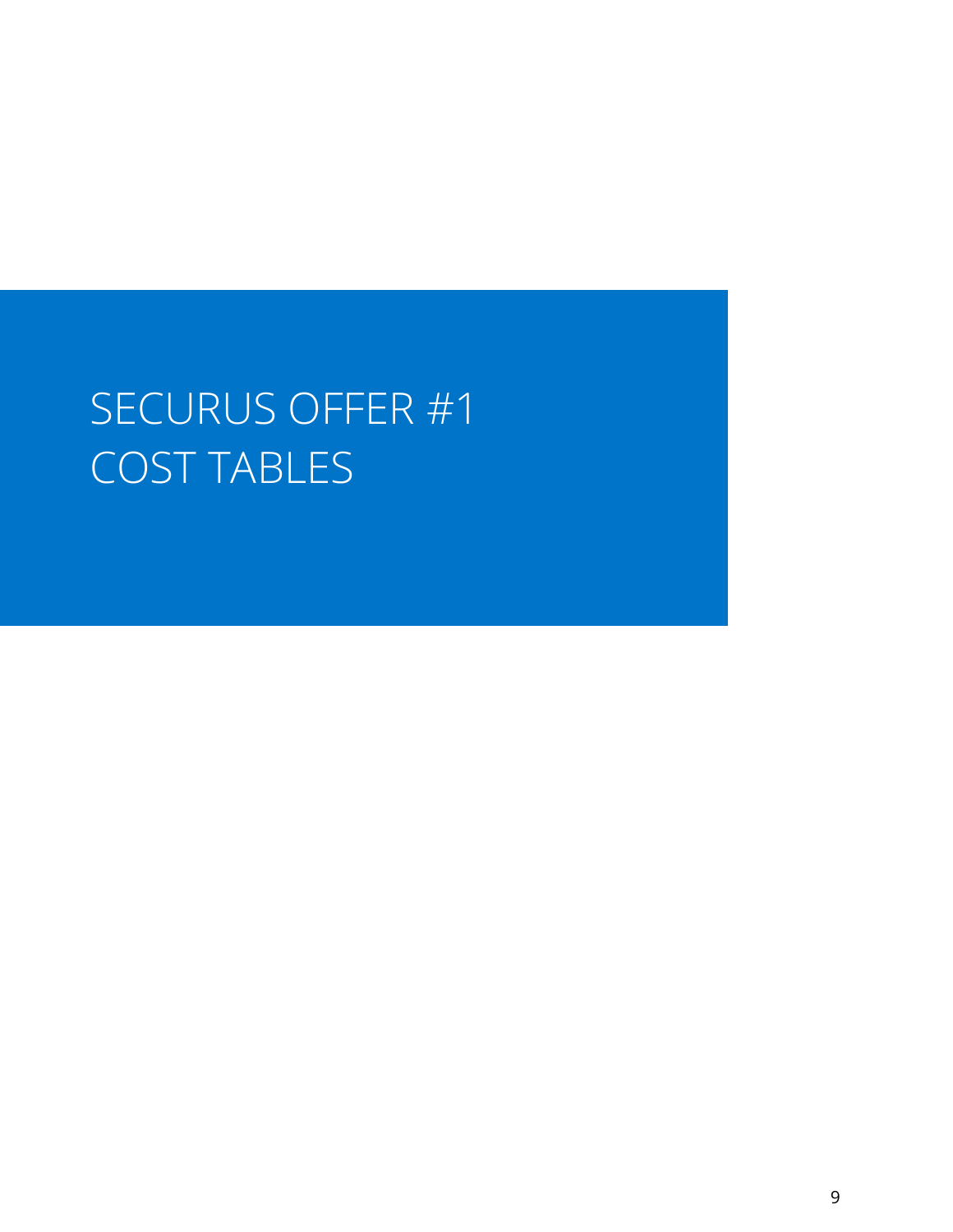#### **Cost Table 1.0 Call Commission Fee Schedule**

The following stated percentage is the figure used to calculate the monthly Commission paid to the DOC for all accepted telephone calls placed through the Inmate Calling System. This percentage will be based on monthly Gross Revenue attributed to the Inmate Calling System for *all call traffic (collect, debit, pre-paid, and pre-paid collect)*.

The Bidder shall provide a commission rate that includes a figure to the 1/100 position (as in the example below) to ensure that no ties will be possible from proposing Bidders.

The Bidder shall not leave any space in the following form blank. Insert an appropriate number into each space provide even if the number is a zero (0).

**Bidder Name:** Securus Technologies

**Date:** November 27, 2017

| <b>Monthly</b>               |  | ⌒ |  |
|------------------------------|--|---|--|
| <b>Commission Percentage</b> |  |   |  |

 $\Box$ 

┯

 $\top$ 

┯

 $\overline{\phantom{a}}$ 

┰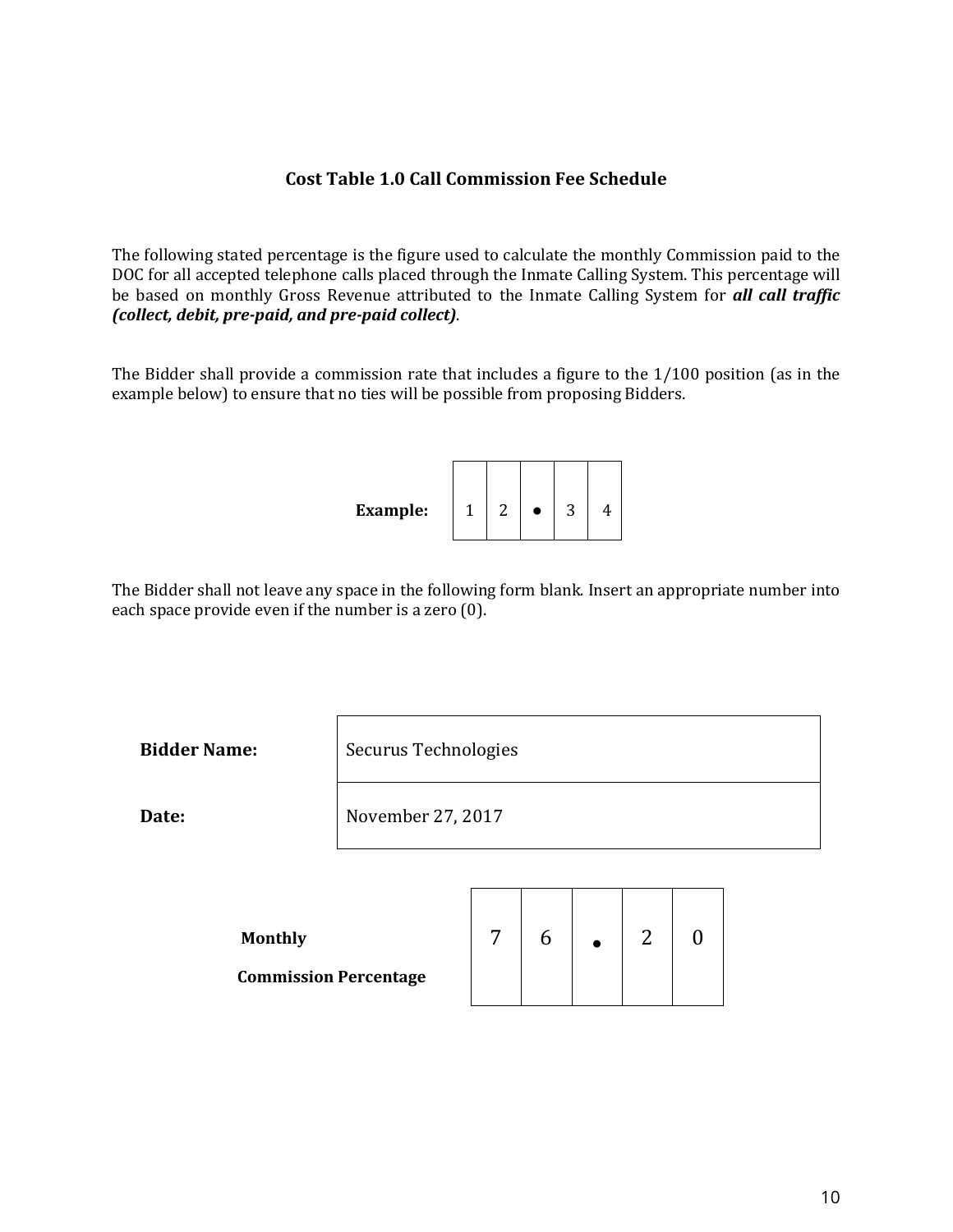#### Commission Impact

The Commonwealth has requested an indication of the impact to commissions for the inclusion of several non-inmate-telephone capabilities. The following denotes any relevant commission impact:

- Inclusion of the equipment as stipulated in RFR specification 5.2.1 has a commission impact of 2.6% in year-one only
- In response to the Commonwealth's answer to Question #70, the inclusion of more than one Video Visitation unit per facility does not impact the proposed commission to the Department, as the Securus Video Visitation system is self-sustaining

Note: Securus RFR Offer #1 includes call rates as specified in the RFR Section 9.1.1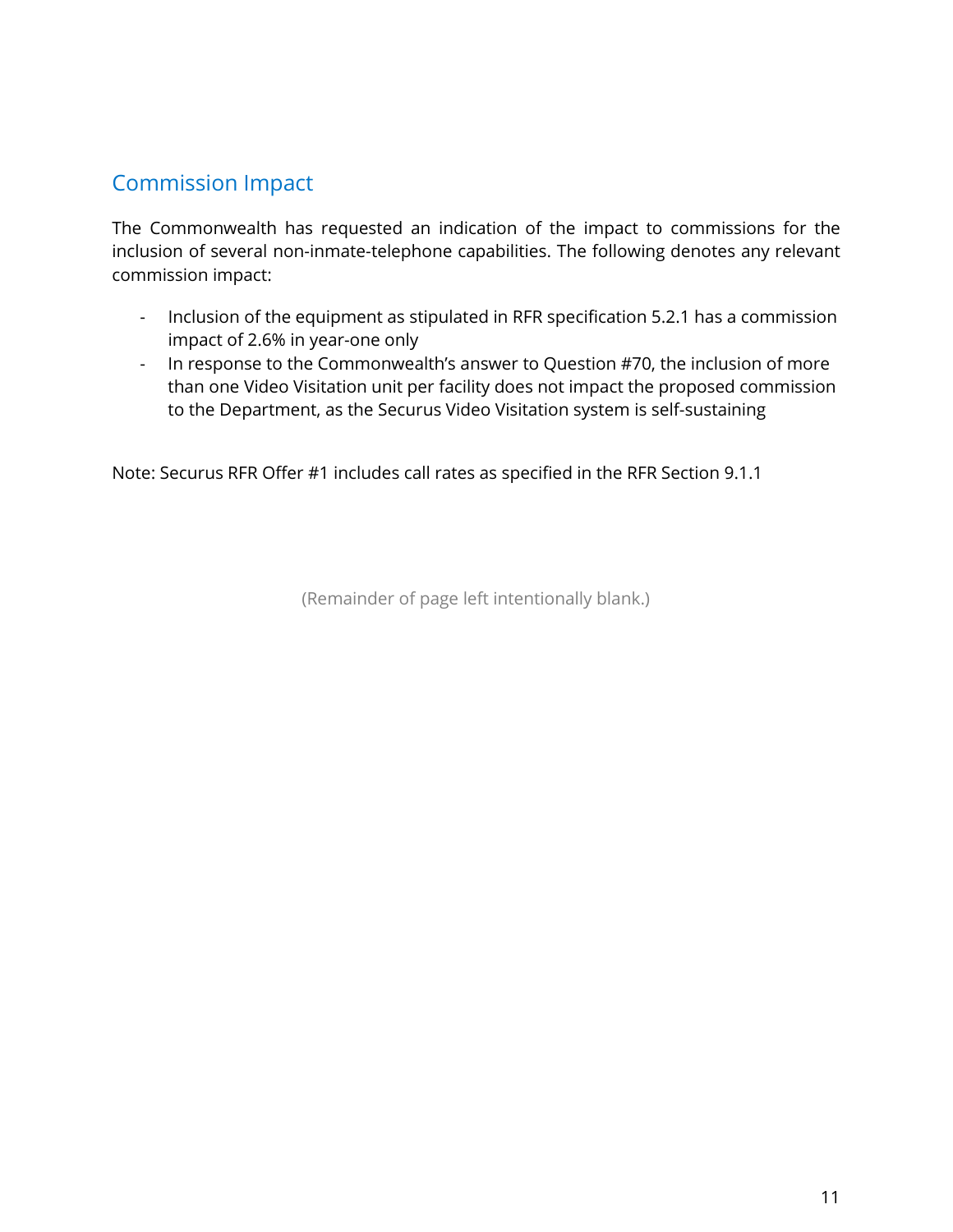#### • **Cost Table 2.0 Video Visitation**

The following stated percentage is the figure used to calculate the monthly commission paid to the DOC for video visitation services.

The Bidder shall provide a commission rate that includes a figure to the 1/100 position (as in the example below) to ensure that no ties will be possible from proposing Bidders.



The Bidder shall not leave any space in the following form blank. Insert an appropriate number into each space provide even if the number is a zero (0).

**Bidder Name:** Securus Technologies, Inc.

**Date:** November 27, 2017

| <b>Monthly</b>                |  |  |  |
|-------------------------------|--|--|--|
| <b>Commission Percentage:</b> |  |  |  |

 $\mathbf{I}$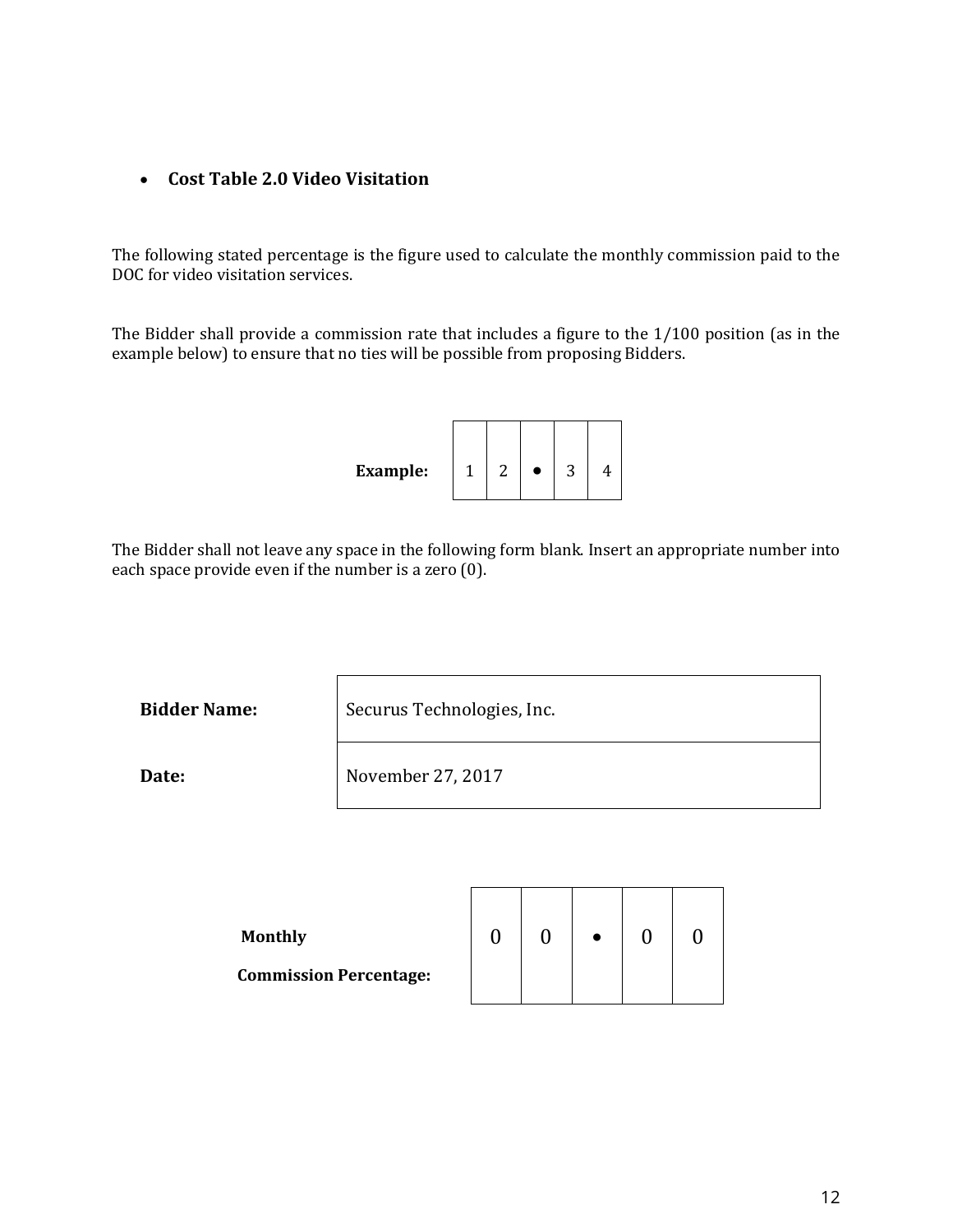#### **Cost Table 4.0 International Call Per-Minute Schedule**

#### **Bidders shall complete Cost Table 4.0 on the following page. Feel free to make copies for this table for inclusion with your response.**

The Cost Table on the following page shall be included in the Bidder's Response. This Cost Table provides the per-minute cost for debit based inmate calling to countries/locations outside of the North American Dialing Plan.

The Bidder shall list all countries/locations to which it can provide collect only or direct dial (debit based) calls. In the appropriate column, the Bidder shall enter the per call surcharge, per minute rate (collect calls) and per minute rate (direct dial).

All rates (with the exception of the per call surcharge) shall be quoted on a per minute basis. No per call minimum will be allowed for international calling.

Please do not leave any spaces empty in the Cost Table on the following page. For example, if you provide direct dial service to the United Kingdom but do not provide access to this country in a collect mode, place "Not Available" in the space provide for "Per Call Surcharge" and "Collect Call Rate".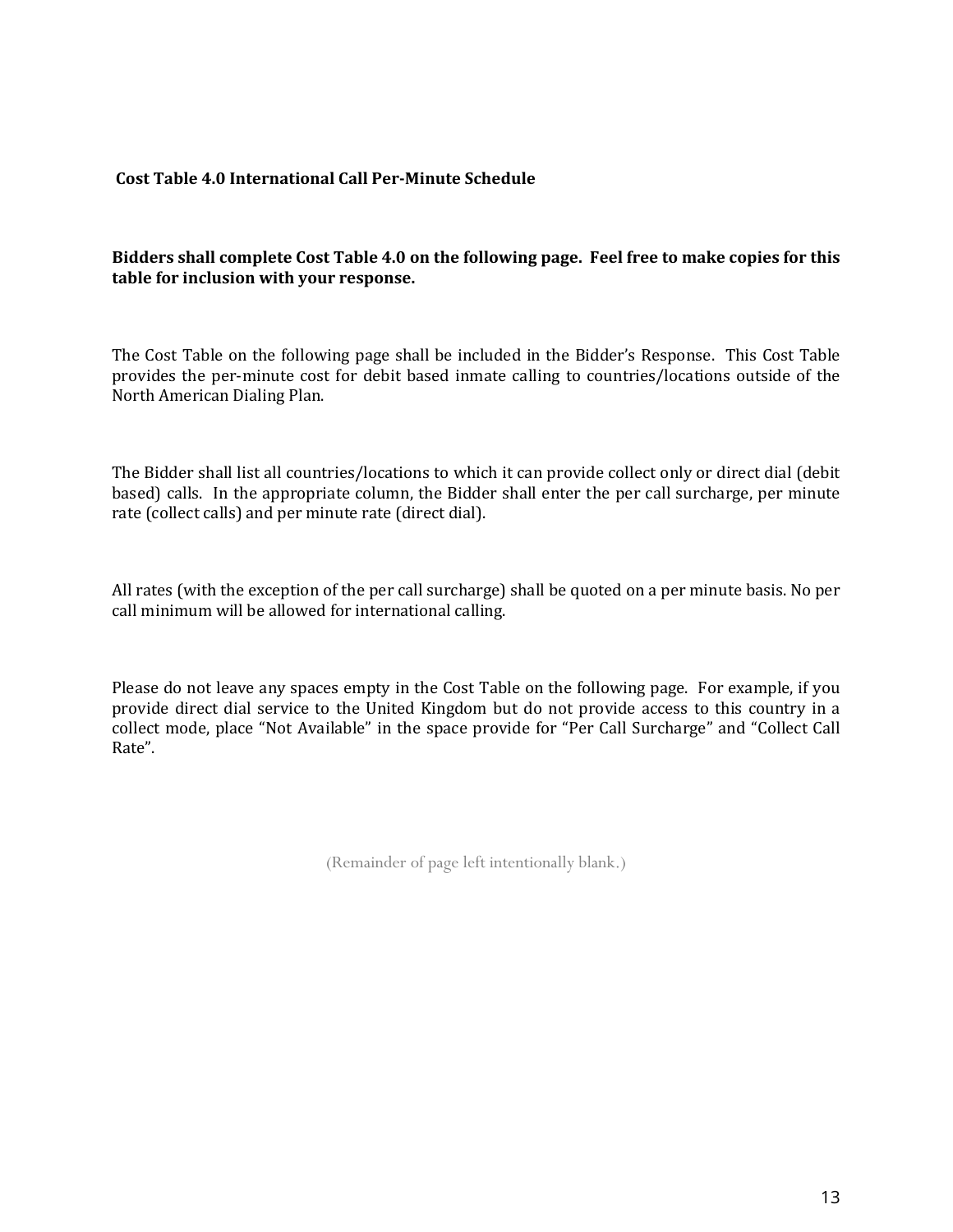#### **Cost Table 4.0 International Call Per-Minute Schedule**

Bidders shall complete Cost Table 4.0 and include it in their response. Feel free to make as many copies for this table as required for inclusion with your response.

| Country/Location | <b>Per Call</b>  | <b>Debit Based</b> | <b>Collect Call Per</b> | <b>Prepaid Calling</b> |
|------------------|------------------|--------------------|-------------------------|------------------------|
|                  | <b>Surcharge</b> | Per Minute Rate    | <b>Minute Rate</b>      | Per Minute rate        |
| All Countries    | \$0.00           | \$0.40             | \$0.40                  | \$0.40                 |

#### International Destinations

Additionally, all calls to all international destinations are to be billed at a rate of \$0.40 per minute. A chart depicting the available locations is available beginning on page 43 of this Cost Proposal.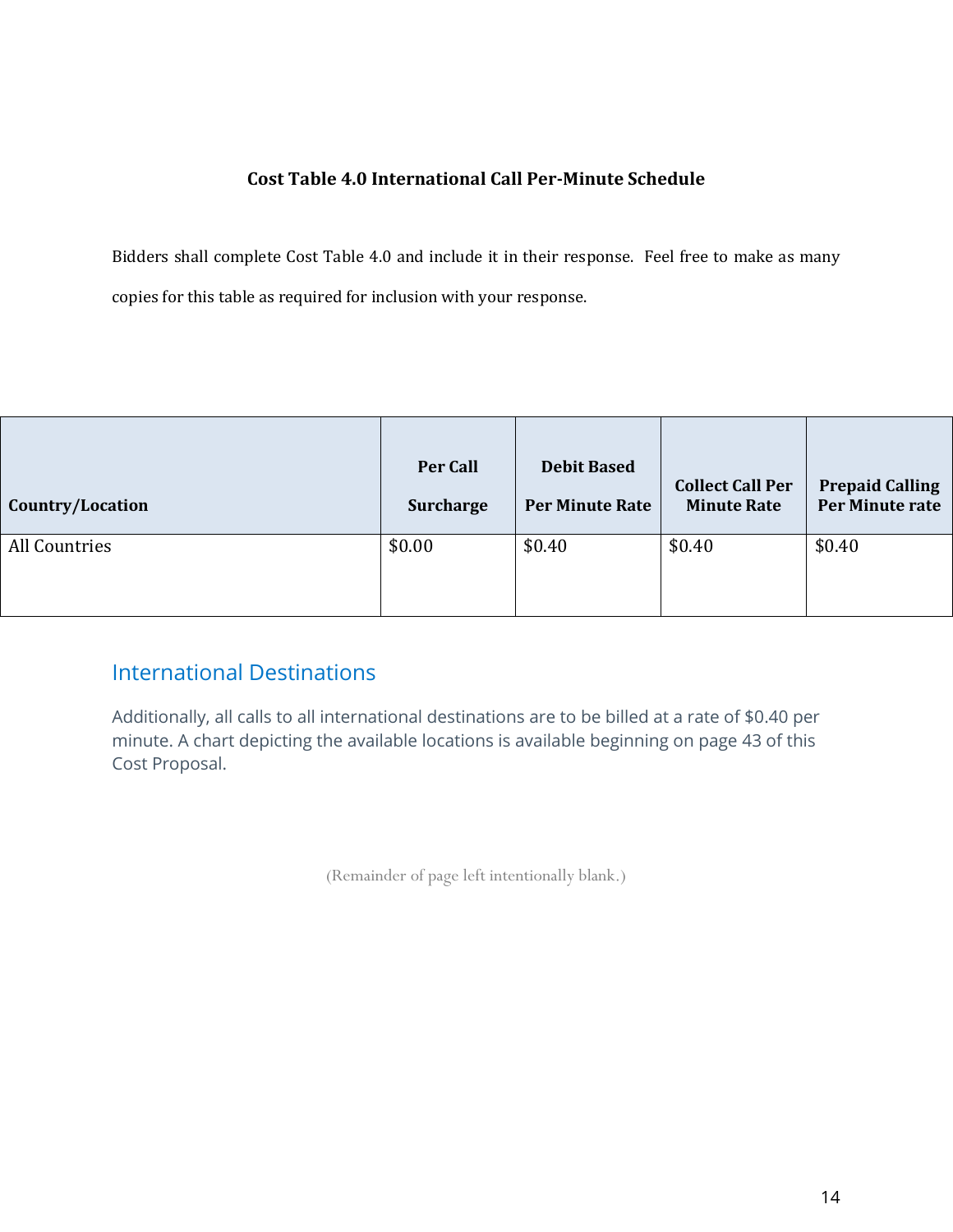#### **Cost Table 5.0 Additional Fees, Video Visitation**

#### **Bidders shall complete Cost Table 5.0 on the following page.**

The Cost Table on the following page shall be included in the Bidder's Response. This Cost Table requires that the Bidder identify all fees and costs associated with the called party's invoice or the inmate's account. This Cost Table shall also be used to identify fees and costs associated with video visitation. Bidders are reminded that they shall comply in all respects with all applicable federal and state laws, regulations, rules, orders, standards, guidelines, and/or tariffs in effect at the time of the issuance of this RFR or promulgated or issued from time to time throughout the term of the contract, including without limitation, FCC and/or DTC inmate calling rate caps, per minute rates for TTY calls, and restrictions on additional and/or ancillary service charges and/or taxes

This Cost Table 5.0 completed by the Bidder will be made an integral part of the Bidder's Contract with the DOC. The Bidder shall list all additional fee items in the column on the left hand side of the table, indicate as to which type of call this fee applies, indicated one-time or recurring and then include the fee in the far right hand column.

#### *The Bidder shall include all fees (even if the fee is based on a percentage).*

Please do not leave any spaces empty in the Cost Table on the following page if a cost item has been entered into the far left hand column.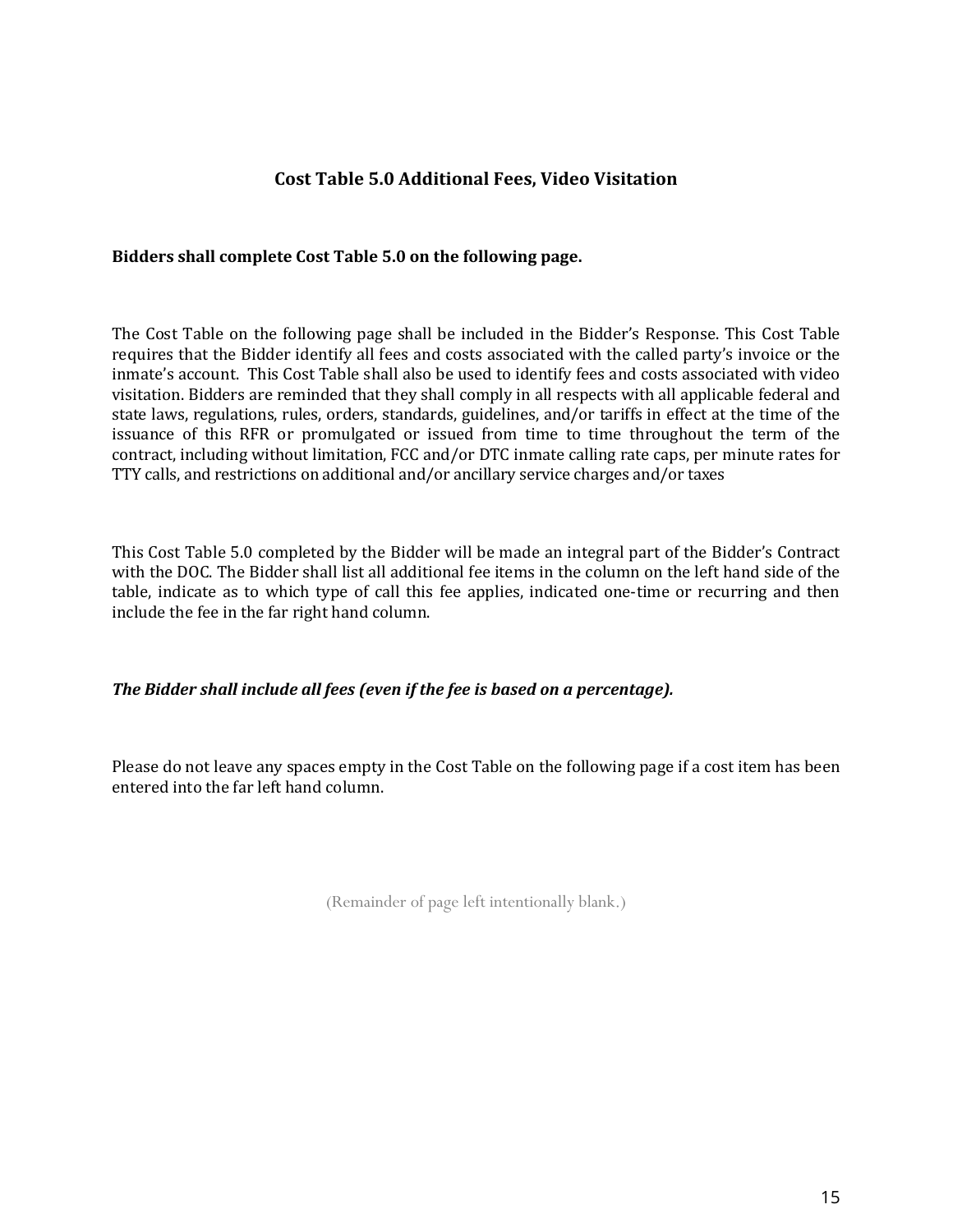#### **Cost Table 5.0 Additional Fees, Video Visitation**

Bidders shall complete Cost Table 5.0 and include it in their response.

|                                               | <b>Charge Type:</b>                                      |                                         |               |
|-----------------------------------------------|----------------------------------------------------------|-----------------------------------------|---------------|
|                                               | <b>Collect</b>                                           |                                         |               |
|                                               | <b>Pre-Paid</b>                                          | <b>Recurring</b>                        |               |
|                                               | <b>Pre-Paid Collect</b>                                  | <b>or</b>                               |               |
| <b>Description of Fee</b>                     | <b>Debit</b>                                             | <b>Non-Recurring</b>                    | Cost          |
| <b>Example</b>                                |                                                          |                                         |               |
|                                               |                                                          |                                         |               |
| Automated Payment Fee via phone or<br>website | Pre-paid account<br>funding                              | Recurring at each<br>funding event      | \$3.00        |
| Payment via live agent                        | Pre-paid account<br>funding                              | Recurring at each<br>funding event      | \$5.95        |
| Paper Bill/Statement Fee                      | Collect                                                  | Recurring on<br>each bill               | \$2.00        |
| Return Check Charge                           | Pre-paid and<br><b>Inmate Debit</b>                      | Recurring for<br>each returned<br>check | \$25.00       |
| Video Visitation                              | Remote Video<br>Visits (No charge<br>for on-site visits) | Recurring for<br>each remote visit      | \$12.99/visit |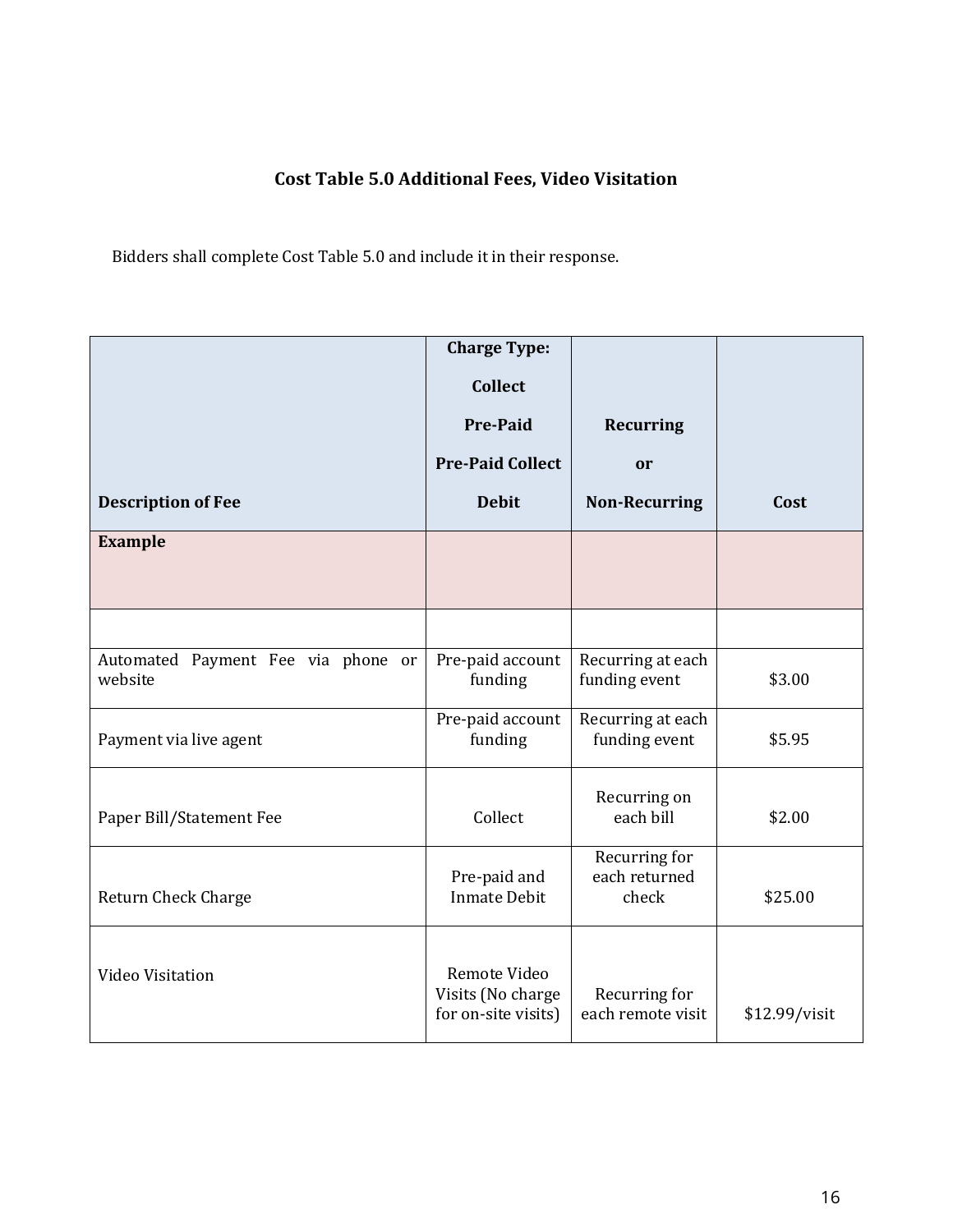## SECURUS OFFER #2 COST TABLES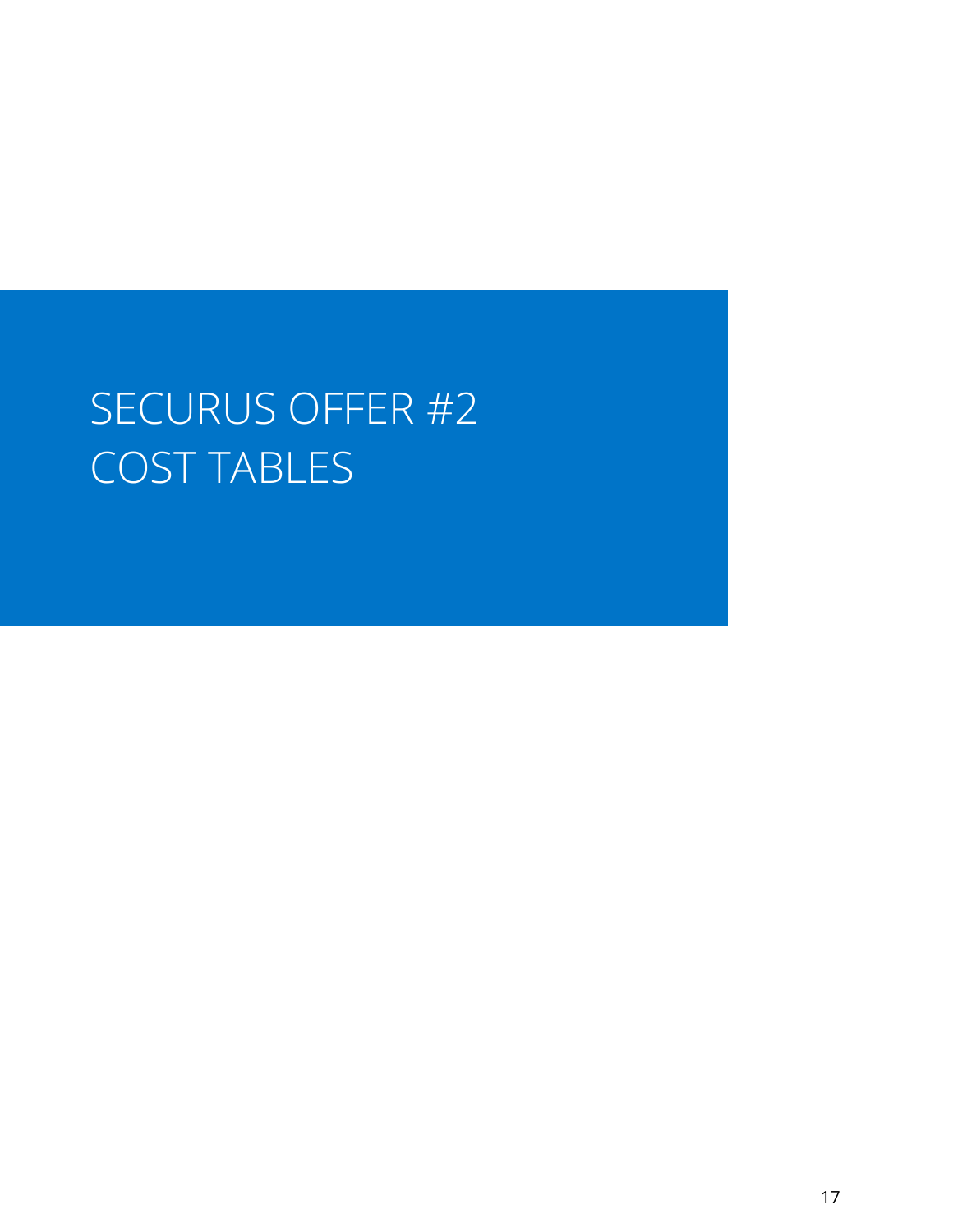#### **Cost Table 1.0 Call Commission Fee Schedule**

The following stated percentage is the figure used to calculate the monthly Commission paid to the DOC for all accepted telephone calls placed through the Inmate Calling System. This percentage will be based on monthly Gross Revenue attributed to the Inmate Calling System for *all call traffic (collect, debit, pre-paid, and pre-paid collect)*.

The Bidder shall provide a commission rate that includes a figure to the 1/100 position (as in the example below) to ensure that no ties will be possible from proposing Bidders.

The Bidder shall not leave any space in the following form blank. Insert an appropriate number into each space provide even if the number is a zero (0).

**Bidder Name:** Securus Technologies

**Date:** November 27, 2017

| <b>Monthly</b>               | ĸ. |  |  |
|------------------------------|----|--|--|
| <b>Commission Percentage</b> |    |  |  |

 $\Box$ 

┯

┯

┯

 $\overline{\phantom{a}}$ 

┰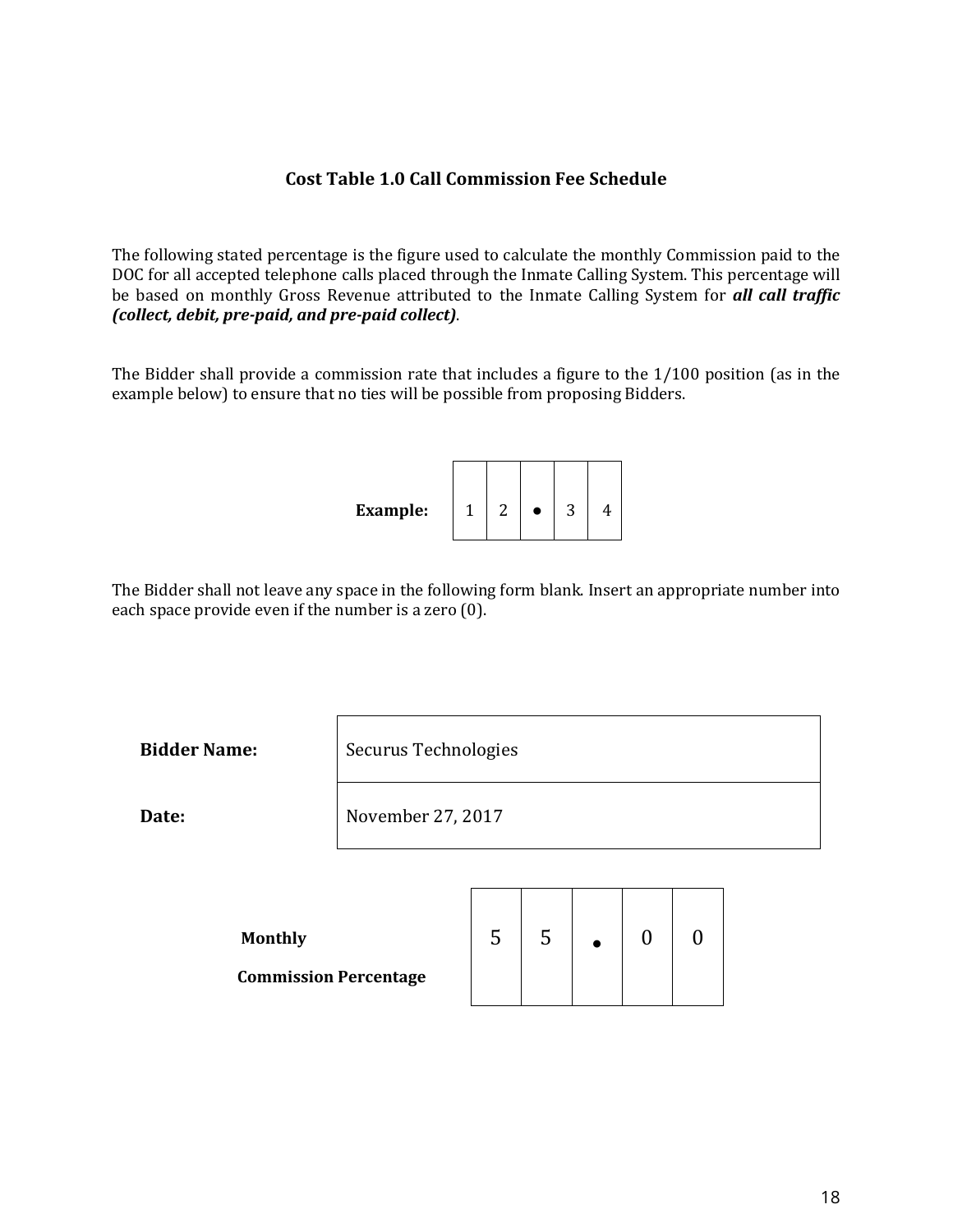#### Commission Impact

The Commonwealth has requested an indication of the impact to commissions for the inclusion of several non-inmate-telephone capabilities. The following denotes any relevant commission impact:

- Inclusion of the equipment as stipulated in RFR specification 5.2.1 has a commission impact of 2.6% in year-one only
- In response to the Commonwealth's answer to Question #70, the inclusion of more than one Video Visitation unit per facility does not impact the proposed commission to the Department, as the Securus Video Visitation system is self-sustaining

Note: Securus RFR Offer #2 includes call rates of \$0.057 per minute for all domestic calls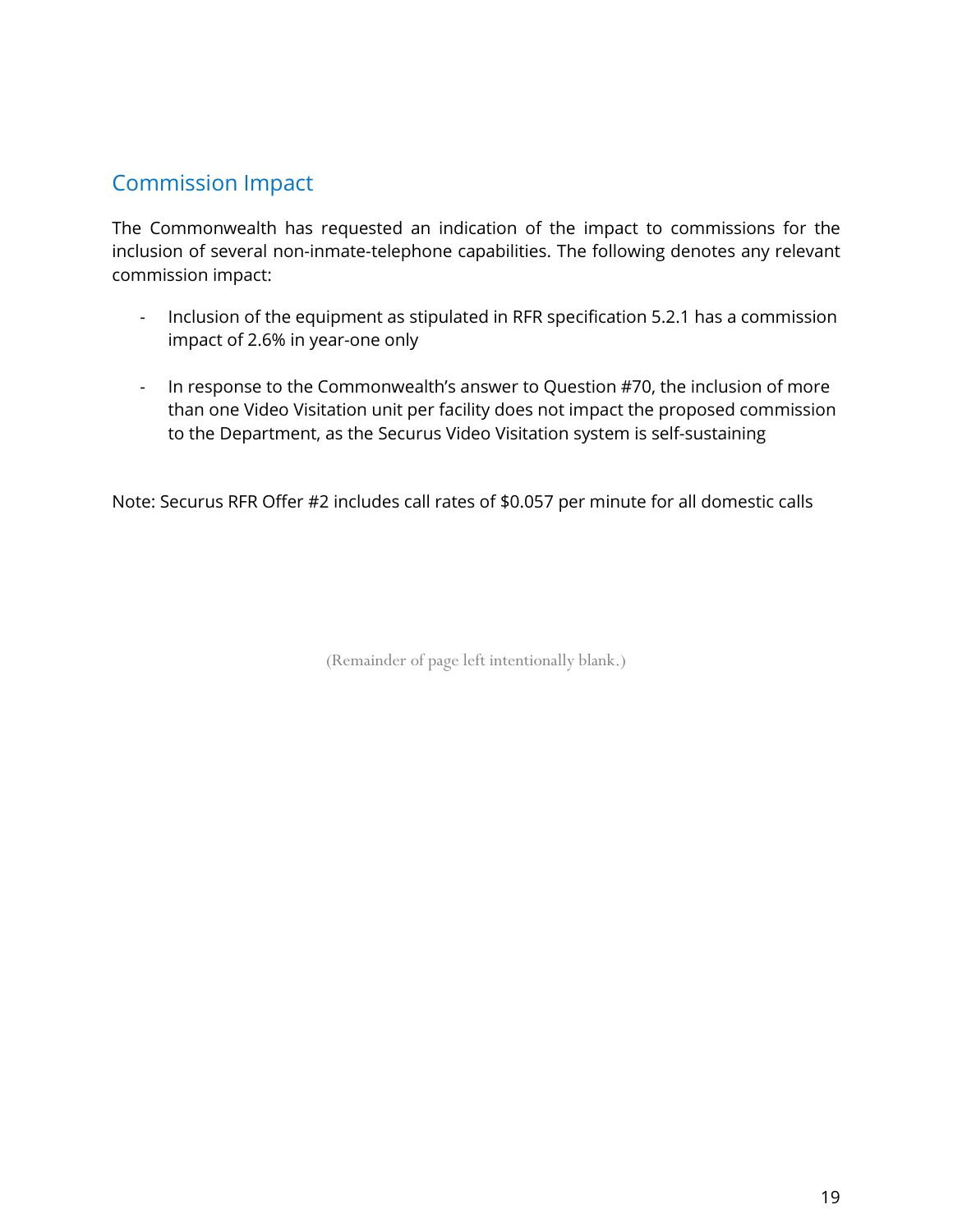#### **Cost Table 2.0 Video Visitation**

The following stated percentage is the figure used to calculate the monthly commission paid to the DOC for video visitation services.

The Bidder shall provide a commission rate that includes a figure to the 1/100 position (as in the example below) to ensure that no ties will be possible from proposing Bidders.



The Bidder shall not leave any space in the following form blank. Insert an appropriate number into each space provide even if the number is a zero (0).

**Bidder Name:** Securus Technologies, Inc.

**Date:** November 27, 2017

| <b>Monthly</b>                |  |  |  |
|-------------------------------|--|--|--|
| <b>Commission Percentage:</b> |  |  |  |

 $\mathbf{I}$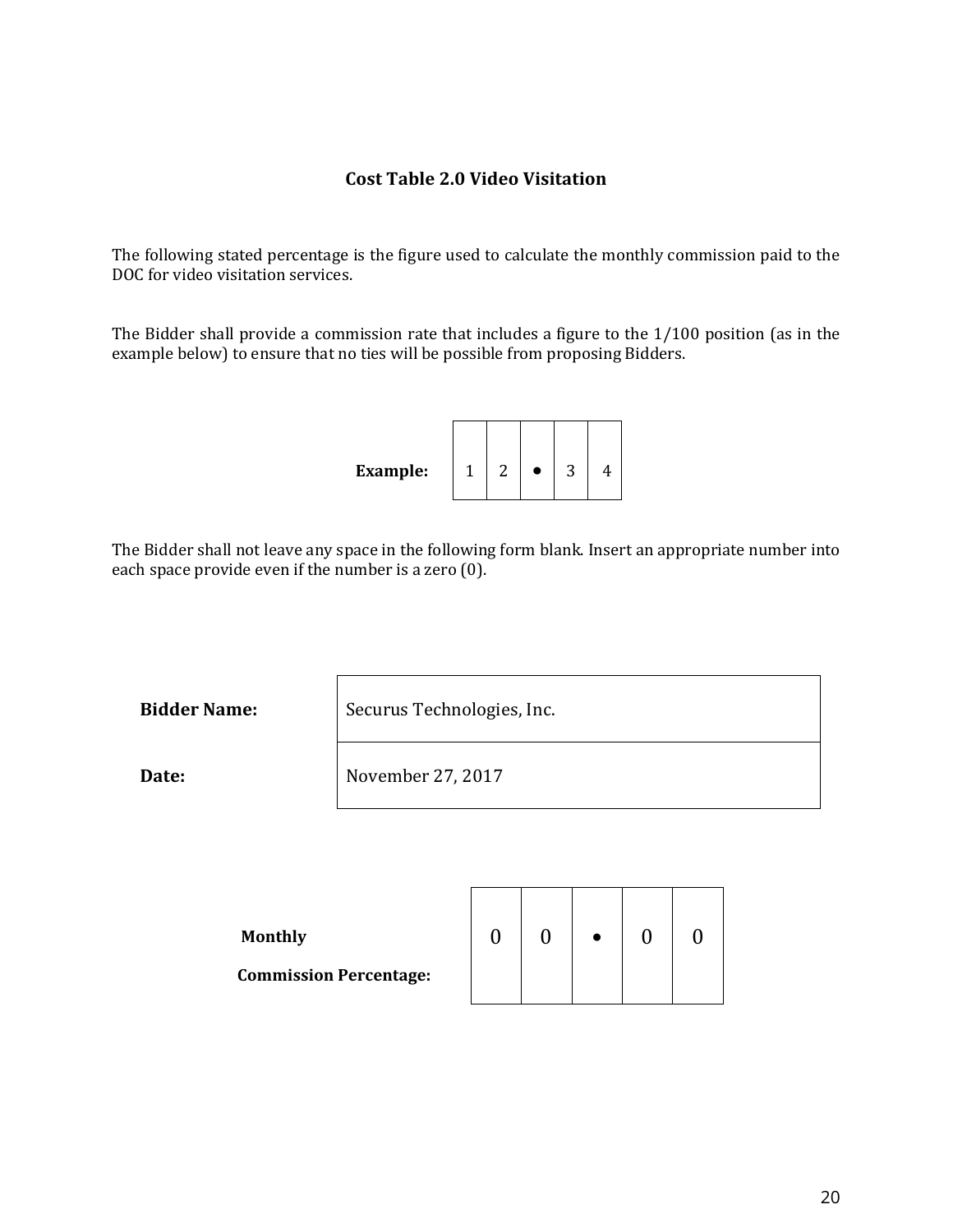#### **Cost Table 4.0 International Call Per-Minute Schedule**

#### **Bidders shall complete Cost Table 4.0 on the following page. Feel free to make copies for this table for inclusion with your response.**

The Cost Table on the following page shall be included in the Bidder's Response. This Cost Table provides the per-minute cost for debit based inmate calling to countries/locations outside of the North American Dialing Plan.

The Bidder shall list all countries/locations to which it can provide collect only or direct dial (debit based) calls. In the appropriate column, the Bidder shall enter the per call surcharge, per minute rate (collect calls) and per minute rate (direct dial).

All rates (with the exception of the per call surcharge) shall be quoted on a per minute basis. No per call minimum will be allowed for international calling.

Please do not leave any spaces empty in the Cost Table on the following page. For example, if you provide direct dial service to the United Kingdom but do not provide access to this country in a collect mode, place "Not Available" in the space provide for "Per Call Surcharge" and "Collect Call Rate".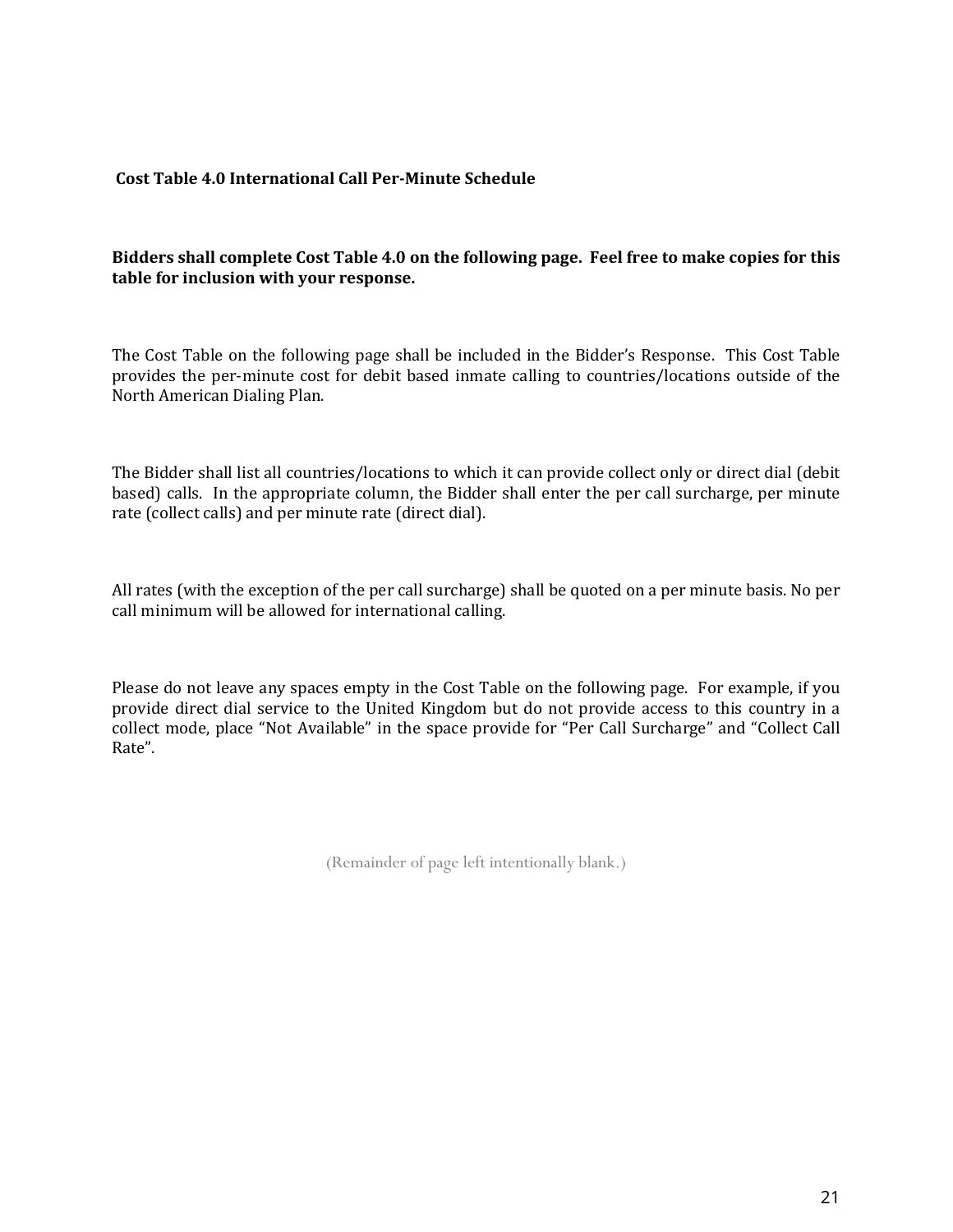#### **Cost Table 4.0 International Call Per-Minute Schedule**

Bidders shall complete Cost Table 4.0 and include it in their response. Feel free to make as many copies for this table as required for inclusion with your response.

| Country/Location | <b>Per Call</b>  | <b>Debit Based</b> | <b>Collect Call Per</b> | <b>Prepaid Calling</b> |
|------------------|------------------|--------------------|-------------------------|------------------------|
|                  | <b>Surcharge</b> | Per Minute Rate    | <b>Minute Rate</b>      | Per Minute rate        |
| All Countries    | \$0.00           | \$0.40             | \$0.40                  | \$0.40                 |

#### International Destinations

Additionally, all calls to all international destinations are to be billed at a rate of \$0.40 per minute. A chart depicting the available locations is available beginning on page 43 of this Cost Proposal.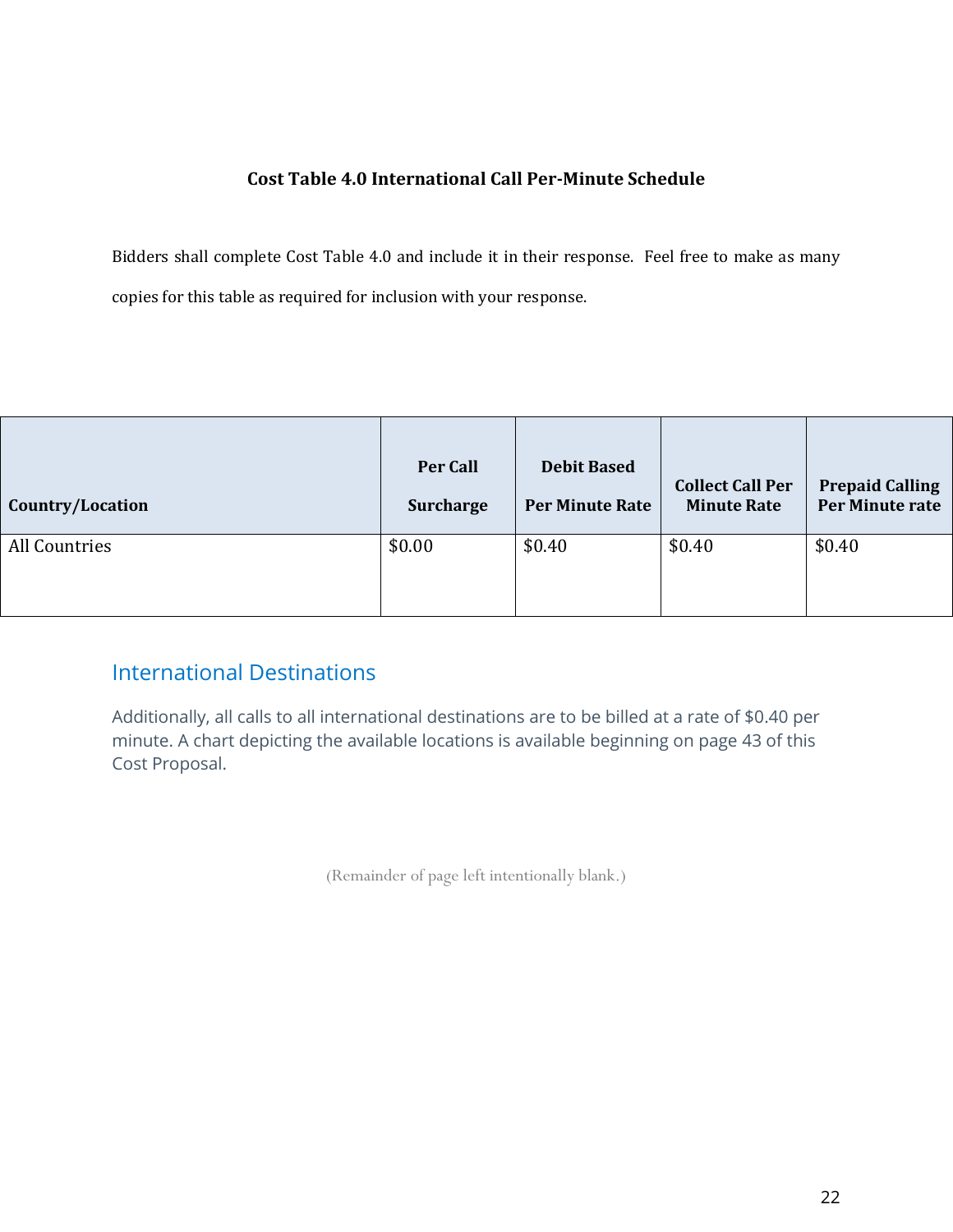#### **Cost Table 5.0 Additional Fees, Video Visitation**

#### **Bidders shall complete Cost Table 5.0 on the following page.**

The Cost Table on the following page shall be included in the Bidder's Response. This Cost Table requires that the Bidder identify all fees and costs associated with the called party's invoice or the inmate's account. This Cost Table shall also be used to identify fees and costs associated with video visitation. Bidders are reminded that they shall comply in all respects with all applicable federal and state laws, regulations, rules, orders, standards, guidelines, and/or tariffs in effect at the time of the issuance of this RFR or promulgated or issued from time to time throughout the term of the contract, including without limitation, FCC and/or DTC inmate calling rate caps, per minute rates for TTY calls, and restrictions on additional and/or ancillary service charges and/or taxes

This Cost Table 5.0 completed by the Bidder will be made an integral part of the Bidder's Contract with the DOC. The Bidder shall list all additional fee items in the column on the left hand side of the table, indicate as to which type of call this fee applies, indicated one-time or recurring and then include the fee in the far right hand column.

#### *The Bidder shall include all fees (even if the fee is based on a percentage).*

Please do not leave any spaces empty in the Cost Table on the following page if a cost item has been entered into the far left hand column.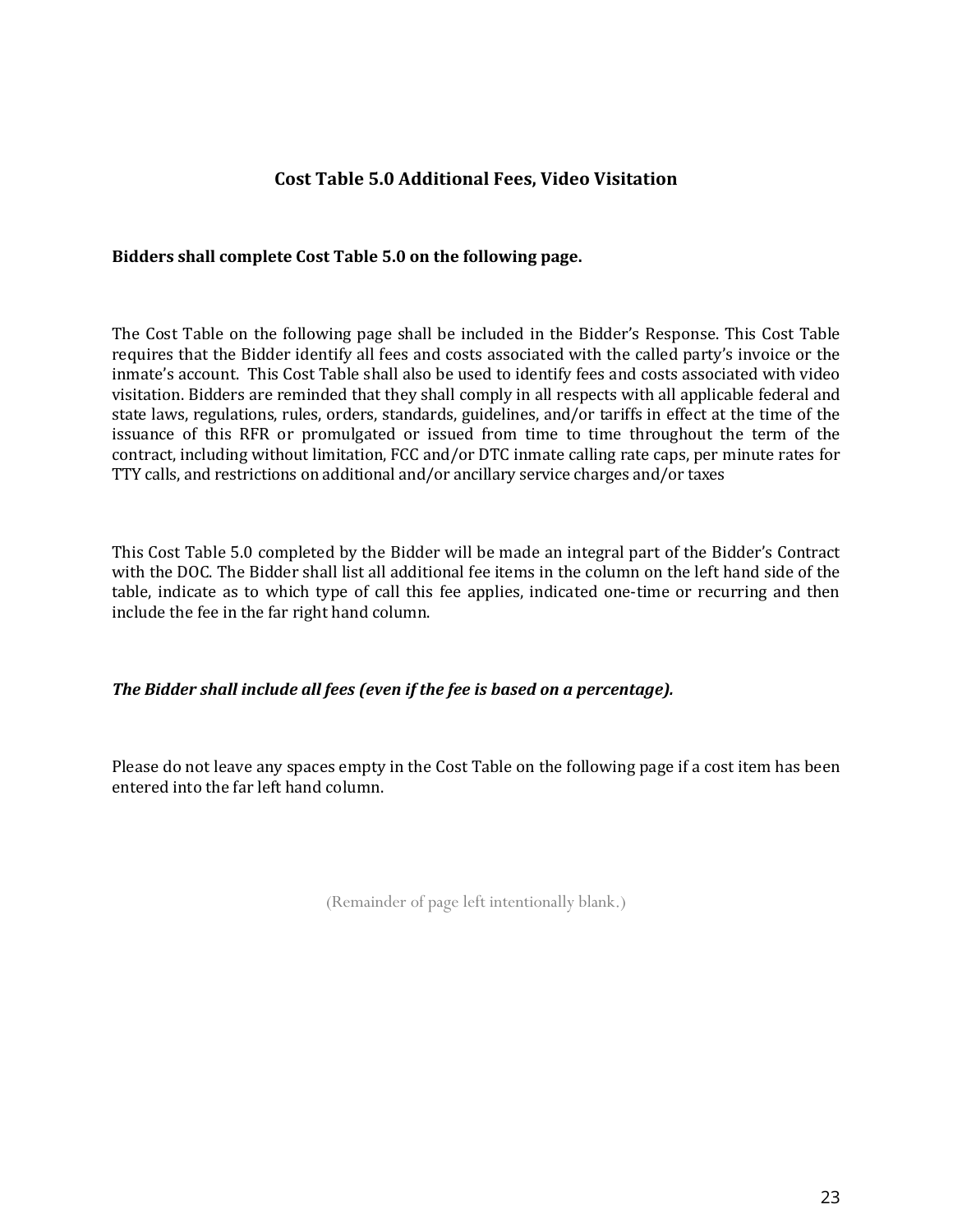#### **Cost Table 5.0 Additional Fees, Video Visitation**

Bidders shall complete Cost Table 5.0 and include it in their response.

|                                               | <b>Charge Type:</b>                                      |                                         |               |
|-----------------------------------------------|----------------------------------------------------------|-----------------------------------------|---------------|
|                                               | <b>Collect</b>                                           |                                         |               |
|                                               | <b>Pre-Paid</b>                                          | <b>Recurring</b>                        |               |
|                                               | <b>Pre-Paid Collect</b>                                  | <b>or</b>                               |               |
| <b>Description of Fee</b>                     | <b>Debit</b>                                             | <b>Non-Recurring</b>                    | Cost          |
| <b>Example</b>                                |                                                          |                                         |               |
|                                               |                                                          |                                         |               |
| Automated Payment Fee via phone or<br>website | Pre-paid account<br>funding                              | Recurring at each<br>funding event      | \$3.00        |
| Payment via live agent                        | Pre-paid account<br>funding                              | Recurring at each<br>funding event      | \$5.95        |
| Paper Bill/Statement Fee                      | Collect                                                  | Recurring on<br>each bill               | \$2.00        |
| Return Check Charge                           | Pre-paid and<br><b>Inmate Debit</b>                      | Recurring for<br>each returned<br>check | \$25.00       |
| Video Visitation                              | Remote Video<br>Visits (No charge<br>for on-site visits) | Recurring for<br>each remote visit      | \$12.99/visit |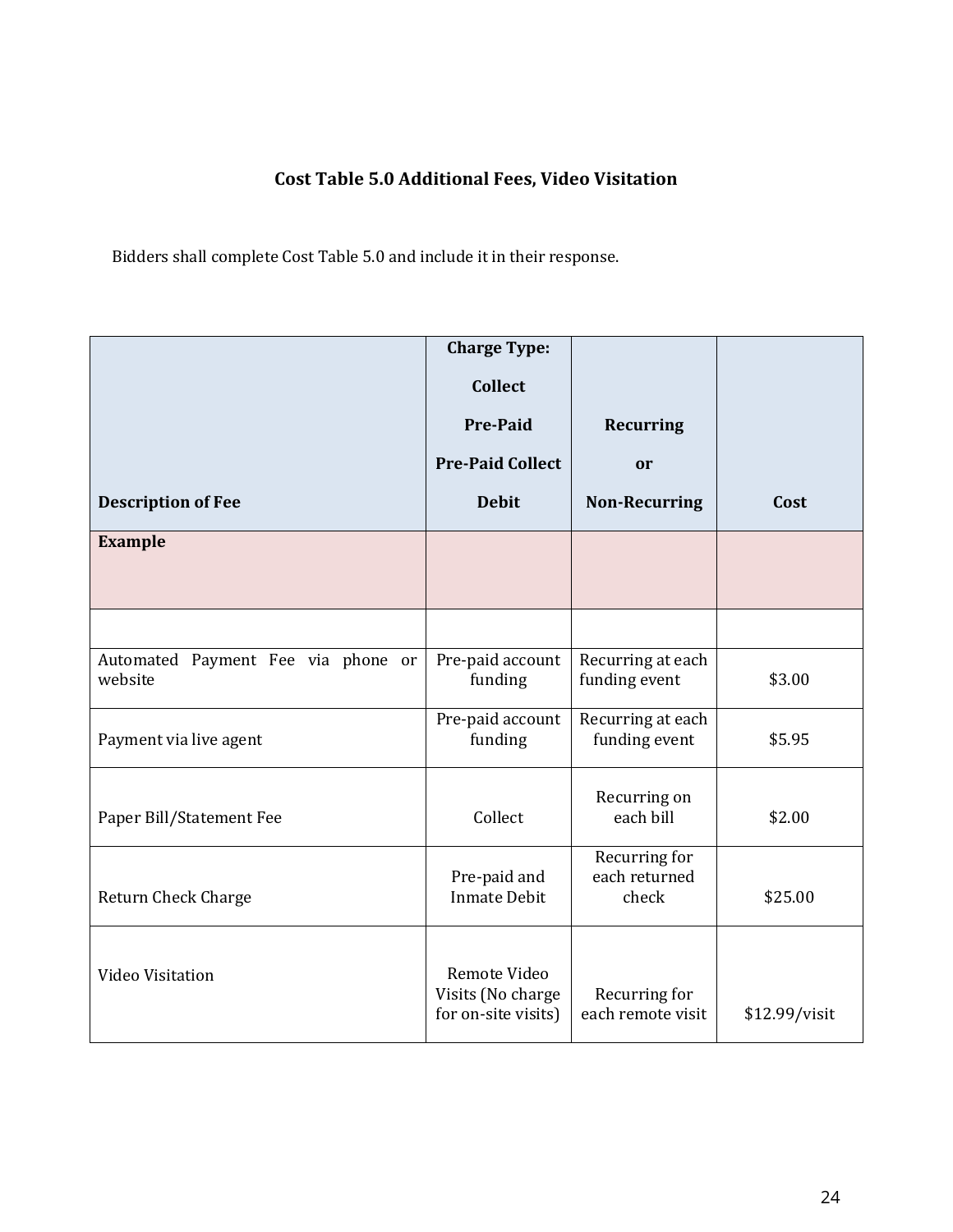### SECURUS OFFER #3 COST TABLES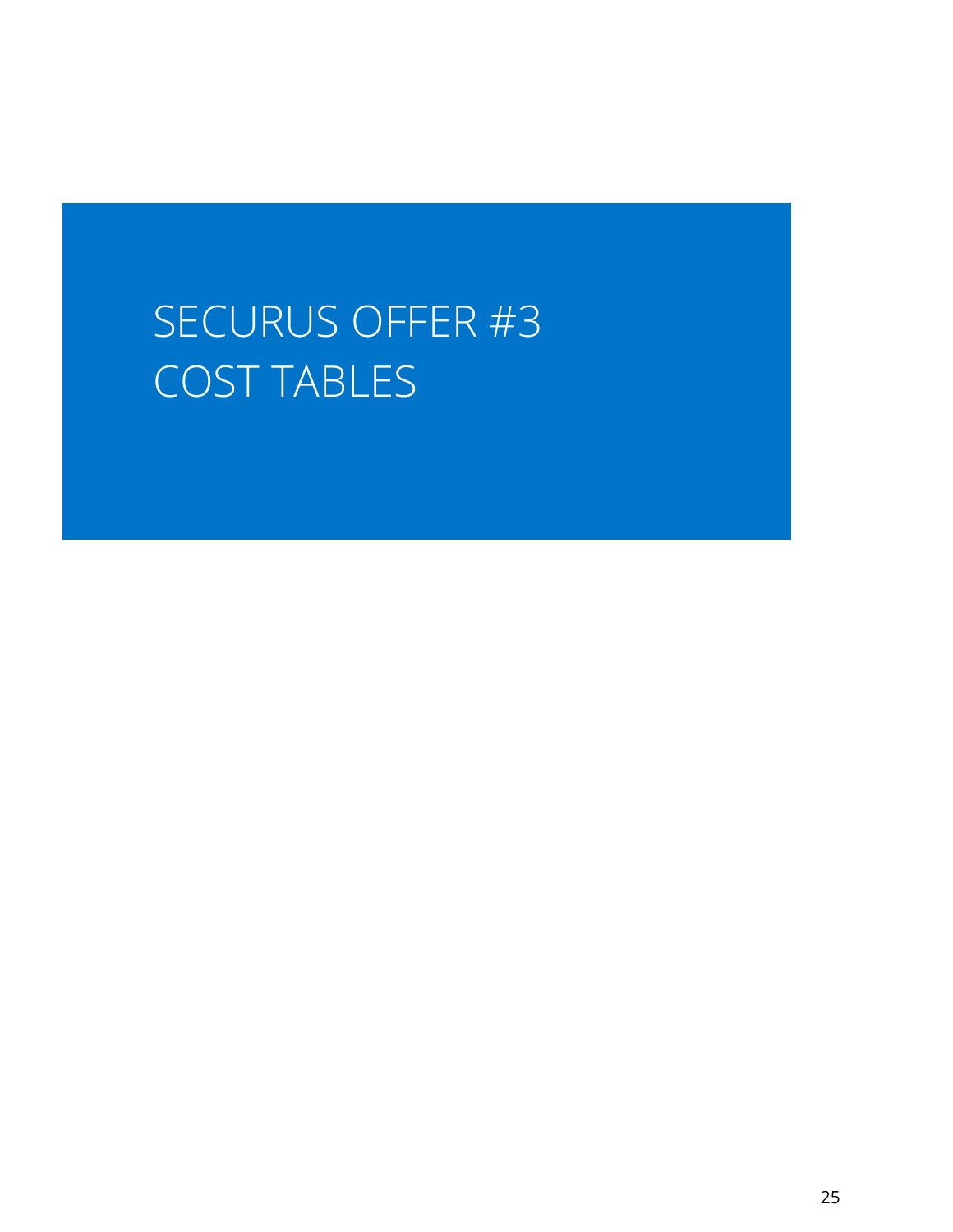#### **Cost Table 1.0 Call Commission Fee Schedule**

The following stated percentage is the figure used to calculate the monthly Commission paid to the DOC for all accepted telephone calls placed through the Inmate Calling System. This percentage will be based on monthly Gross Revenue attributed to the Inmate Calling System for *all call traffic (collect, debit, pre-paid, and pre-paid collect)*.

The Bidder shall provide a commission rate that includes a figure to the 1/100 position (as in the example below) to ensure that no ties will be possible from proposing Bidders.

| <b>Example:</b> | 1 | ⌒ |  |  |  |  |
|-----------------|---|---|--|--|--|--|
|-----------------|---|---|--|--|--|--|

The Bidder shall not leave any space in the following form blank. Insert an appropriate number into each space provide even if the number is a zero (0).

**Bidder Name:** Securus Technologies

**Date:** November 27, 2017

| <b>Monthly</b>               |  |  |  |
|------------------------------|--|--|--|
| <b>Commission Percentage</b> |  |  |  |

 $\Box$ 

 $\top$ 

 $\overline{\phantom{a}}$ 

Τ

┯

┯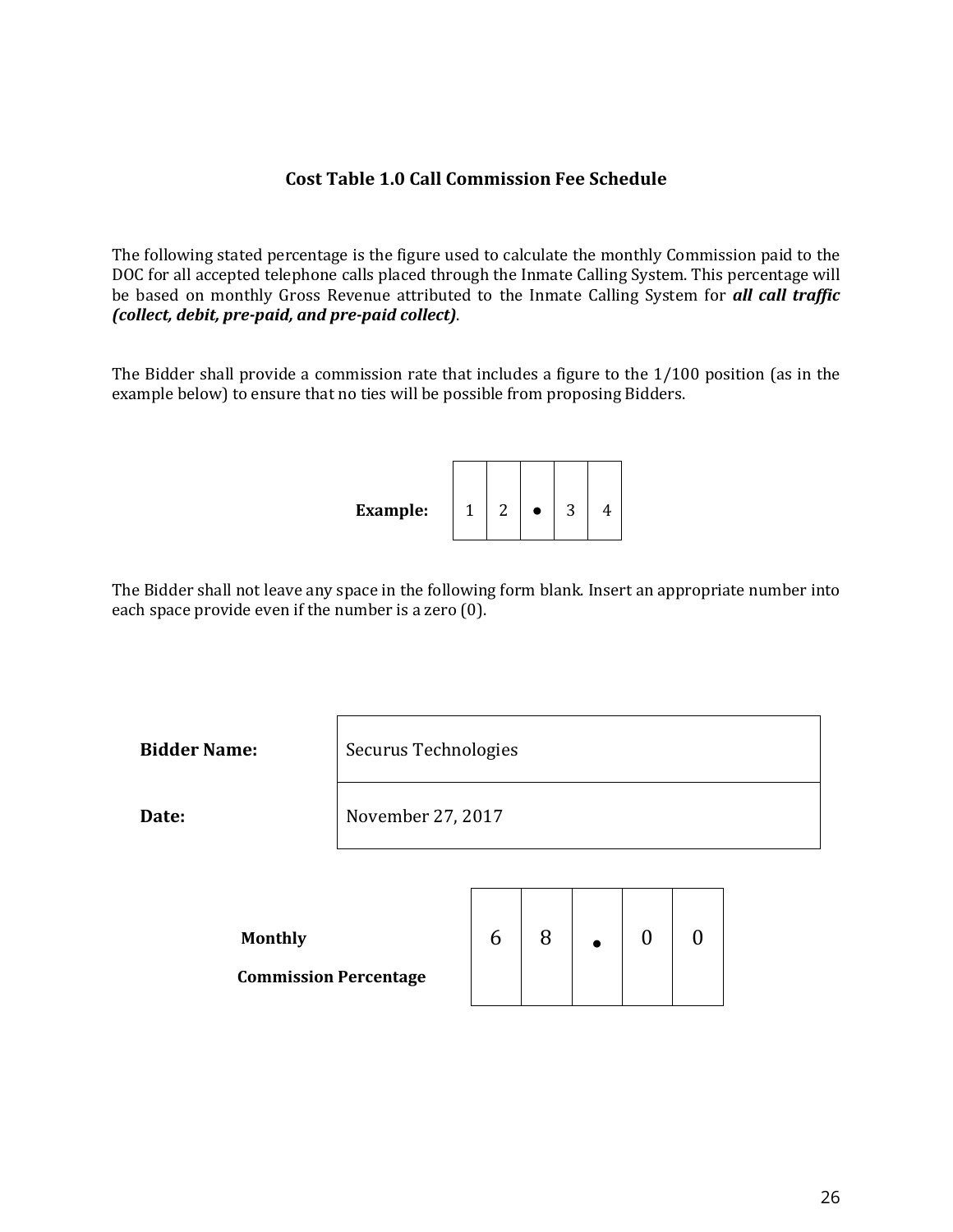#### Commission Impact

The Commonwealth has requested an indication of the impact to commissions for the inclusion of several non-inmate-telephone capabilities. The following denotes any relevant commission impact:

- Inclusion of the equipment as stipulated in RFR specification 5.2.1 has a commission impact of 2.6% in year-one only
- In response to the Commonwealth's answer to Question #70, the inclusion of more than one Video Visitation unit per facility does not impact the proposed commission to the Department, as the Securus Video Visitation system is self-sustaining

Note: Securus RFR Offer #3 includes call rates of \$0.08 per minute for all domestic calls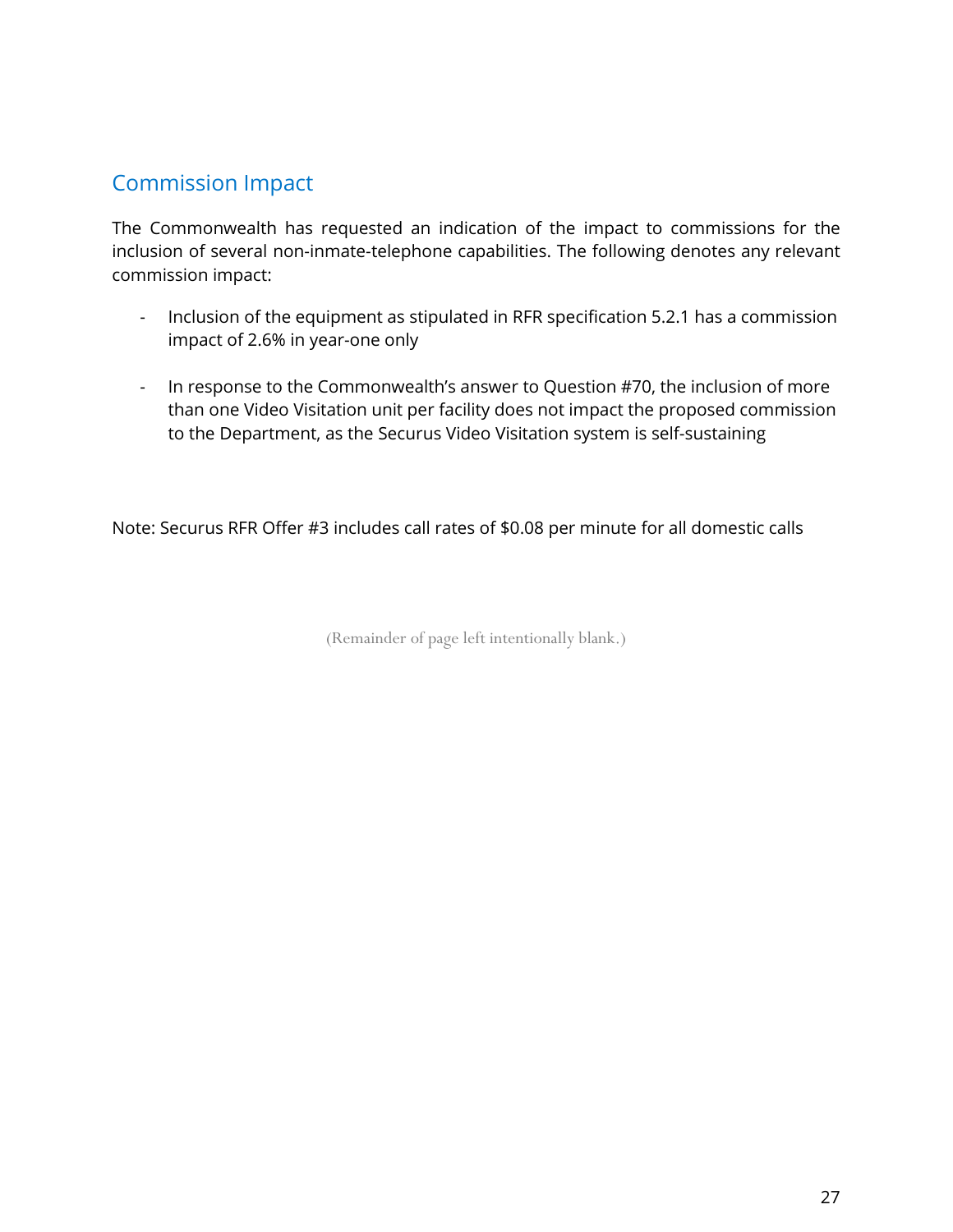#### **Cost Table 2.0 Video Visitation**

The following stated percentage is the figure used to calculate the monthly commission paid to the DOC for video visitation services.

The Bidder shall provide a commission rate that includes a figure to the 1/100 position (as in the example below) to ensure that no ties will be possible from proposing Bidders.



The Bidder shall not leave any space in the following form blank. Insert an appropriate number into each space provide even if the number is a zero (0).

**Bidder Name:** Securus Technologies, Inc.

**Date:** November 27, 2017

| <b>Monthly</b>                |  |  |  |
|-------------------------------|--|--|--|
| <b>Commission Percentage:</b> |  |  |  |

 $\mathbf{I}$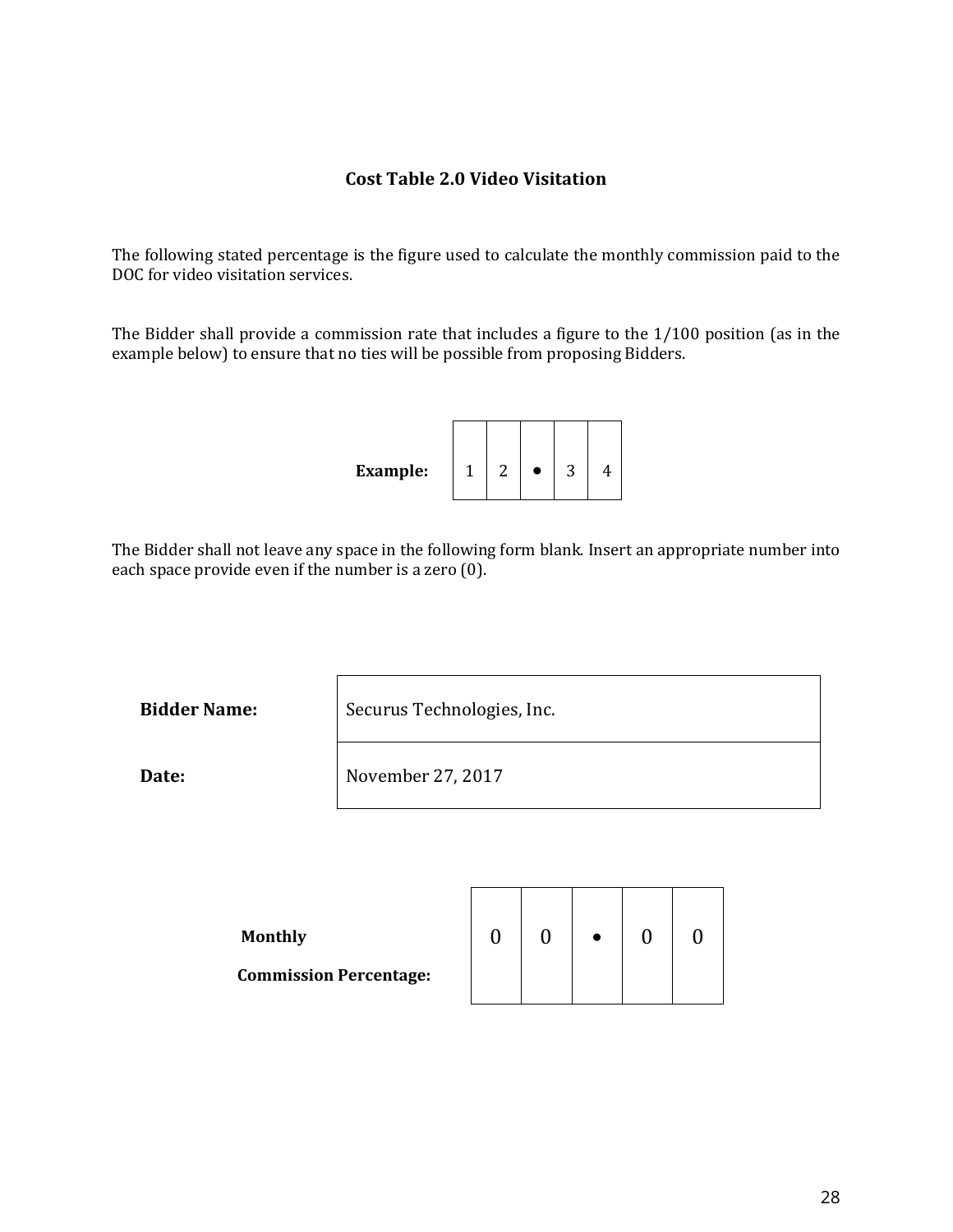#### **Cost Table 4.0 International Call Per-Minute Schedule**

#### **Bidders shall complete Cost Table 4.0 on the following page. Feel free to make copies for this table for inclusion with your response.**

The Cost Table on the following page shall be included in the Bidder's Response. This Cost Table provides the per-minute cost for debit based inmate calling to countries/locations outside of the North American Dialing Plan.

The Bidder shall list all countries/locations to which it can provide collect only or direct dial (debit based) calls. In the appropriate column, the Bidder shall enter the per call surcharge, per minute rate (collect calls) and per minute rate (direct dial).

All rates (with the exception of the per call surcharge) shall be quoted on a per minute basis. No per call minimum will be allowed for international calling.

Please do not leave any spaces empty in the Cost Table on the following page. For example, if you provide direct dial service to the United Kingdom but do not provide access to this country in a collect mode, place "Not Available" in the space provide for "Per Call Surcharge" and "Collect Call Rate".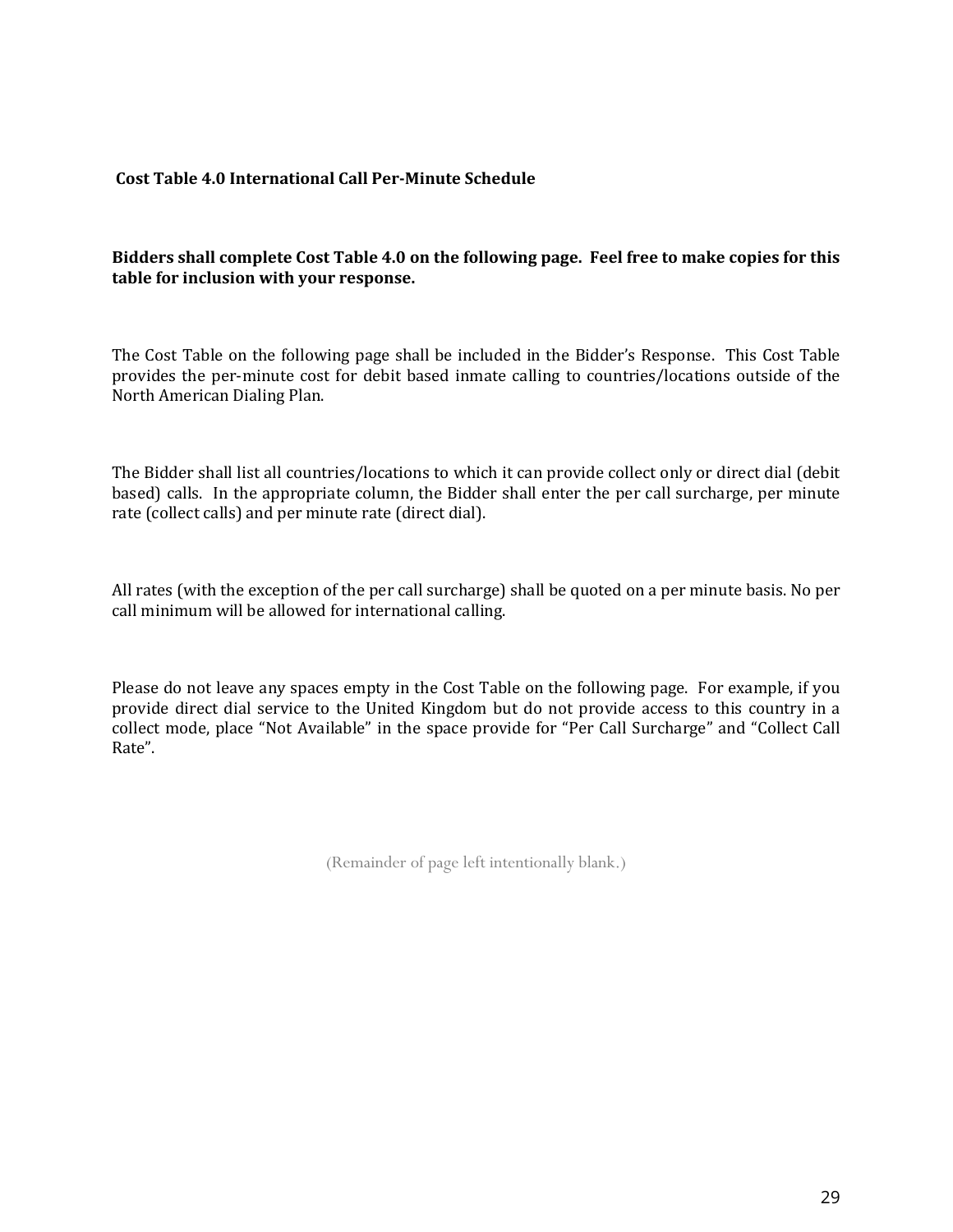#### **Cost Table 4.0 International Call Per-Minute Schedule**

Bidders shall complete Cost Table 4.0 and include it in their response. Feel free to make as many copies for this table as required for inclusion with your response.

| Country/Location | <b>Per Call</b>  | <b>Debit Based</b> | <b>Collect Call Per</b> | <b>Prepaid Calling</b> |
|------------------|------------------|--------------------|-------------------------|------------------------|
|                  | <b>Surcharge</b> | Per Minute Rate    | <b>Minute Rate</b>      | Per Minute rate        |
| All Countries    | \$0.00           | \$0.40             | \$0.40                  | \$0.40                 |

#### International Destinations

Additionally, all calls to all international destinations are to be billed at a rate of \$0.40 per minute. A chart depicting the available locations is available beginning on page 43 of this Cost Proposal.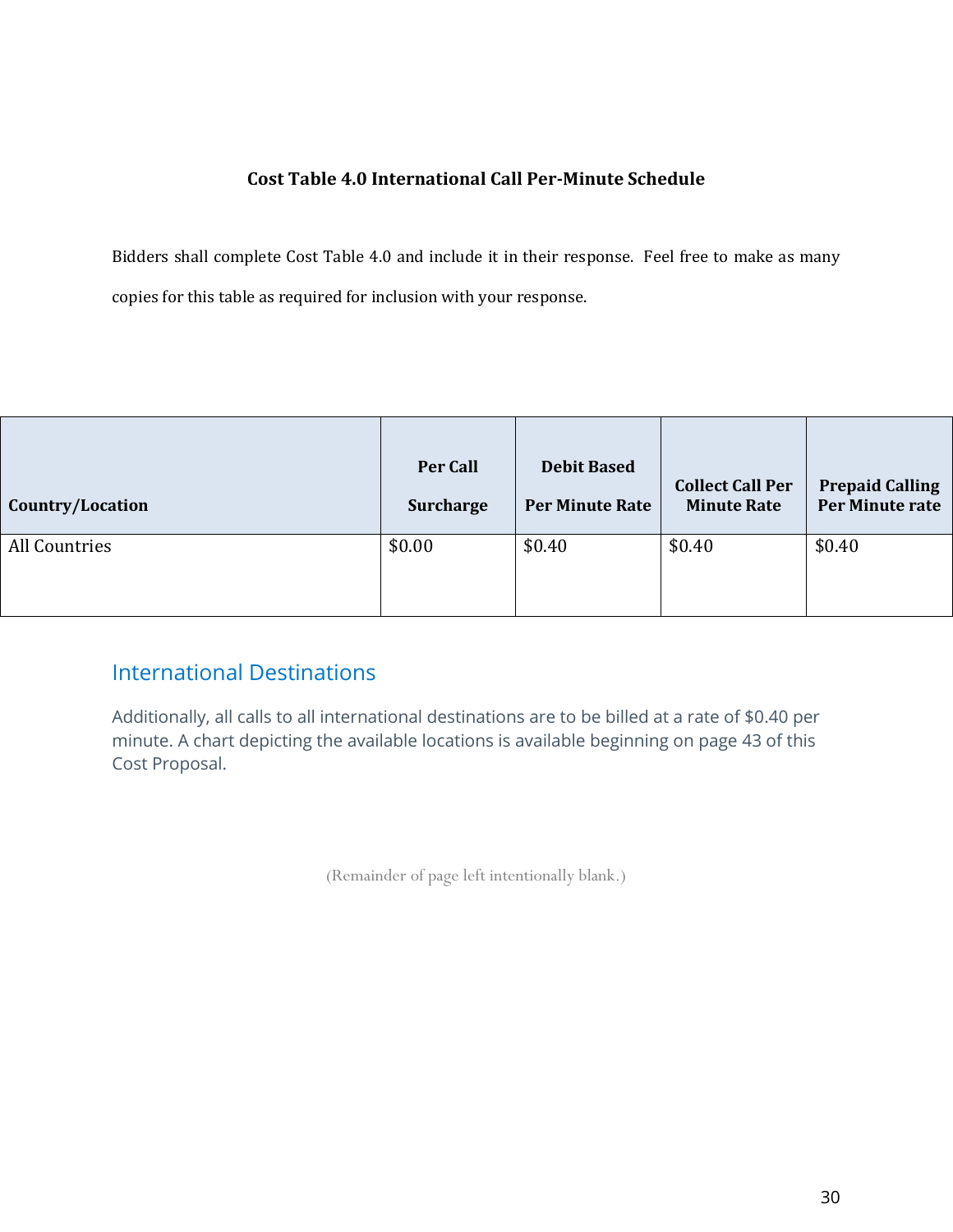#### **Cost Table 5.0 Additional Fees, Video Visitation**

#### **Bidders shall complete Cost Table 5.0 on the following page.**

The Cost Table on the following page shall be included in the Bidder's Response. This Cost Table requires that the Bidder identify all fees and costs associated with the called party's invoice or the inmate's account. This Cost Table shall also be used to identify fees and costs associated with video visitation. Bidders are reminded that they shall comply in all respects with all applicable federal and state laws, regulations, rules, orders, standards, guidelines, and/or tariffs in effect at the time of the issuance of this RFR or promulgated or issued from time to time throughout the term of the contract, including without limitation, FCC and/or DTC inmate calling rate caps, per minute rates for TTY calls, and restrictions on additional and/or ancillary service charges and/or taxes

This Cost Table 5.0 completed by the Bidder will be made an integral part of the Bidder's Contract with the DOC. The Bidder shall list all additional fee items in the column on the left hand side of the table, indicate as to which type of call this fee applies, indicated one-time or recurring and then include the fee in the far right hand column.

#### *The Bidder shall include all fees (even if the fee is based on a percentage).*

Please do not leave any spaces empty in the Cost Table on the following page if a cost item has been entered into the far left hand column.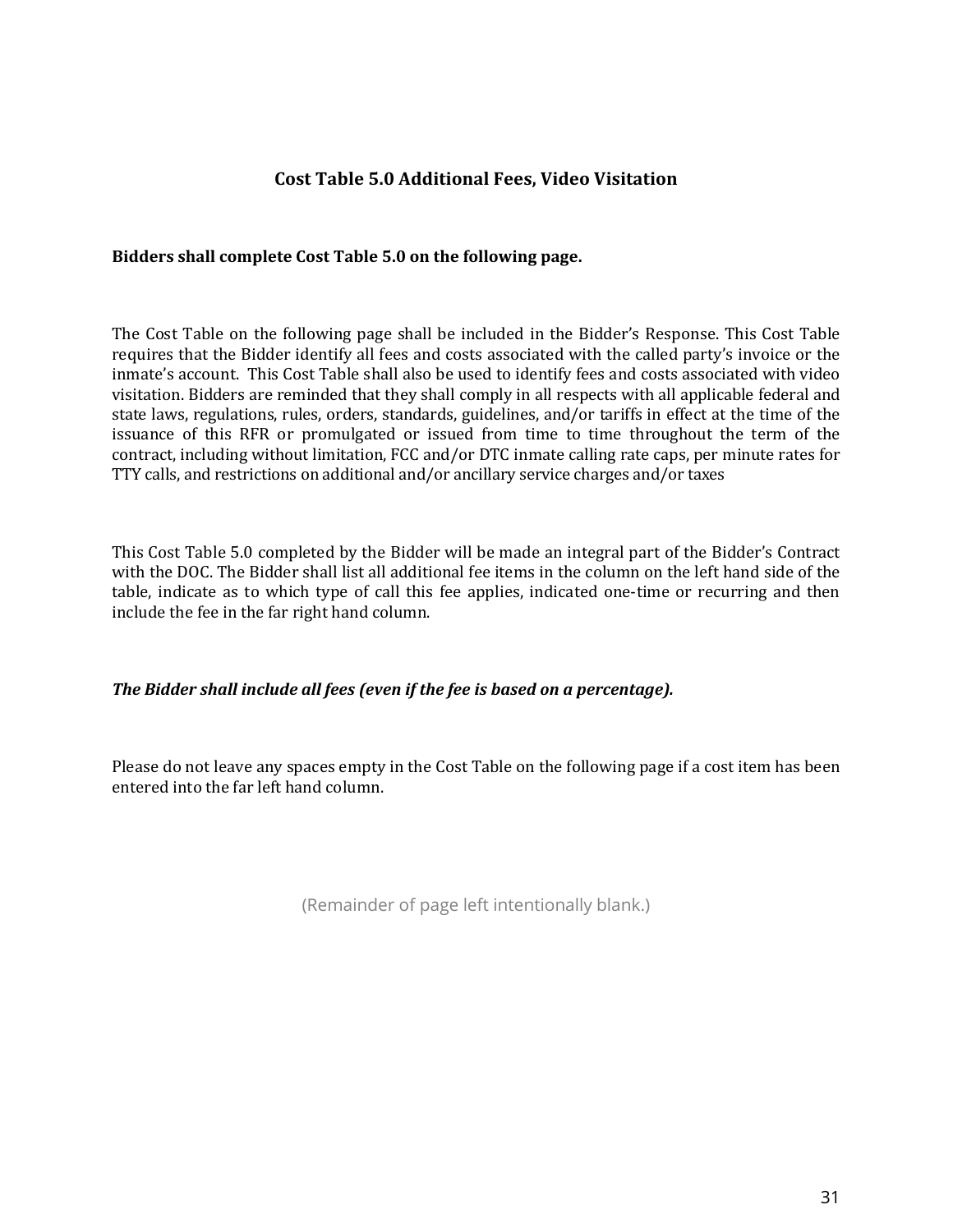#### **Cost Table 5.0 Additional Fees, Video Visitation**

Bidders shall complete Cost Table 5.0 and include it in their response.

|                                               | <b>Charge Type:</b>                                      |                                         |               |
|-----------------------------------------------|----------------------------------------------------------|-----------------------------------------|---------------|
|                                               | <b>Collect</b>                                           |                                         |               |
|                                               | <b>Pre-Paid</b>                                          | <b>Recurring</b>                        |               |
|                                               | <b>Pre-Paid Collect</b>                                  | <b>or</b>                               |               |
| <b>Description of Fee</b>                     | <b>Debit</b>                                             | <b>Non-Recurring</b>                    | Cost          |
| <b>Example</b>                                |                                                          |                                         |               |
|                                               |                                                          |                                         |               |
| Automated Payment Fee via phone or<br>website | Pre-paid account<br>funding                              | Recurring at each<br>funding event      | \$3.00        |
| Payment via live agent                        | Pre-paid account<br>funding                              | Recurring at each<br>funding event      | \$5.95        |
| Paper Bill/Statement Fee                      | Collect                                                  | Recurring on<br>each bill               | \$2.00        |
| Return Check Charge                           | Pre-paid and<br><b>Inmate Debit</b>                      | Recurring for<br>each returned<br>check | \$25.00       |
| Video Visitation                              | Remote Video<br>Visits (No charge<br>for on-site visits) | Recurring for<br>each remote visit      | \$12.99/visit |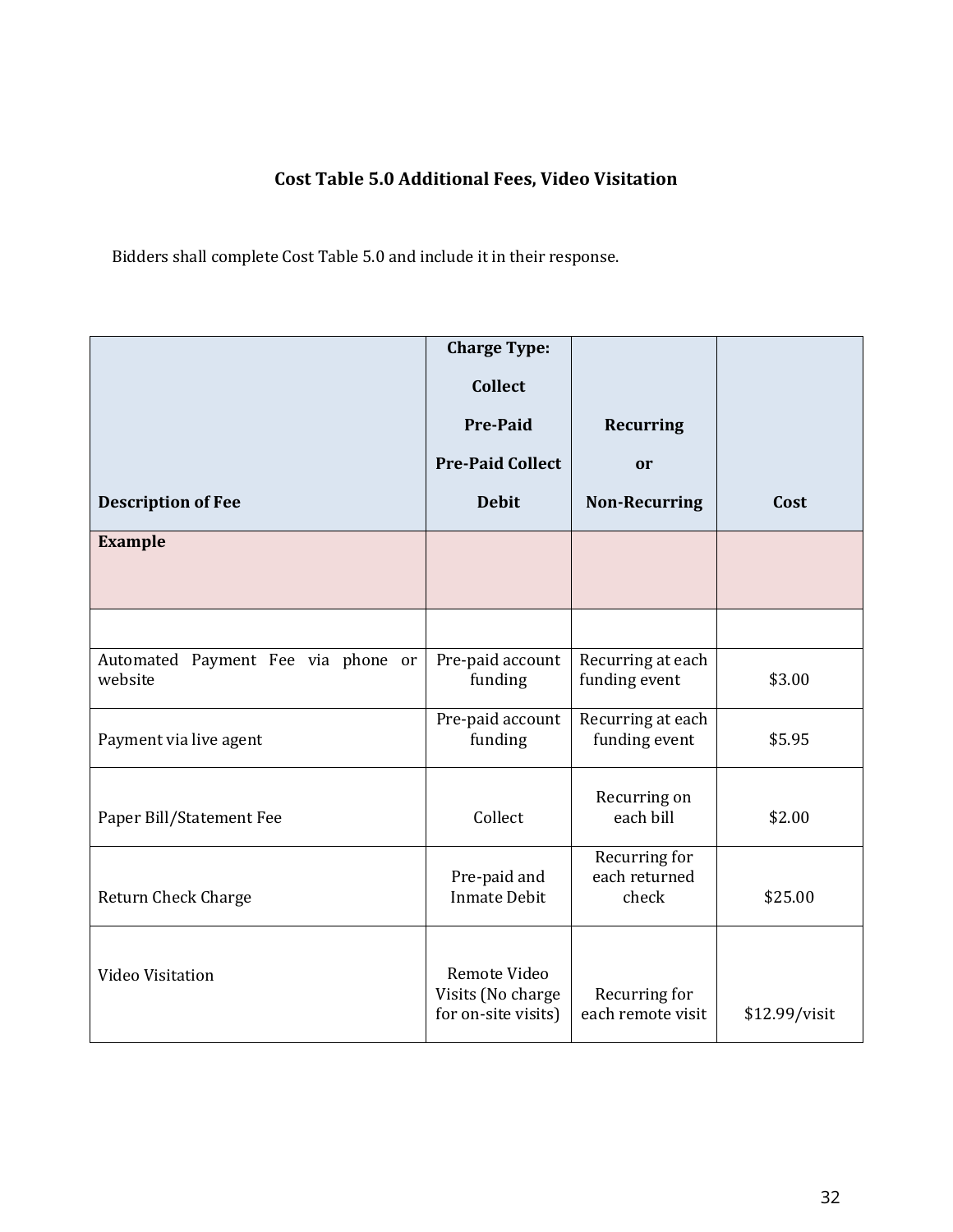### SECURUS PROVIDED PRODUCTS and SERVICES

#### *Combining technology, reliability, service and PEOPLE to meet the needs of Corrections in the Commonwealth of Massachusetts... to increase rehabilitation and decrease recidivism!*

Securus has put together a full suite of products, capabilities and services to meet the emerging needs of our customers. Our proposal includes a full suite of technologies that are owned and operated by Securus and can be selected and utilized by MADOC as part of this contract. The list of products and services available from Securus is as follows:

- 1. Secure Call Platform (SCP) The most widely used Inmate Calling Platform
- 2. THREADS Data Analytics and Focused-Leads Generation
- 3. Location Based Services Technology to find the location of cell phones which receive inmate telephone calls\*
- 4. Investigator Pro Continuous Voice Biometric Identification and Investigative Tools
- 5. Securus Video Visitation Industry leading at-home and premise-based video visiting
- 6. Guarded Exchange Monitoring and Forensic Services
- 7. Automated Information Services (AIS)

For more information on each of these options, please refer to the following pages. You may reference each offering as they are numbered above.

#### **1. Secure Call Platform (SCP) – Inmate/offender calling platform**

The Securus Secure Call Platform (SCP) is a highly featured, flexible, state-of-the-art system designed to provide MADOC with the ultimate in inmate call control, reporting, and investigative capabilities. The advanced features of the system provide powerful and flexible tools for controlling inmate calling, reducing fraud, and generating valuable administrative and investigative reports.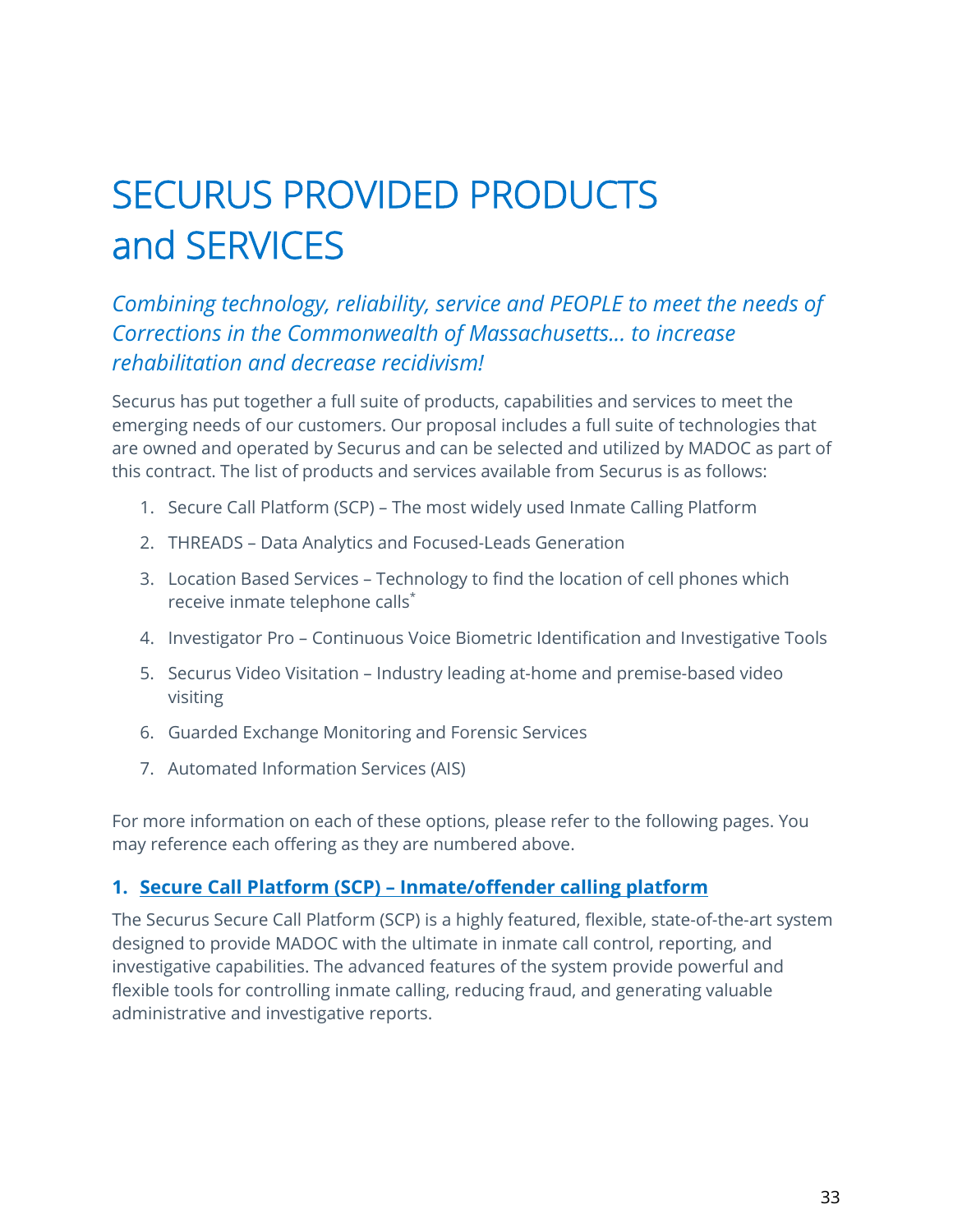SCP allows inmates the privilege of telephone communication while enabling staff and investigators the ability to maintain security through a reliable and easy-to-use inmate call control system. SCP provides security to the public through the use of:

- Automated operators instead of live operators
- Personal allowed number (PAN) lists that do not allow calls to numbers that have not been approved by the system administration
- **Inmate call monitoring and recording for investigative and safety purposes**
- **EXEC** Call duration settings and telephone on and off times
- Call detail records for investigative purposes, and fraud control features
- **Real time rate quotes**
- Real time blocking by called party

SCP enables our customers to operate a smarter and more efficient facility. The SCP's investigative tools permit a higher degree of accuracy and allow investigators to locate inmate calling information more quickly and reliably. Routine inmate calling operations can be configured to require minimal administration—allowing a facility's staff to focus on what they do best, maintaining a safer, more secure correctional environment. SCP also allows for immediate, live monitoring of calls in progress. All of these investigative and administrative resources are available from any Windows based computer with access to the World Wide Web.

Securus' custom built SCP is an integrated platform of software tools and computer and telephony hardware. The SCP's hardware and software components are designed to adapt to the changing needs of a facility's operations. SCP is capable of inmate telephone monitoring, inmate telephone recording, call blocking and unblocking, comprehensive report generation, and many more investigate tools and capabilities.

The SCP is equipped with the following standard applications:

- Digital recording and playback of calls
- Dedicated customer care center to specifically address called party inquiries
- A variety of optional calling methods and platform flexibility to increase options and income for the facility while increasing the inmate's calling ability
- Number restriction and blocking capabilities
- **IDENTIFICATED IS UPSTER 15 IDENTIFIES IS CONTENT** IDENTIFIES IN CORTABLE **I**n the Interaction of CDR
- **Multi-level password security entry system**
- Comprehensive call detail reports based on user search criteria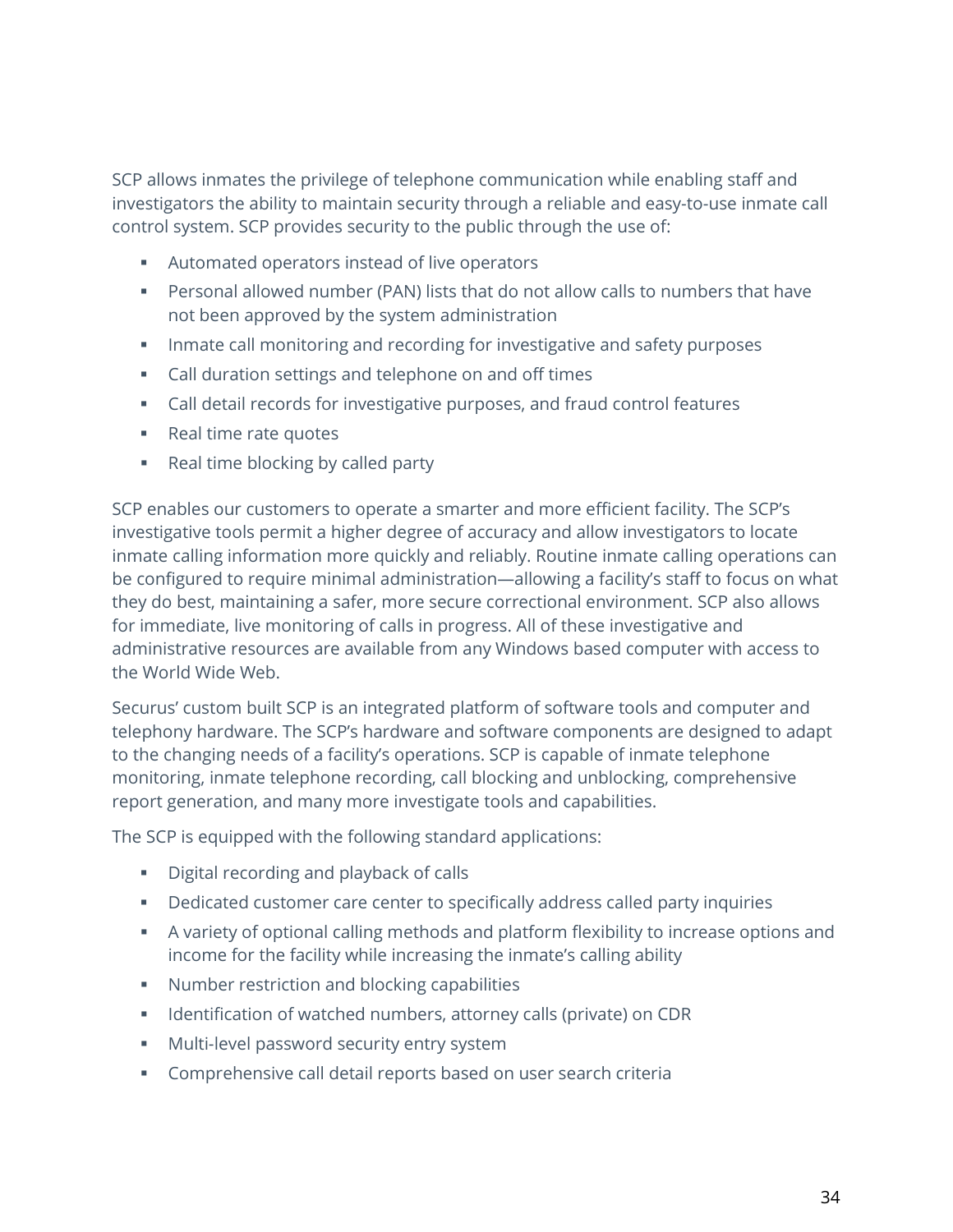- **Inmate custody accounts (pin application) with or without personal allowed number** (PAN) list capabilities
- Expanded fraud control features (three-way, biometric identification, additional digit dialing prevention, etc.)
- Bilingual automated voice messaging, instructional prompts, tag lines and voice overlays
- **Fully integrated debit-based calling platform**
- **Interface and integration capabilities**
- **IMMED 19 FEDE** Immediate port disabling (remote kill switch) from anywhere in the world with authorized access
- Automated pan assignment
- **•** Open architecture interface with jail / offender management system to send electronic files for immediate upload into SCP
- Remote live monitoring capabilities—anywhere world wide
- True call portability for playback, replay, and download of conversations without the need of proprietary software

#### **2. THREADS – Data Analytics**

Securus can provide our new, powerful investigative software called THREADS, exclusive to Securus and not available from any other provider. The THREADS application has been demonstrated to Department of Correction administrators and investigators who have endorsed the program as providing valuable tools providing call pattern analysis on many levels including suspicious dialing patterns and sequences.

As shown below, THREADS provides many ways to analyze the data:

#### **Communication Statistics**

- **Communication Activity**
- **Frequency and Statistics**
- **Contact Listing**
- **Communication Listing**

#### **Organization Analysis**

- Inner Circle Identification
- **Inner Circle Delta**
- Who's the Boss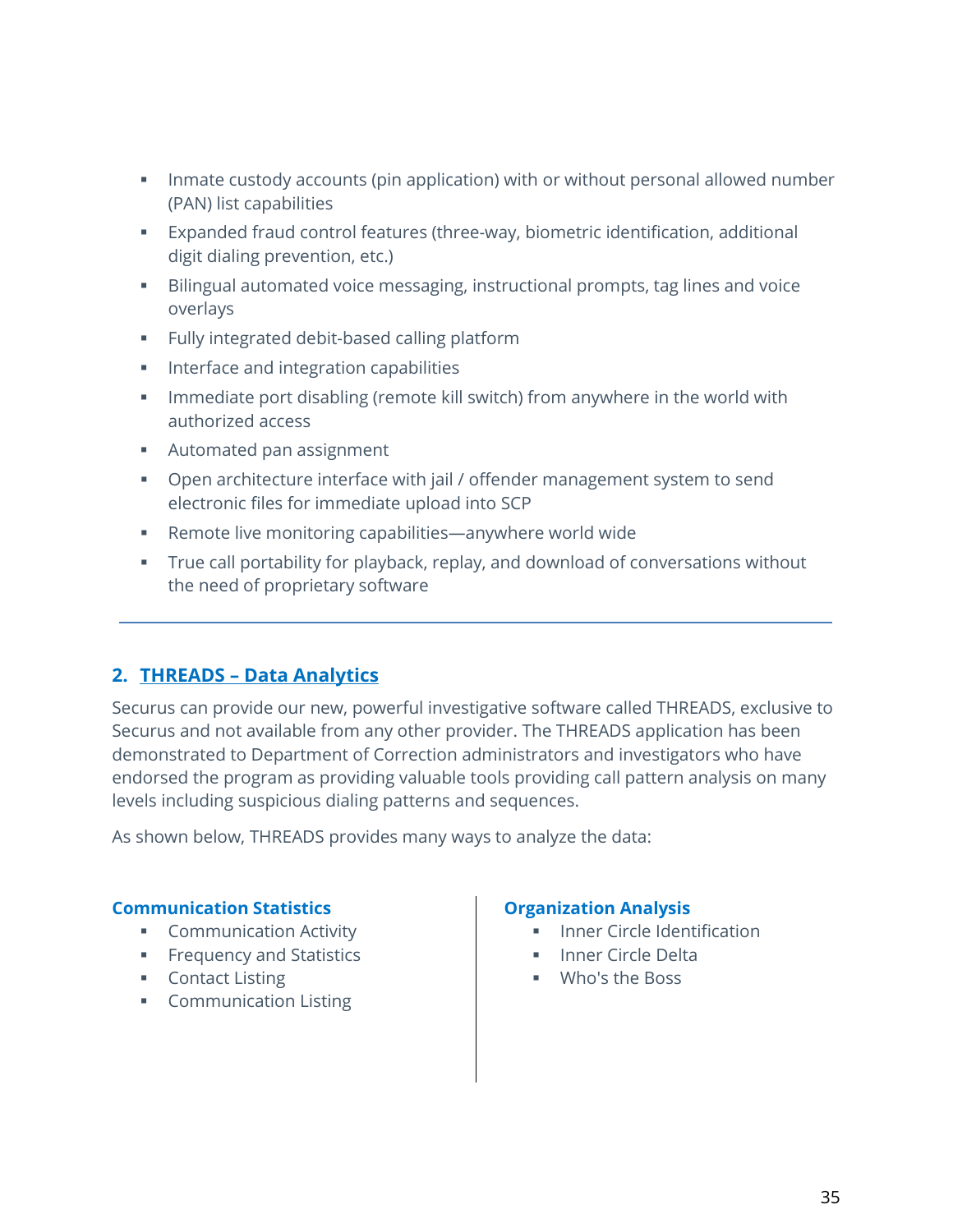#### **Communication Behavior**

- **Sequence Analysis**
- **Pattern Analysis**
- **Chain Analysis**

#### **Subscription Usage Analysis**

- Hole Detection (a hole in inmate communication patterns could indicate the inmate has a cell phone)
- **Concurrent Phone Usage**
- Contact Swap

#### **Common Communication**

- **Common Contact**
- **Concurrent Common Contact**
- **Entity Linkage**
- **Two Entity Linkage**

#### **Linkages**

- **Interconnected Entity Linkage**
- **Intercommunication**

#### **Timelines**

**Timeline** 

#### **Correlations**

Cross Site Analysis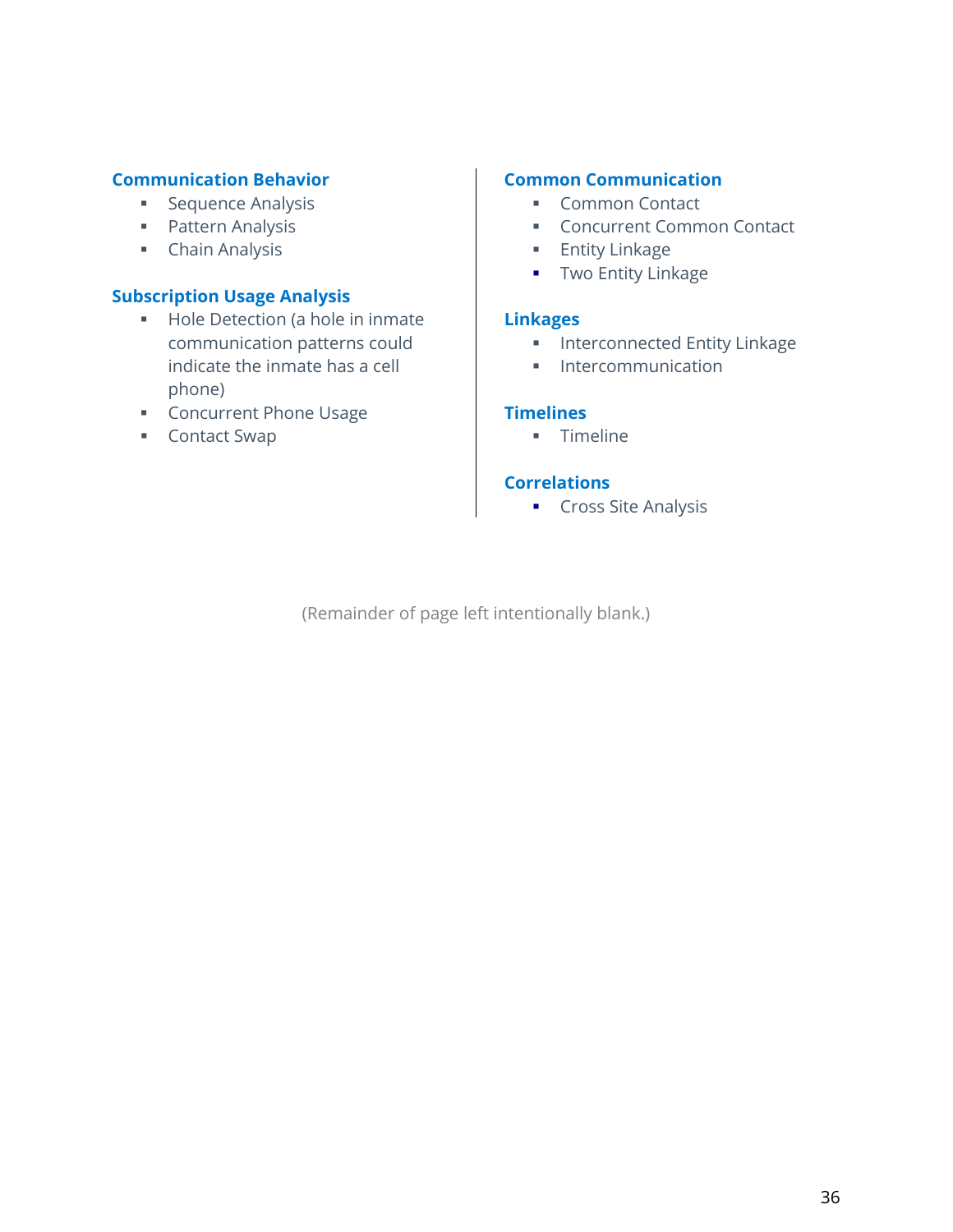THREADS will detect criminal organizations being run from within the facility, detect threeway calling patterns when multiple inmates are talking to one called party at the same time, find associations of multiple called parties based on who is calling them, and identify inmates who possibly have a cell phone based on calling patterns. For instance, if an inmate makes six calls per day, every day, but then all the sudden doesn't make any for a week, it is possible they have another form of communication such as a cell phone.

#### Graphic Representation

- **Timeline charts and graphical analysis make it easy to reveal periods of high**intensity calling and other calling patterns on a graphical and interactive timeline. This technology identifies the inmate even if the calls are masked by another inmate's PIN and eliminates the human intervention by receiving actionable intelligence at the push of a button. Additionally, THREADS allows you to set up automated notifications, which will e-mail an investigator when information is found.
- **THREADS** analyzes data for investigators and provides interactive visualization tools to produce easy-to-understand analytical reports, charts, interactive graphs, maps, and builds a case and presentation view that can be used as evidence in a criminal trial.

#### Investigative Capabilities and Benefits for the Department

- **Cell Forensics Analysis**
- **Identify Accomplices**
- Inmates contact people on the outside indirectly, Identify who they are "really" contacting
- **I** Identify linkages
- **If Identify an inmate's inner circle**
- **IDENTIFY ASSOCIATED STARGED MEMBERS**
- **IDENTIFY INTERS COMMUNICATION Within the facility**
- **Find unique patterns in communication data**
- **Combine all the data into a single system to analyze**
- **Harvest all of this information with enhanced reporting tools**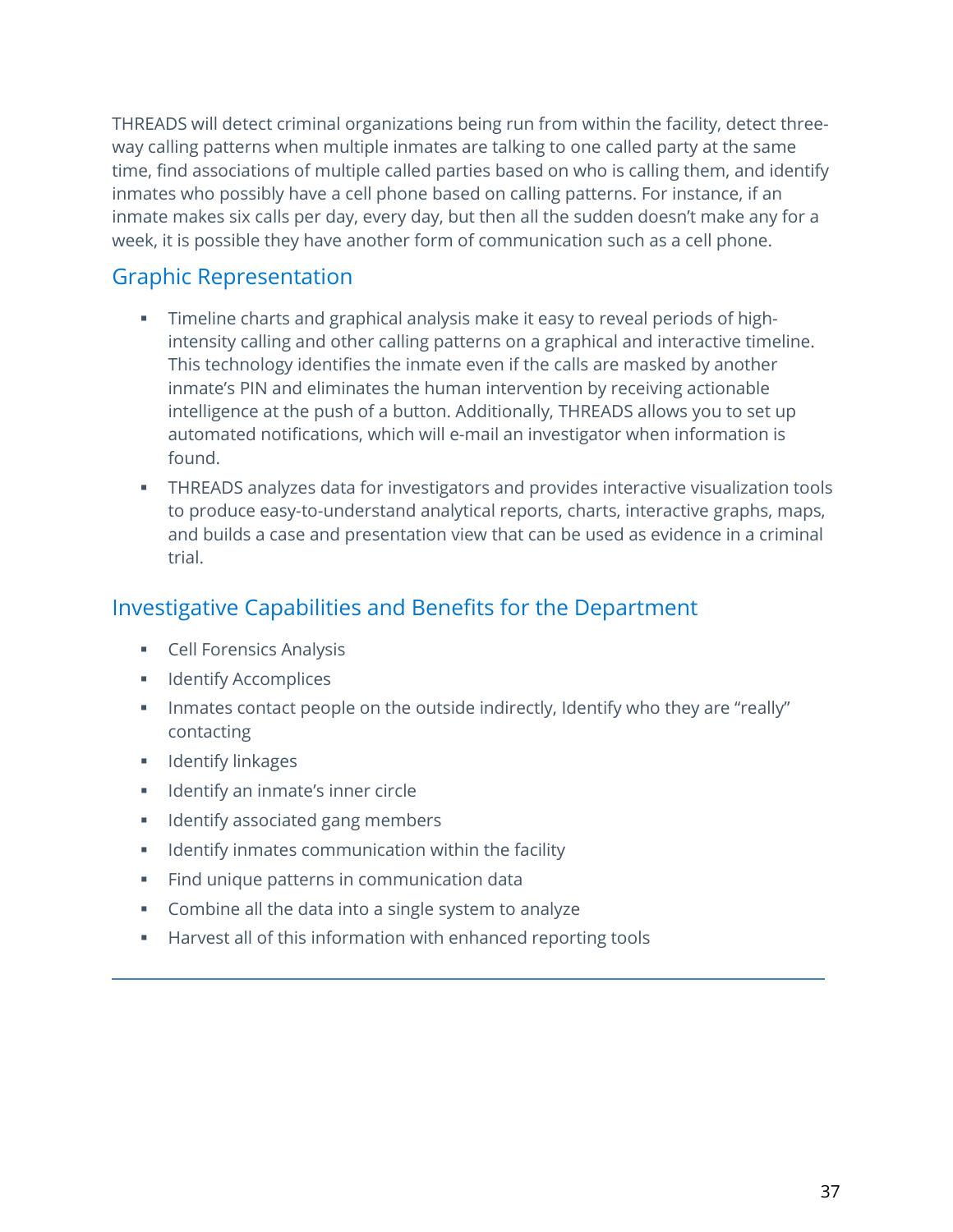#### **3. Location-Based Services – Real Time Cellular Control Tool**\*

Customer feedback from investigators uncovered a need to identify the location of the cell phone an inmate is calling. We took that feedback and developed a solution that went beyond what was requested. With Securus' proprietary Location-Based Services (LBS), the Agencies can determine the true location of a cellular phone that is called by an inmate. LBS will also track the location of the cell phone during the inmate call and identify the distance of the cell phone from the correctional facility. This allows the Agencies to place a perimeter around all of your facilities and block calls to cell phones from inmates if the cell phones are located within a certain radius of your facility.

Integrated with SCP, Location-Based Services can:

- Provide the called party's true location at the time of an inmate's call via a link in the Call Detail Record (CDR)
- Set up a "Geo Fence" perimeter around a location to notify investigators when an inmate calls a cell phone that is within the Geo Fence perimeter
- **If all identify the real-time location, on demand, of a suspect's cell phone (requires** appropriate warrant/subpoena documentation)

#### **4. Investigator Pro – Continuous Voice Biometric Identification**

Investigator Pro is a powerful evidence-gathering and investigative analysis tool. It uses unprecedented state-of-the-art technology to "recognize" the voices of inmates over telephone calls and exposes inmates who try to beat the system by hiding their identities to engage in criminal activity.

The system's easy-to-use dashboard automatically collects and analyzes a vast amount of information that would otherwise be labor-intensive to gather and interpret. This breakthrough technology stands to dramatically change the way evidence is gathered, shared, and used in the investigation and prosecution process. The Investigator Pro system provides the highest level of integrity, efficiency, and demonstrated effectiveness as an evidence case-management tool.

One of the modules of the system is the CallPlayer Pro. This playback system gives you the power to play and annotate calls faster, with less duplication of effort.

Not only will the Investigator Pro assist investigators in identifying which calls should be targeted to review, it also provides a sophisticated playback system with the power to play and annotate calls faster, with less duplication of effort.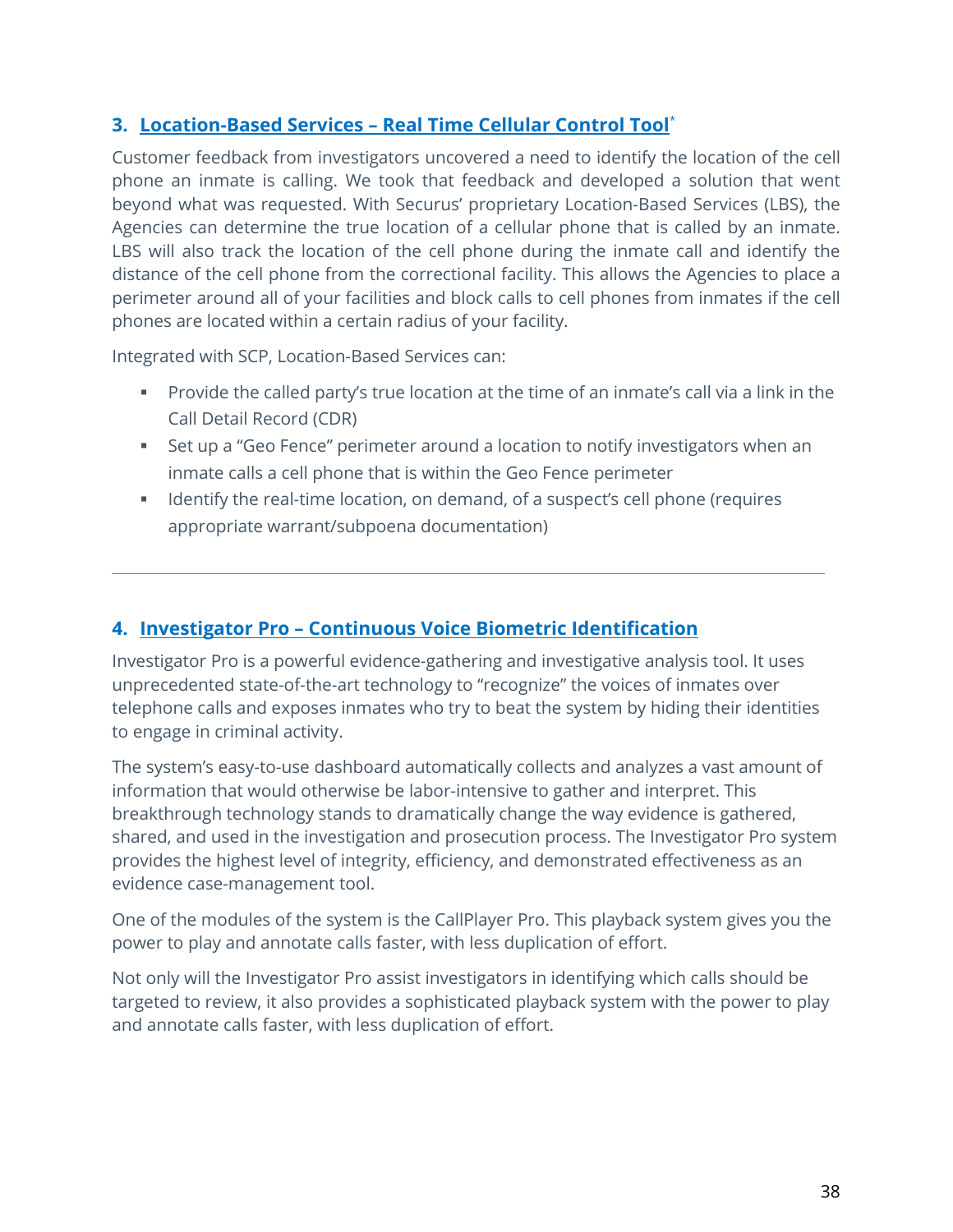The system provides the following features:

- Ability to separate recorded voices and select only one voice to play back at a time
- Speed or slow a conversation or single voice within a recording
- User friendly playback module with intuitive buttons
- Saves time, allowing for more productive use of staff time, better distribution of staff resources, and cost savings
- Report feature allows for supervisory oversight, accountability, and assessment of your staff's investigative skills and activities

#### **5. Securus Video Visitation**

Securus can provide the Agencies with the Securus Video Visitation system, enabling you to allow remote visitations safely, securely, and with less burden on facility staff. This advanced solution provides multiple benefits, including:

- Enhanced facility security by reducing the possibility of inmate confrontation
- **EXE** Reduction in inmate and visitor movement through a facility
- Improved inmate ability to communicate with legal representation/bailbond/family, and any other persons authorized by the Agencies' administration(s)
- Reduction in contraband infiltration
- **Increased security for visitors**
- **Increased inmate and visitor morale with increased opportunities to visit**
- Reduced man-hours needed to escort inmates and visitors to visiting areas
- New revenue stream for the facility through paid visitation sessions

The Securus Video Visitation solution is a centralized system, similar to our Secure Call Platform inmate calling system, that allows monitoring and recording of video sessions. After the video visitation system has been implemented, it is easy for Securus to enable new features and modules by activating the feature in the centralized system.

#### At-Home Video Visitation

This method allows remote visitors, such as friends and family, probation officers, and attorneys to securely communicate with inmates from outside the facility via a broadband Internet connection.

Remote visitors access Securus Video Visitation through the [www.securustech.net](http://www.securustech.net/) website. The visitor selects the facility and inmate they would like to visit. The visitor is able to do the following: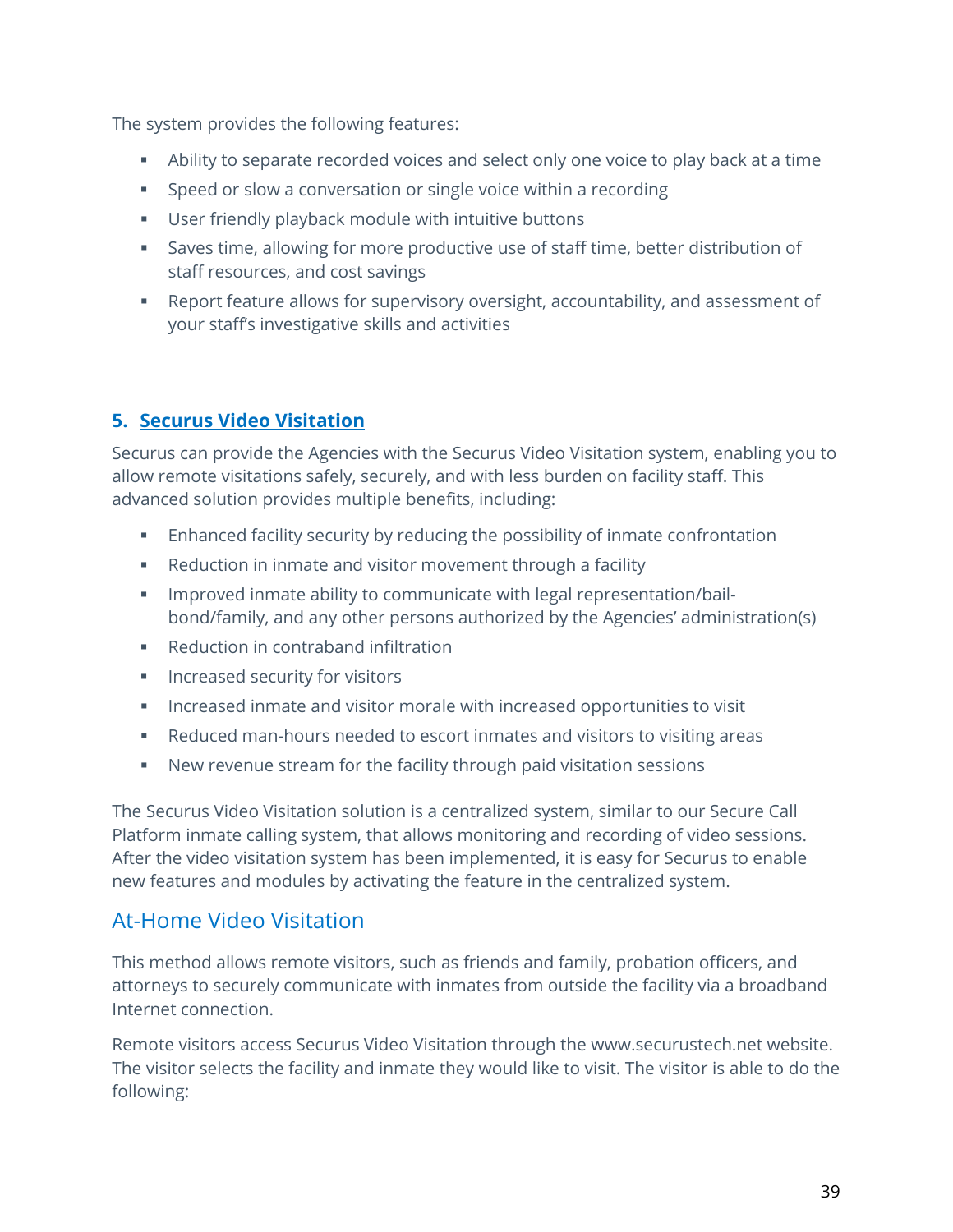- Create, edit, and/or delete scheduled video sessions with inmates
- Pay for the scheduled session with a credit or debit card
- Visit with inmates (no officer intervention required)

Remote users will need to use a personal computer or laptop with a built-in or external USB webcam, a microphone and speakers, or a headset.

### sPhone™ Overview

The Securus sPhone™ is the most flexible video visitation product on the market today, designed to give the DOC unmatched efficiency and flexibility.

The sPhone is an intelligent facility device (IFD) that provides more than just video visitation. The sPhone is a powerful touch-screen computer that runs the most feature-rich video visitation and inmate telephone services, as well as "self-service" tasks. These tasks can include uploading inmate handbooks, reporting grievances, emailing, viewing schedules, ordering commissary, viewing educational videos, and much more.



#### sPhone Options

- **Compliant telephone**
- **Compliant video visitation unit**
- **Grievance application**
- $\blacksquare$  Inmate handbook
- **Law Library**
- **Many other efficiency-enhancing applications**

#### sPhone Hardware Benefits

The sPhone, with a smaller footprint than a traditional video visitation kiosk, uses existing facility telephony wiring. It can be installed where regular inmate telephones now exist.

The housing is strong enough to prevent vandalism and is designed to prevent the introduction of contaminants. The case and touch screen are environmentally sealed and easy to clean. The rounded shell has no sharp edges or corners, providing another layer of protection to prevent the inmate from self-harm. The unit's shape, small footprint, and low profile reduce the amount of leverage available to intentionally damage the unit. Display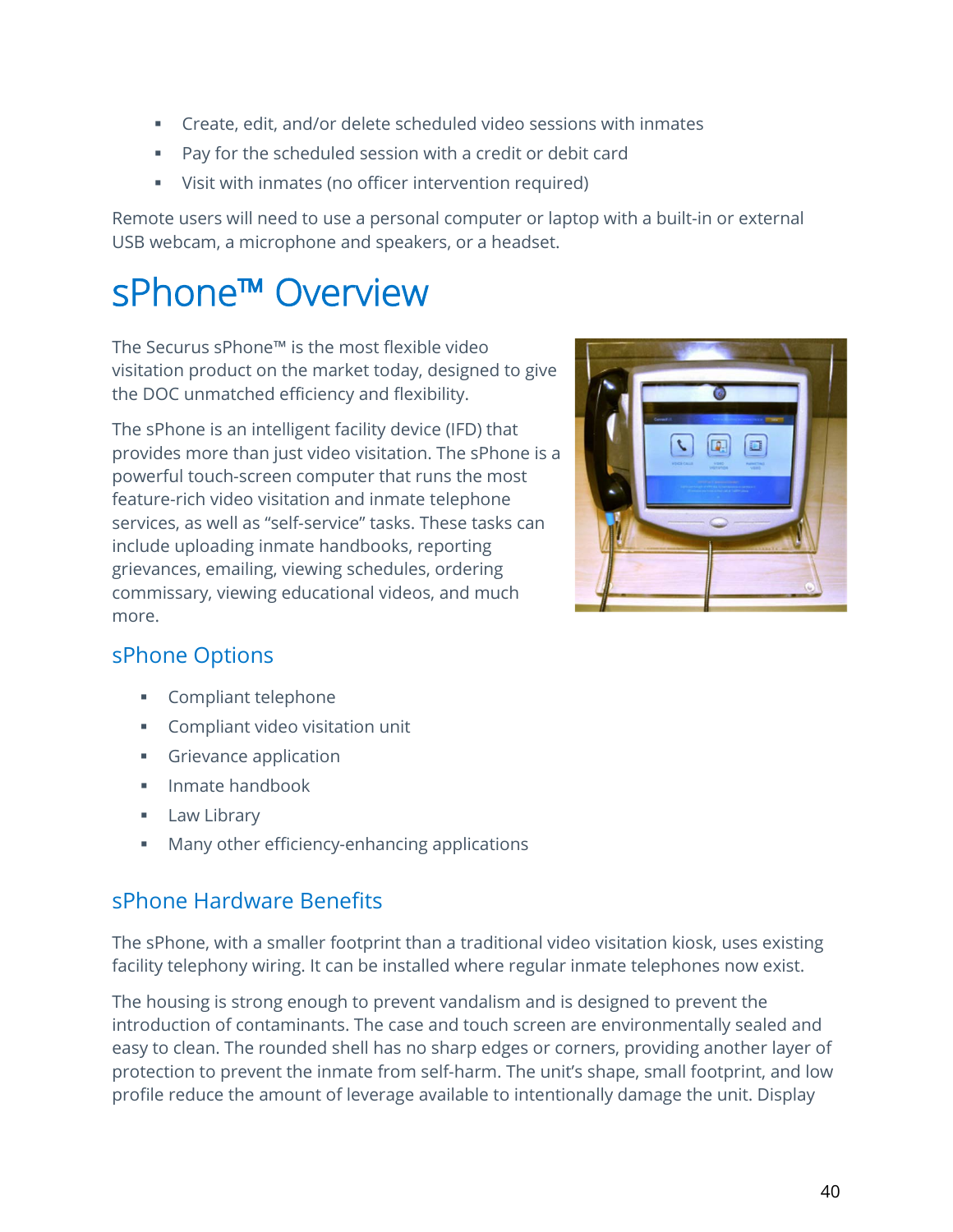information will be projected from the processor through a thick, transparent, break- and scratch-resistant screen.

#### **6. Guarded Exchange Monitoring and Forensic Services**

#### Call Monitoring Services

Securus has created a partnership with Guarded Exchange LLC to provide investigative services and call analysis software that helps facilitate the monitoring of inmate calls. This outsourced monitoring service is currently being proposed to the DOC. This enhances the probability of identifying suspected conduct that may suggest activities such as escape plans, introduction of drugs, potential assaults, the use of cell phones, and violent crimes on staff.

Securus believes this program will provide incredible value to the DOC by creating a daily presence and focus on effective utilization of all SCP investigative capabilities, including the THREADS analytical tool. Additionally, this program would take daily direction from the DOC and would be responsible for ensuring THREADS analytical output is in alignment with the DOC requirements.

Securus can provide further information about the Enhanced Guarded Exchange Call Monitoring Program upon request from the DOC.

#### **7. Automated Information Services (AIS)**

Automated Information Services (AIS) is the industry's first and only hosted, interactive voice response (IVR) system that automatically provides general facility information and inmate-specific information to detainees and outside callers over the phone.

In addition to this core functionality, AIS can be configured to enable family members to open or fund a prepaid telephone account and fund an inmate's trust account over the phone.

These additional funding options make it easier and more convenient for friends and family to contribute funds while increasing your facility's potential commissionable revenue. All of this functionality is available around the clock, which means constituents can always get the information they need when they need it.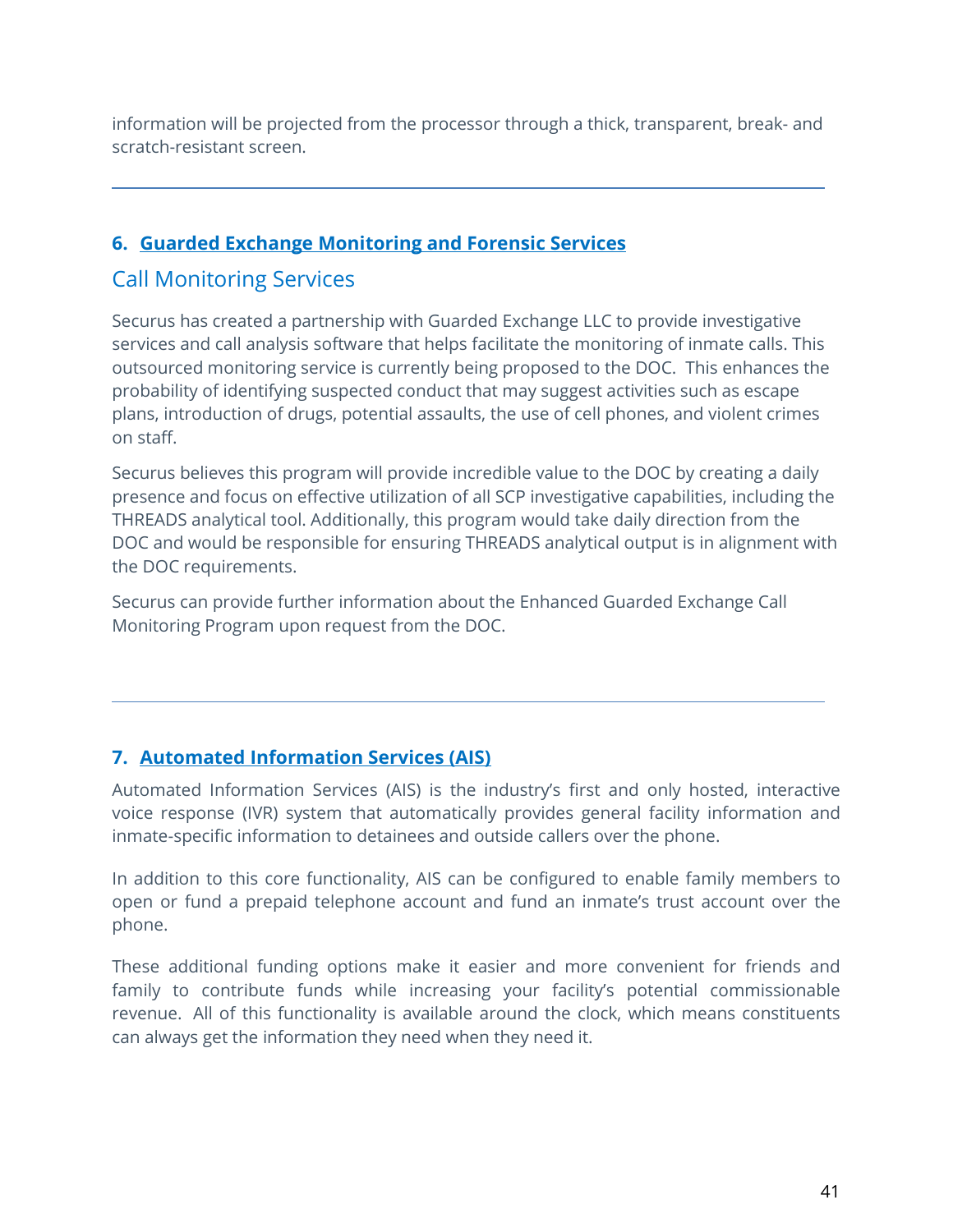#### Handling Payments, Commissions, and Refunds

Securus will handle all payments, relieving the MADOC from the cash handling business. As money is added to an Inmate Debit account, SCP recognizes the funding transaction and transfers the funds to Securus. Securus will then pay commissions to the MADOC based on the monthly usage. Securus will send the MADOC a commission check each month that can be applied to the general fund or inmate welfare fund based on MADOC's direction.

When an inmate is released from a MADOC's facility, the release information is transmitted to SCP through our automated interface. The Inmate Debit account is closed in SCP and the remaining unused balance is made available for refund to the inmate. Securus can remit the unused funds to MADOC to be refunded to the inmate via MADOC's refund process. Or, to further relieve MADOC of cash-handling, Securus will make the refunds available to the inmates directly via Western Union's more than 470,000 worldwide retail locations.

#### Reporting

Detailed reporting about Inmate Debit is available through the SCP user interface and the Facility Portal. The SCP Debit Report allows authorized MADOC users to:

Query Inmate Debit call detail records (CDRs) by the user-specified criteria

View all debits and credits that occurred during a specific time period for an individual inmate; for all inmates within a facility; or for all facilities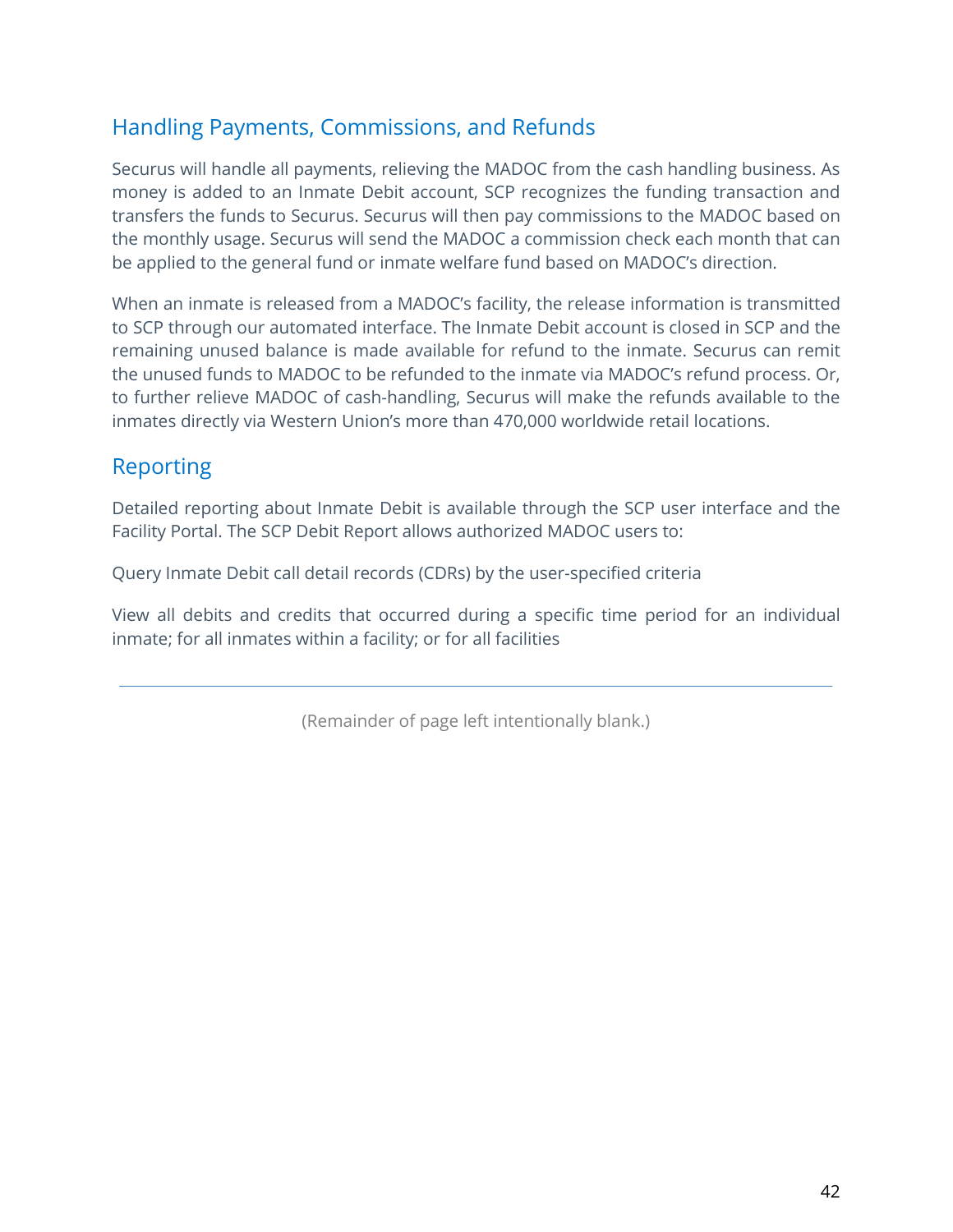## INTERNATIONAL RATES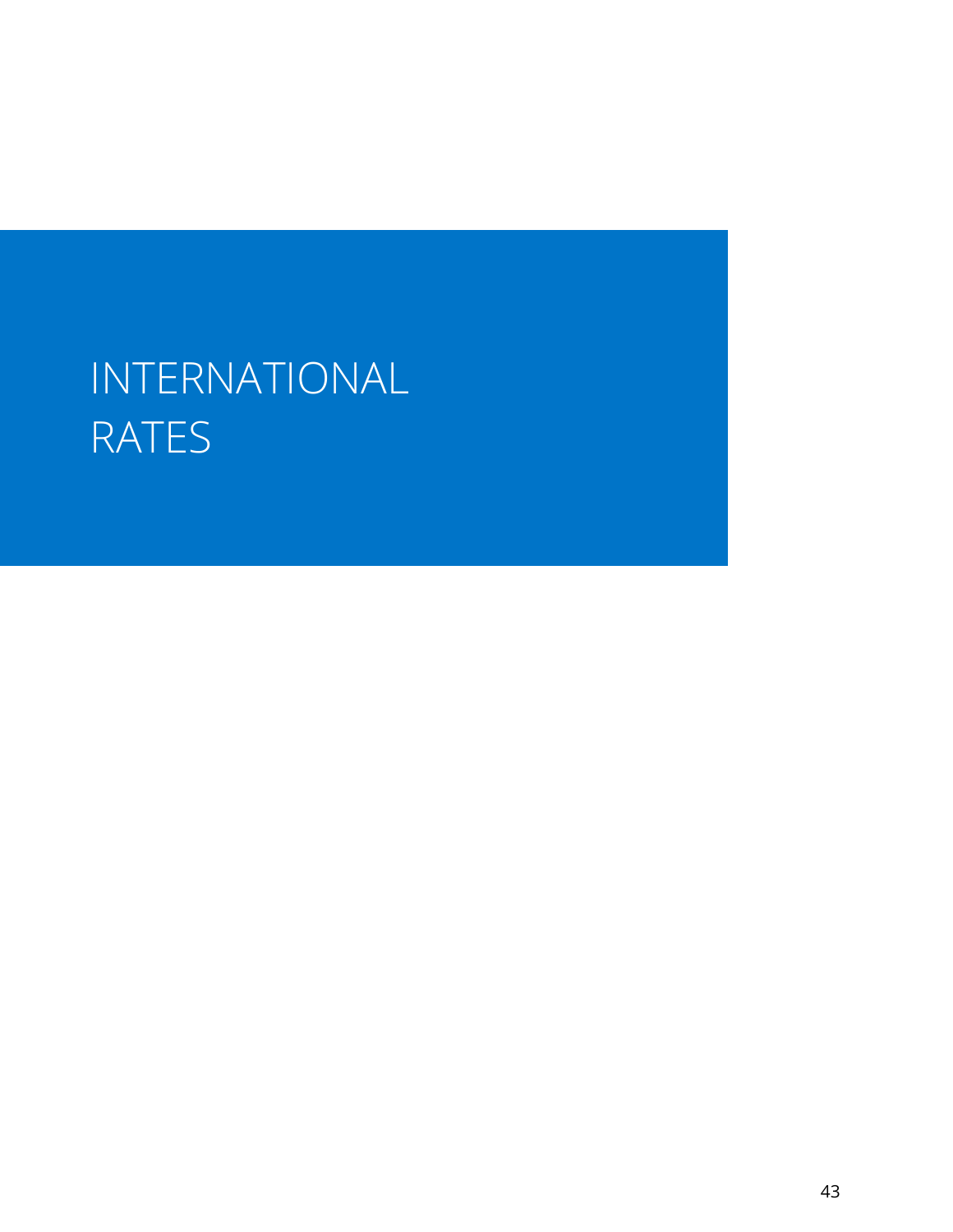#### **Securus Technologies, Inc.**

#### **International Country Codes**

| <b>Country</b> | <b>Location</b>  |                        |
|----------------|------------------|------------------------|
| Code           | <b>Name</b>      | <b>Cost Per Minute</b> |
| 93             | Afghanistan      | \$0.40                 |
| 355            | Albania          | \$0.40                 |
| 213            | Algeria          | \$0.40                 |
| 376            | Andorra          | \$0.40                 |
| 244            | Angola           | \$0.40                 |
| 672            | Antarctica       | \$0.40                 |
| 54             | Argentina        | \$0.40                 |
| 374            | Armenia          | \$0.40                 |
| 297            | Aruba            | \$0.40                 |
| 247            | Ascension Island | \$0.40                 |
| 61             | Australia        | \$0.40                 |
| 43             | Austria          | \$0.40                 |
| 973            | Bahrain          | \$0.40                 |
| 880            | Bangladesh       | \$0.40                 |
| 375            | Belarus          | \$0.40                 |
| 32             | Belgium          | \$0.40                 |
| 501            | <b>Belize</b>    | \$0.40                 |
| 229            | Benin            | \$0.40                 |
| 975            | Bhutan           | \$0.40                 |
| 591            | Bolivia          | \$0.40                 |
| 387            | Bosnia           | $\sqrt{$0.40}$         |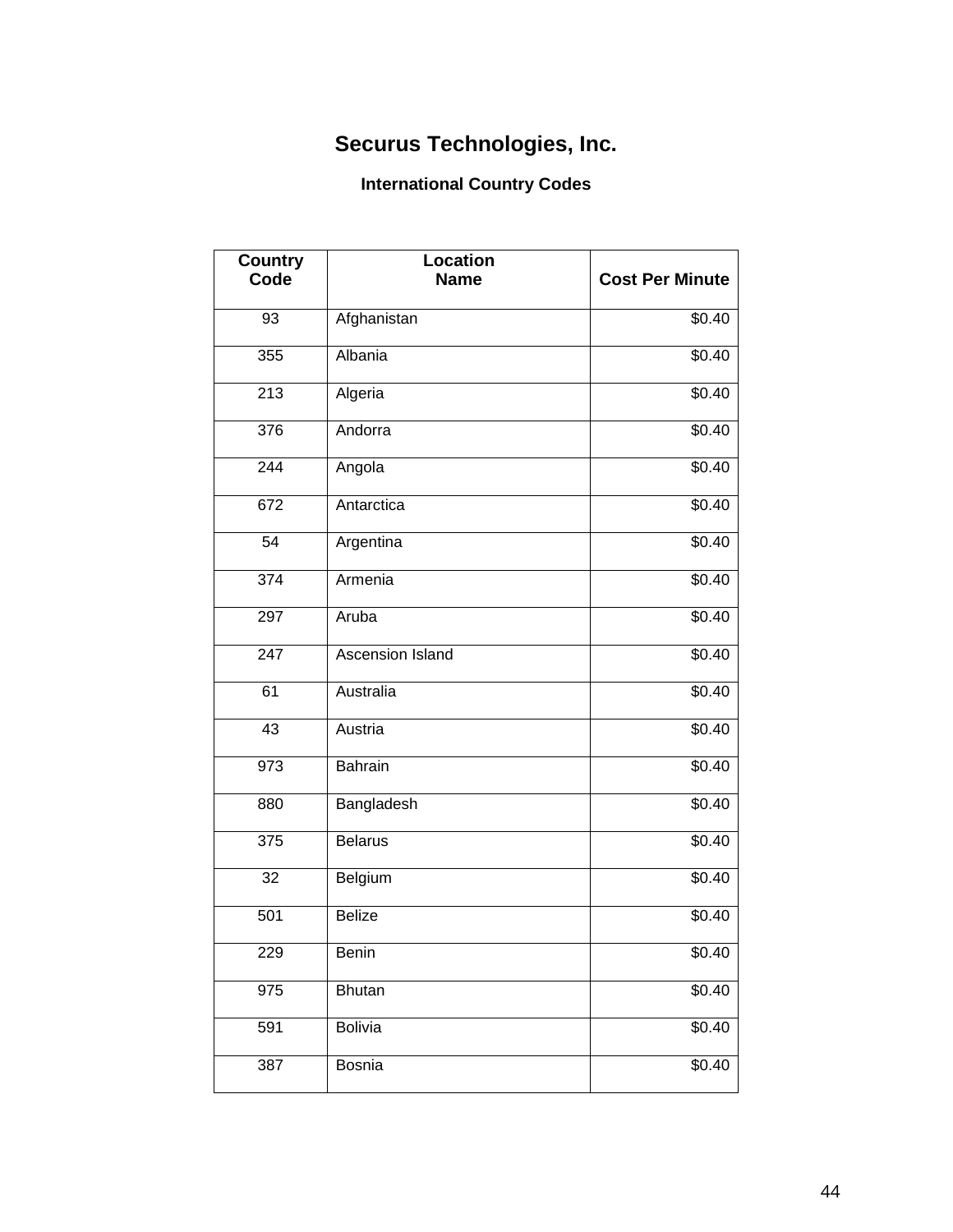| 267 | <b>Botswana</b>        | \$0.40 |
|-----|------------------------|--------|
| 55  | <b>Brazil</b>          | \$0.40 |
| 673 | <b>Brunei</b>          | \$0.40 |
| 359 | <b>Bulgaria</b>        | \$0.40 |
| 226 | <b>Burkina Faso</b>    | \$0.40 |
| 257 | <b>Burundi</b>         | \$0.40 |
| 855 | Cambodia               | \$0.40 |
| 237 | Cameroon               | \$0.40 |
| 238 | Cape Verde             | \$0.40 |
| 236 | <b>Central African</b> | \$0.40 |
| 235 | Chad                   | \$0.40 |
| 56  | Chile                  | \$0.40 |
| 86  | China                  | \$0.40 |
| 57  | Colombia               | \$0.40 |
| 682 | Cook Island            | \$0.40 |
| 506 | Costa Rica             | \$0.40 |
| 225 | Cote D'ivoire          | \$0.40 |
| 385 | Croatia                | \$0.40 |
| 53  | Cuba                   | \$0.40 |
| 357 | Cyprus                 | \$0.40 |
| 420 | Czechoslovakia         | \$0.40 |
| 850 | Dem People Rep Korea   | \$0.40 |
| 243 | Dem Rep Congo          | \$0.40 |
| 45  | Denmark                | \$0.40 |
| 246 | Diego Garcia           | \$0.40 |
| 253 | Djibouti               | \$0.40 |
| 593 | Ecuador                | \$0.40 |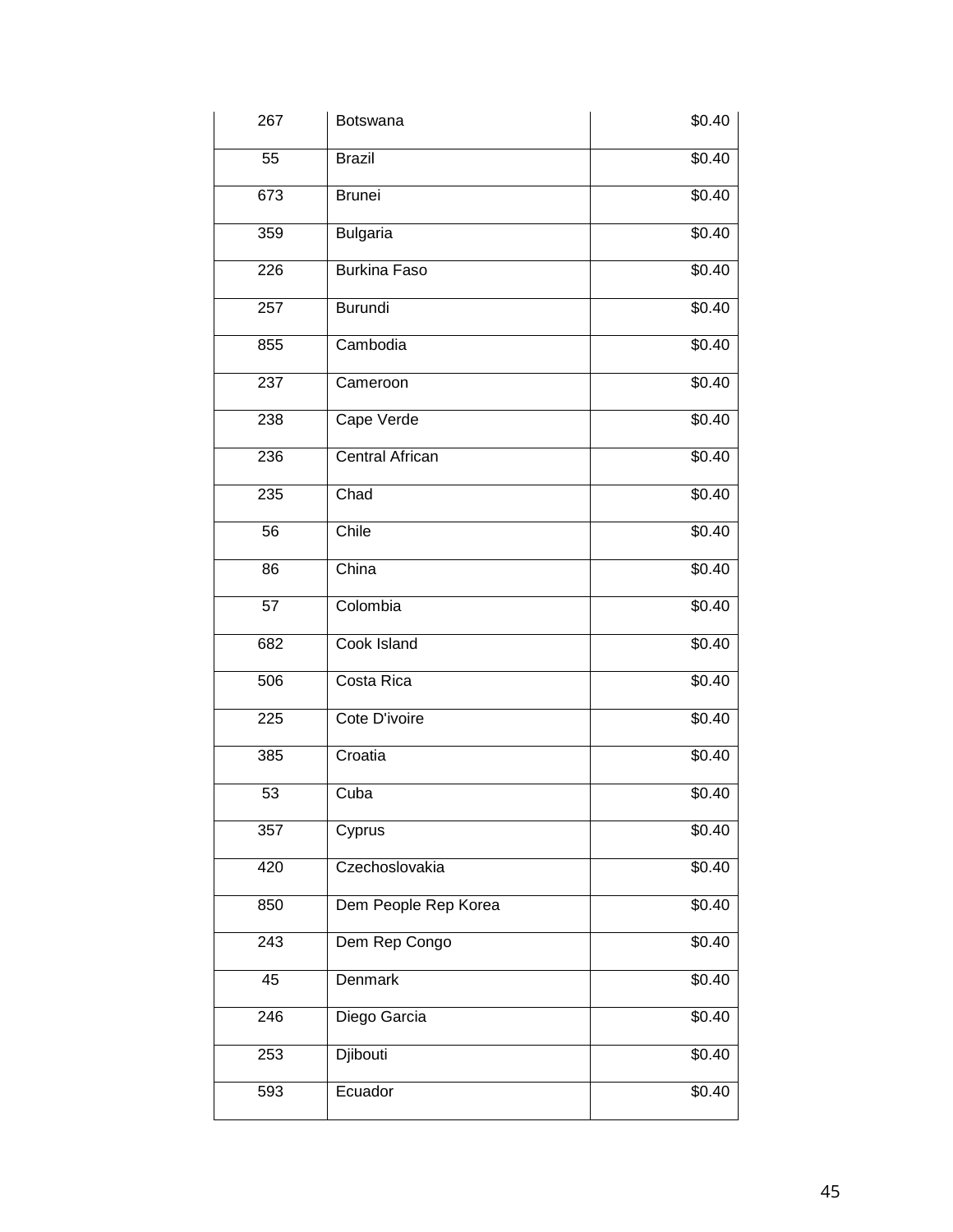| 20  | Egypt                       | \$0.40             |
|-----|-----------------------------|--------------------|
| 503 | El Salvador                 | \$0.40             |
| 240 | <b>Equatorial Guine</b>     | \$0.40             |
| 291 | Eritrea                     | \$0.40             |
| 372 | Estonia                     | \$0.40             |
| 251 | Ethiopia                    | \$0.40             |
| 500 | <b>Falkland Islands</b>     | \$0.40             |
| 298 | Faroe Islands               | \$0.40             |
| 691 | <b>Federated Micronesia</b> | \$0.40             |
| 679 | Fiji Islands                | \$0.40             |
| 358 | Finland                     | \$0.40             |
| 33  | France                      | \$0.40             |
| 596 | <b>French Antilles</b>      | \$0.40             |
| 594 | French Guiana               | \$0.40             |
| 689 | French Polynesia            | \$0.40             |
| 241 | Gabon                       | \$0.40             |
| 220 | Gambia                      | \$0.40             |
| 49  | Germany                     | \$0.40             |
| 233 | Ghana                       | \$0.40             |
| 350 | Gibraltar                   | $\overline{$}0.40$ |
| 30  | Greece                      | \$0.40             |
| 299 | Greenland                   | \$0.40             |
| 590 | Guadeloupe                  | \$0.40             |
| 502 | Guatemala                   | \$0.40             |
| 224 | Guinea                      | \$0.40             |
| 245 | Guinea Bissau               | \$0.40             |
| 592 | Guyana                      | \$0.40             |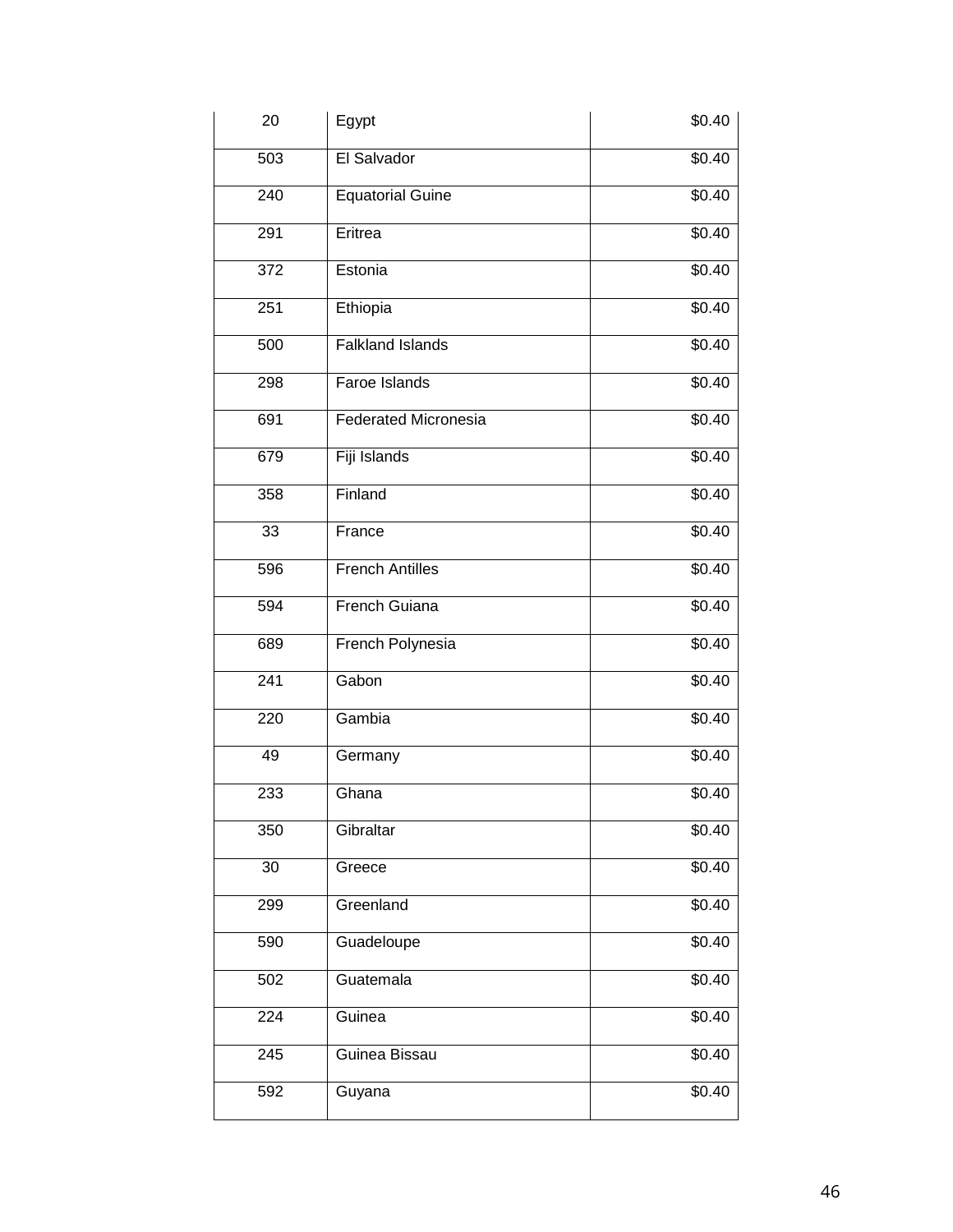| 509 | Haiti         | \$0.40             |
|-----|---------------|--------------------|
| 504 | Honduras      | \$0.40             |
| 852 | Hong Kong     | \$0.40             |
| 36  | Hungary       | \$0.40             |
| 354 | Iceland       | \$0.40             |
| 91  | India         | \$0.40             |
| 62  | Indonesia     | \$0.40             |
| 964 | Iraq          | \$0.40             |
| 353 | Ireland       | \$0.40             |
| 972 | Israel        | \$0.40             |
| 39  | Italy         | \$0.40             |
| 81  | Japan         | \$0.40             |
| 962 | Jordan        | \$0.40             |
| 254 | Kenya         | \$0.40             |
| 686 | Kiribati      | \$0.40             |
| 965 | Kuwait        | \$0.40             |
| 856 | Laos          | \$0.40             |
| 371 | Latvia        | \$0.40             |
| 961 | Lebanon       | \$0.40             |
| 266 | Lesotho       | \$0.40             |
| 231 | Liberia       | $\overline{$}0.40$ |
| 218 | Libya         | \$0.40             |
| 423 | Liechtenstein | \$0.40             |
| 370 | Lithuania     | \$0.40             |
| 352 | Luxembourg    | \$0.40             |
| 853 | Macao         | \$0.40             |
| 389 | Macedonia     | \$0.40             |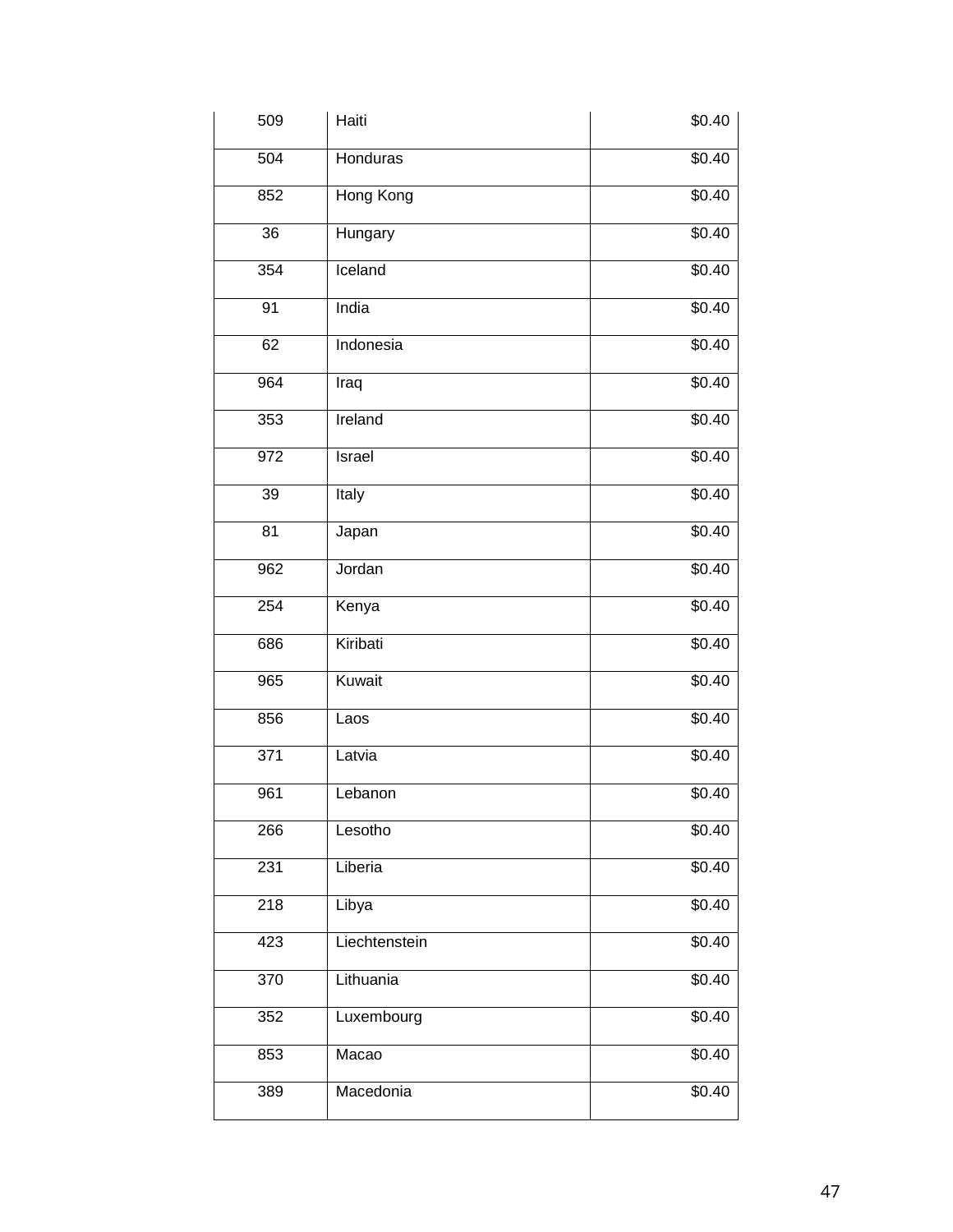| 261 | Madagascar                  | \$0.40 |
|-----|-----------------------------|--------|
| 265 | Malawi                      | \$0.40 |
| 60  | Malaysia                    | \$0.40 |
| 960 | Maldives                    | \$0.40 |
| 223 | Mali                        | \$0.40 |
| 356 | Malta                       | \$0.40 |
| 692 | Marshall Islands            | \$0.40 |
| 222 | Mauritania                  | \$0.40 |
| 230 | <b>Mauritius</b>            | \$0.40 |
| 52  | Mexico                      | \$0.40 |
| 373 | Moldova                     | \$0.40 |
| 976 | Mongolia                    | \$0.40 |
| 377 | Monaco                      | \$0.40 |
| 212 | Morocco                     | \$0.40 |
| 258 | Mozambique                  | \$0.40 |
| 95  | Myanmar/Burma               | \$0.40 |
| 264 | Namibia                     | \$0.40 |
| 674 | Nauru                       | \$0.40 |
| 599 | <b>Netherlands Antilles</b> | \$0.40 |
| 31  | Netherlands                 | \$0.40 |
| 687 | New Caledonia               | \$0.40 |
| 64  | New Zealand                 | \$0.40 |
| 505 | Nicaragua                   | \$0.40 |
| 227 | Niger                       | \$0.40 |
| 234 | Nigeria                     | \$0.40 |
| 683 | Niue                        | \$0.40 |
| 47  | Norway                      | \$0.40 |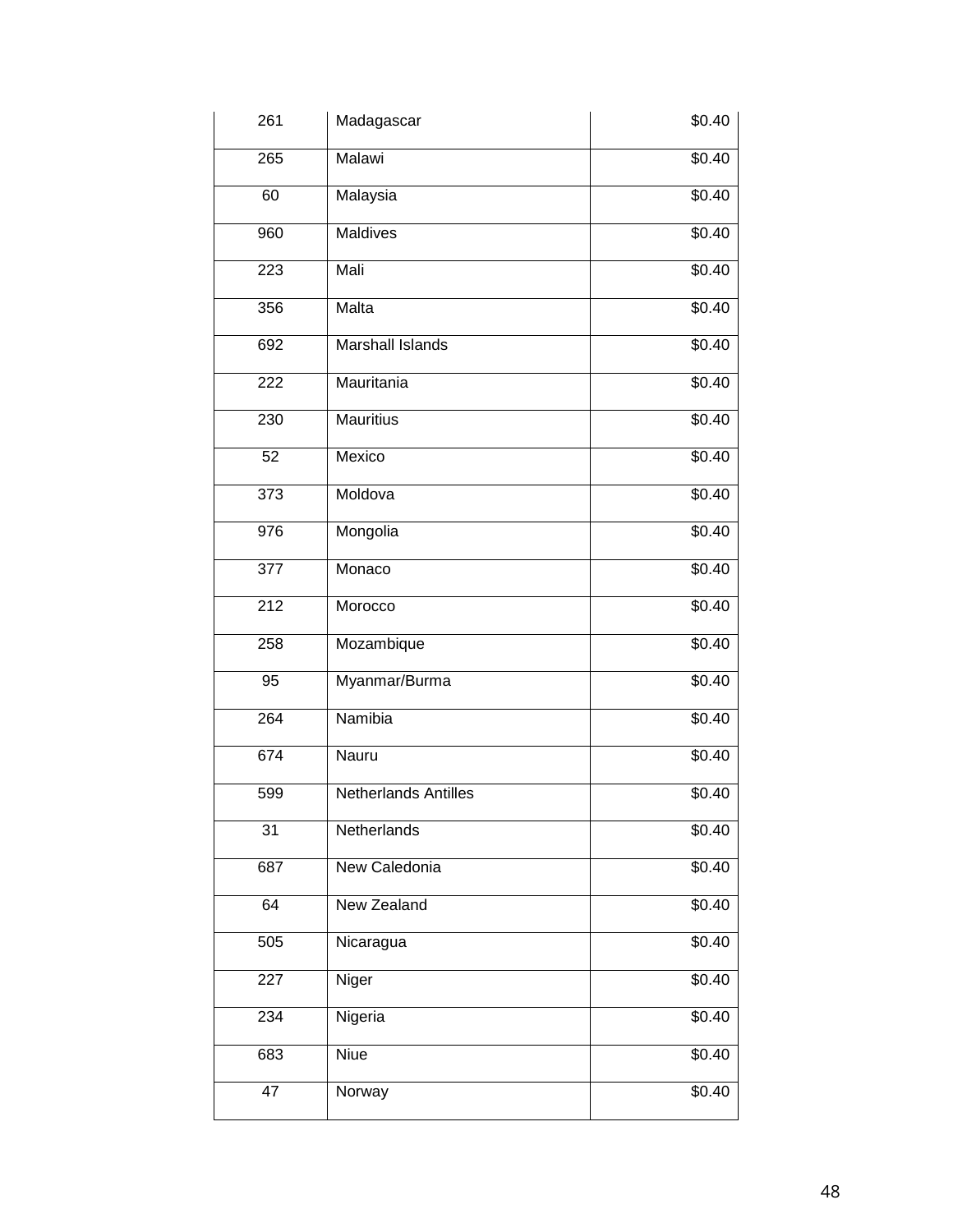| 968            | Oman             | \$0.40 |
|----------------|------------------|--------|
| 92             | Pakistan         | \$0.40 |
| 680            | Palau            | \$0.40 |
| 970            | Palestine        | \$0.40 |
| 507            | Panama           | \$0.40 |
| 675            | Papua New Guinea | \$0.40 |
| 595            | Paraguay         | \$0.40 |
| 51             | Peru             | \$0.40 |
| 63             | Philippines      | \$0.40 |
| 48             | Poland           | \$0.40 |
| 351            | Portugal         | \$0.40 |
| 974            | Qatar            | \$0.40 |
| 262            | Reunion Island   | \$0.40 |
| 40             | Romania          | \$0.40 |
| $\overline{7}$ | Russia           | \$0.40 |
| 250            | Rwanda           | \$0.40 |
| 685            | Samoa            | \$0.40 |
| 378            | San Marino       | \$0.40 |
| 239            | Sao Tome         | \$0.40 |
| 966            | Saudi Arabia     | \$0.40 |
| 221            | Senegal          | \$0.40 |
| 248            | Seychelles       | \$0.40 |
| 232            | Sierra Leone     | \$0.40 |
| 65             | Singapore        | \$0.40 |
| 421            | Slovakia         | \$0.40 |
| 386            | Slovenia         | \$0.40 |
| 677            | Solomon Island   | \$0.40 |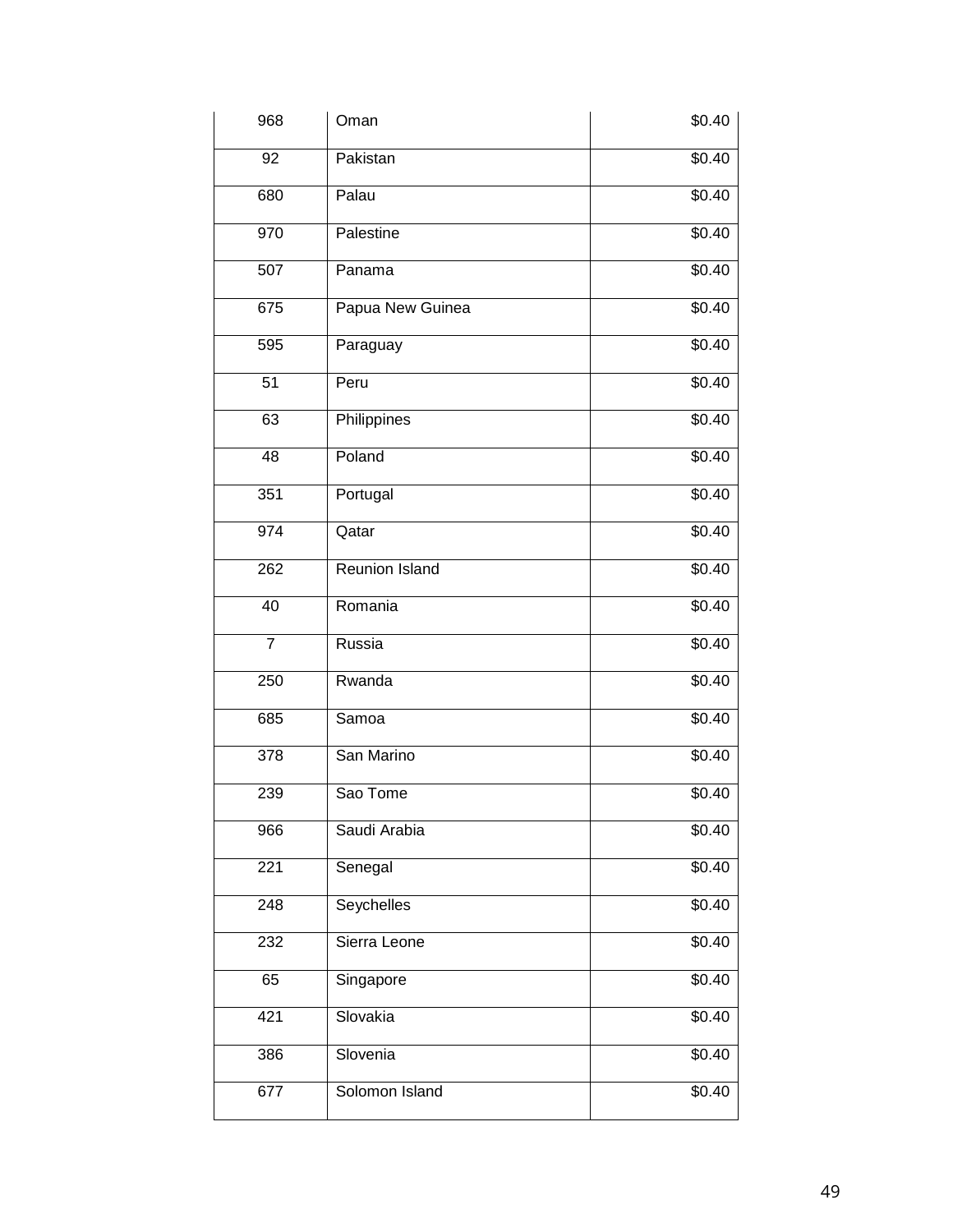| 252 | Somalia              | \$0.40 |
|-----|----------------------|--------|
| 27  | South Africa         | \$0.40 |
| 82  | South Korea          | \$0.40 |
| 34  | Spain                | \$0.40 |
| 94  | Sri Lanka            | \$0.40 |
| 508 | St Pierre/Miquel     | \$0.40 |
| 290 | St Helena            | \$0.40 |
| 249 | Sudan                | \$0.40 |
| 597 | Suriname             | \$0.40 |
| 268 | Swaziland            | \$0.40 |
| 46  | Sweden               | \$0.40 |
| 41  | Switzerland          | \$0.40 |
| 963 | Syria                | \$0.40 |
| 886 | Taiwan               | \$0.40 |
| 255 | Tanzania             | \$0.40 |
| 66  | Thailand             | \$0.40 |
| 228 | Togo                 | \$0.40 |
| 690 | Tokelau              | \$0.40 |
| 676 | Tonga                | \$0.40 |
| 216 | Tunisia              | \$0.40 |
| 90  | <b>Turkey</b>        | \$0.40 |
| 688 | Tuvalu               | \$0.40 |
| 256 | Uganda               | \$0.40 |
| 380 | Ukraine              | \$0.40 |
| 971 | United Arab Emirates | \$0.40 |
| 44  | United Kingdom       | \$0.40 |
| 598 | Uruguay              | \$0.40 |